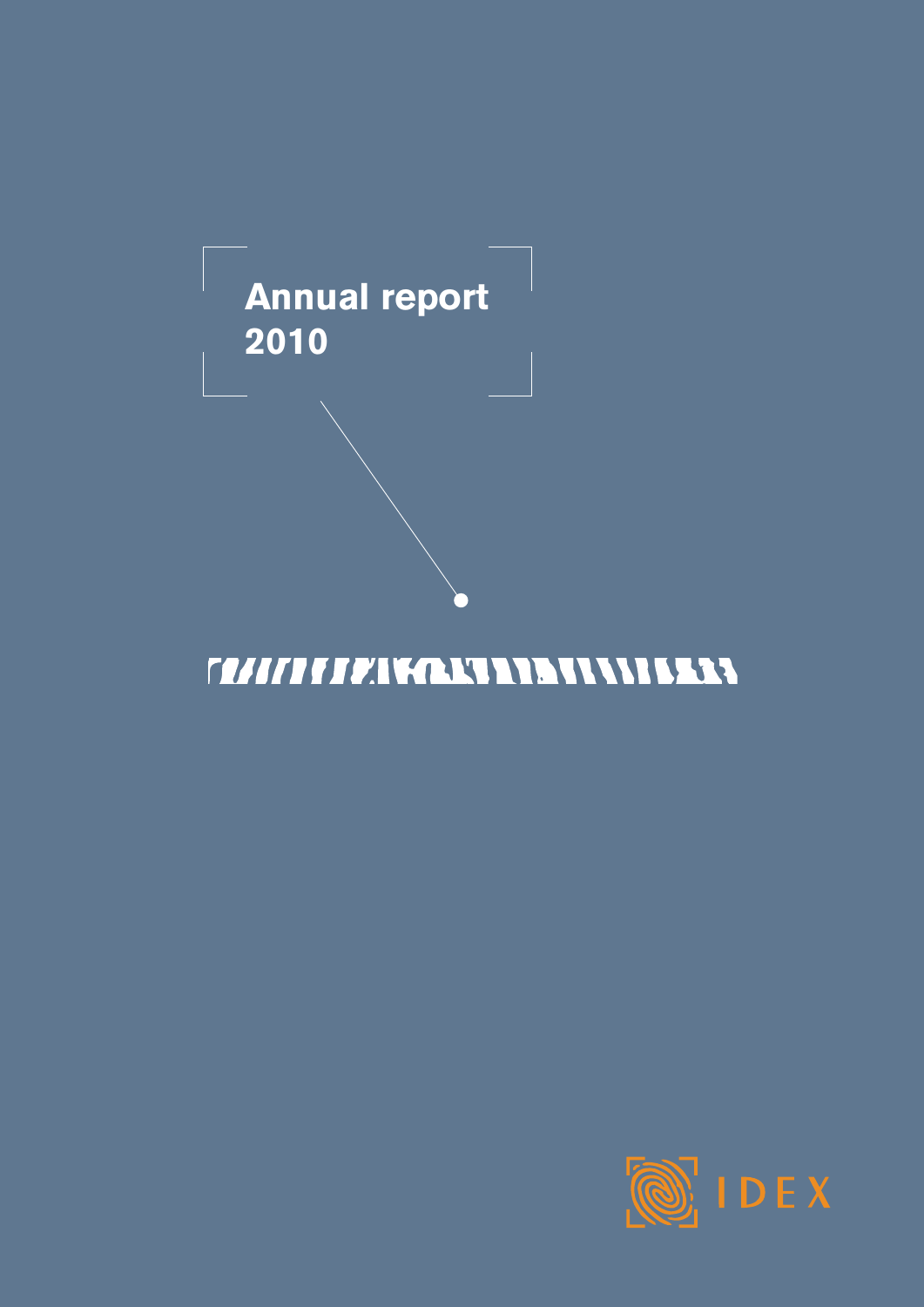

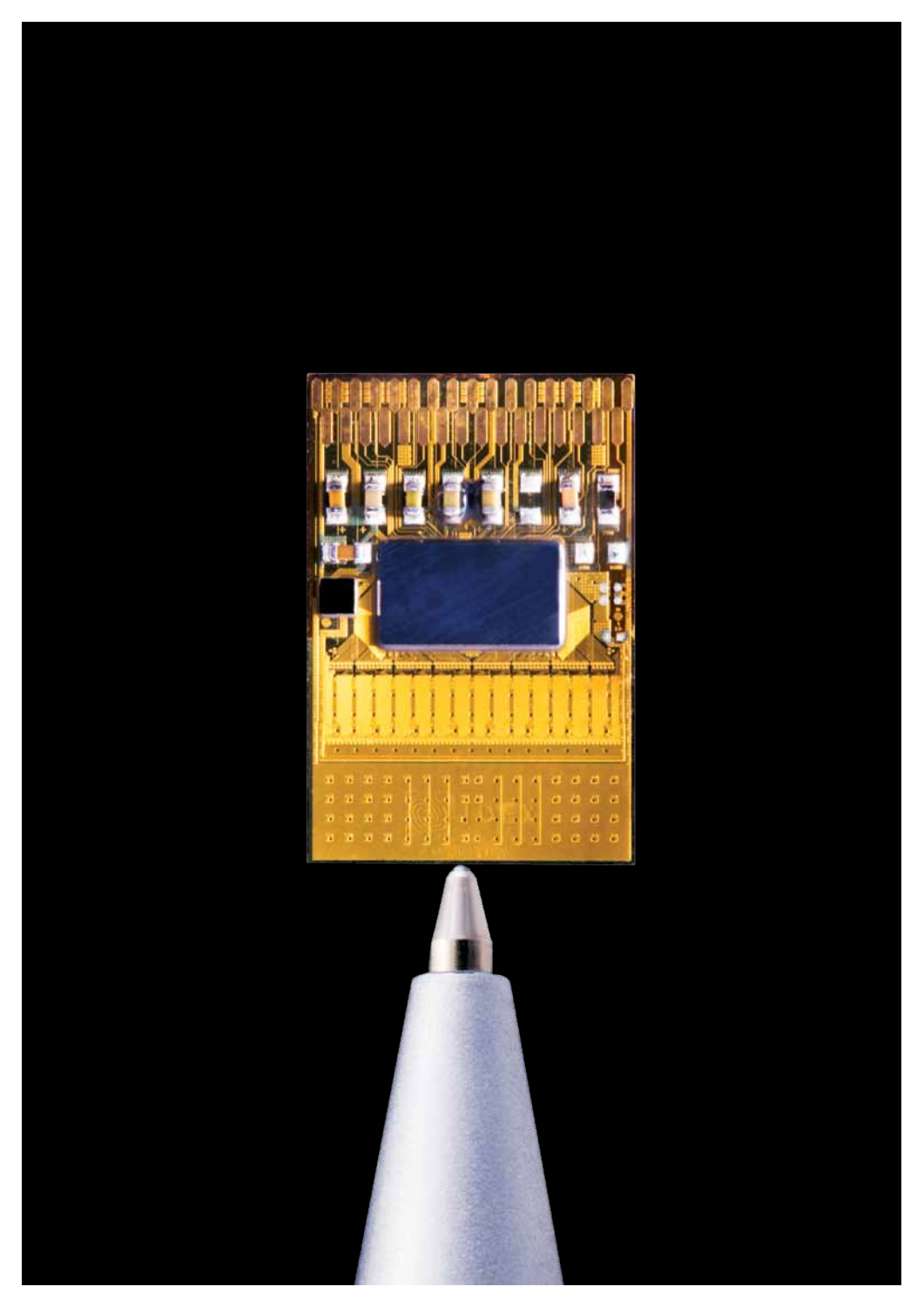# **Contents**

| Report from the board of directors 2010    | 3               |
|--------------------------------------------|-----------------|
| Statements of financial position           | 8               |
| Statements of comprehensive income         | 10              |
| Cash flow statements                       | $\overline{1}1$ |
| Statements of changes in equity IDEX Group | 12              |
| Statements of changes in equity IDEX ASA   | 13              |
| Notes to the financial statments           | 14              |
| <b>Responibility statement</b>             | 27              |
| Auditor's report                           | 28              |
| Articles of association of IDEX ASA        | 30              |
| Corporate governance statement             | 31              |
| Board of directors                         | 34              |
| Management                                 | 35              |

Board of Directors Morten Opstad (Chairman) Jon Ola Frankplads Hanne Høvding Joan Frost Urstad Harald Voigt

Head office Rolfsbuktveien 17 NO-1364 Fornebu Norway

Solicitors Advokatfirma Ræder DA Oslo, Norway

Bankers DnB NOR Oslo, Norway Narvik Sparebank, Narvik, Norway

Auditors Ernst & Young AS Oslo Norway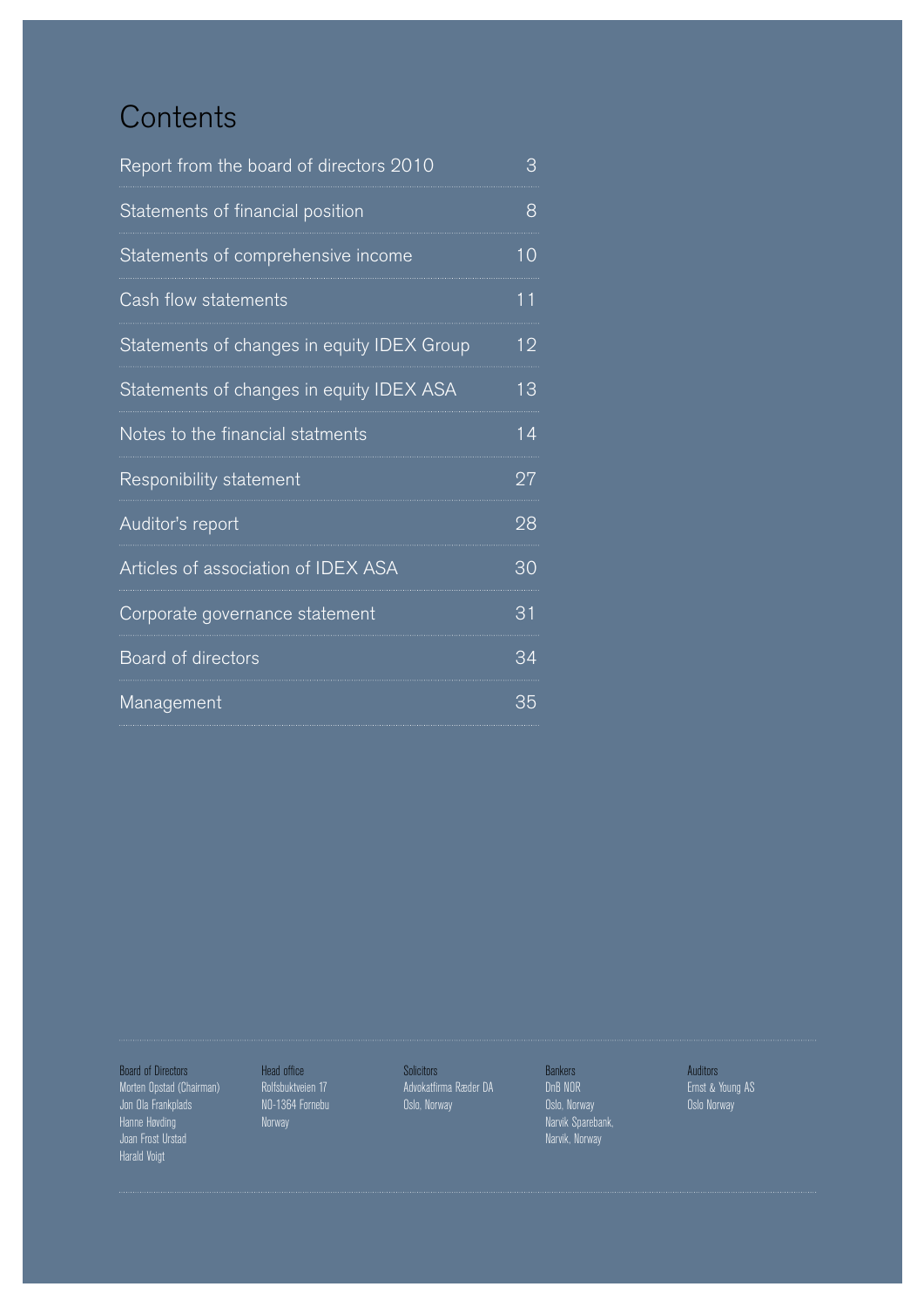### Report from the board of directors 2010

IDEX ASA is a Norwegian public company specialised in fingerprint imaging and recognition technology. IDEX has developed the SmartFinger® technology platform including the patented fingerprint imaging principle, sensing scheme and chip design. Combined with core software solutions for imaging and authentication SmartFinger enables on-device enrollment, template storage and verification within the very same module.

4 IDEX / ÅRSRAPPORT 2010

The company is located at Fornebu in Bærum municipality, Norway. A sales and marketing subsidiary company in California, USA has been dormant since July 2010. The shares were admitted to trading at Oslo Axess as of 12 March 2010. Before that date, trades were reported at the A list of the Norwegian Stockbrokers' Association information system. The company has about 1,100 shareholders at the date of this report.

IDEX has made significant investments in research and product development in biometry and related technology. The technical work in 2010 has focused on polymer-based sensor technology and embedded software solutions suitable for on-device and on-card fingerprint verification systems.

The novel SmartFinger Film technology was presented to the market at the CARTES in Asia exhibition in March 2010. The SmartFinger Film is ultra-thin and bendable , and is especially well suited for ID cards, access control and financial cards. One month later, IDEX' manufacturing partner, Ionics EMS Inc., completed the first fingerprint sensor prototypes based on the SmartFinger Film technology. Later in the year, Validus Technologies Inc. designed the sensor into its biometric-powered VALIDcard™.

IDEX and its partners demonstrated SmartFinger Film integrated into a one-time password cards at the CARTES and IDentification 2010 exhibition in December. IDEX won the prestigious SESAMES Award for SmartFinger Film, also at the CARTES & IDdentification 2010 exhibition. At the event and into 2011, IDEX has experienced strong interest from prospective customers and partners, and receivedin January 2011 an order for a trial batch. The company has also in 2011 responded to numerous requests and shipped development kits to important suppliers in the card industry. A development kit includes the sensor, electronics and software to demonstrate and test the sensor as well as to develop applications based on the SmartFinger technology.

Into 2011, IDEX conducts qualification and ramp-up to volume production of the SmartFinger Film sensor.

IDEX is a partner in the eGo™ project with twelve European R&D and industrial partners, such as Gemalto, ST Microelectronics, Precise Biometrics and Atos Worldline. The project started in 2010. IDEX will develop new technologies for simple, safe and secure transactions, log-on and physical access control. The eGo project also won the SESAMES award in its category.

The technical activities in the evaluation project with a major semiconductor manufacturer announced in 2009 were completed in the fourth quarter 2010. This project focused on a silicon-based sensor, as opposed to the polymer-based SmartFinger Film. Functional sensors have been made and tested. The quality of the fingerprint images complied with or exceeded specifications and confirmed a functionally successful SmartFinger design and implementation. No final conclusion had been reached by end of the year, and the work on specific product prospects and business opportunities continues in 2011.

IDEX aims to earn revenue from sale of fingerprint sensor units and software as well as licensing its intellectual property rights. The licensing scheme is aimed at volume manufacturers and offers partners the opportunity to develop and manufacture the fingerprint technology on a non-exclusive basis. In addition, IDEX will have the sensor manufactured to sell fingerprint sensor units directly to original equipment manufacturers in selected segments.

Continuous innovation and technology development is therefore important to IDEX. It is expected that during the years ahead IDEX will need to develop further products which performance is adapted to the market of various appliances. Particularly autonomous, stand-alone authentication systems such as biometric cards and tokens, offers potentially huge volumes. Also mobile phones, PDAs, computers and data storage units represent substantial volume opportunities.

The board was elected for two years at the annual general meeting in 2009, with supplementing election at the annual general meeting in 2010. The board comprised in 2010 Mr. Morten Opstad (chairman), Mr. Jon Ola Frankplads (elected for two years at the annual general meeting 2010), Mr. Andrew Heap (until the annual general meeting 2010), Ms. Hanne Høvding, Ms. Joan Frost Urstad and Mr. Harald Voigt.

#### Group annual financial statements

*Revenue:* IDEX has earned NOK 66 thousand from product sales and NOK 77 thousand from administrative services in 2010. In 2009, revenue was NOK 68 thousand.

**Payroll expenses:** There were ten persons employed in the company at yearend, up from nine at the end of 2009. Two employees work part time. Payable payroll expenses increased from NOK 9.0 million in 2009 to NOK 10.4 million in 2010. Notional cost of share-based compensation increased to NOK 3.3 million (2009: NOK 3.0 million). The increase was largely due to grants to new staff members and additional grants to continuing staff.

*Research and development expenses:* Payroll cost of research and development conducted by IDEX employees amounted to about NOK 3.0 million in 2010 versus NOK 2.1 million the year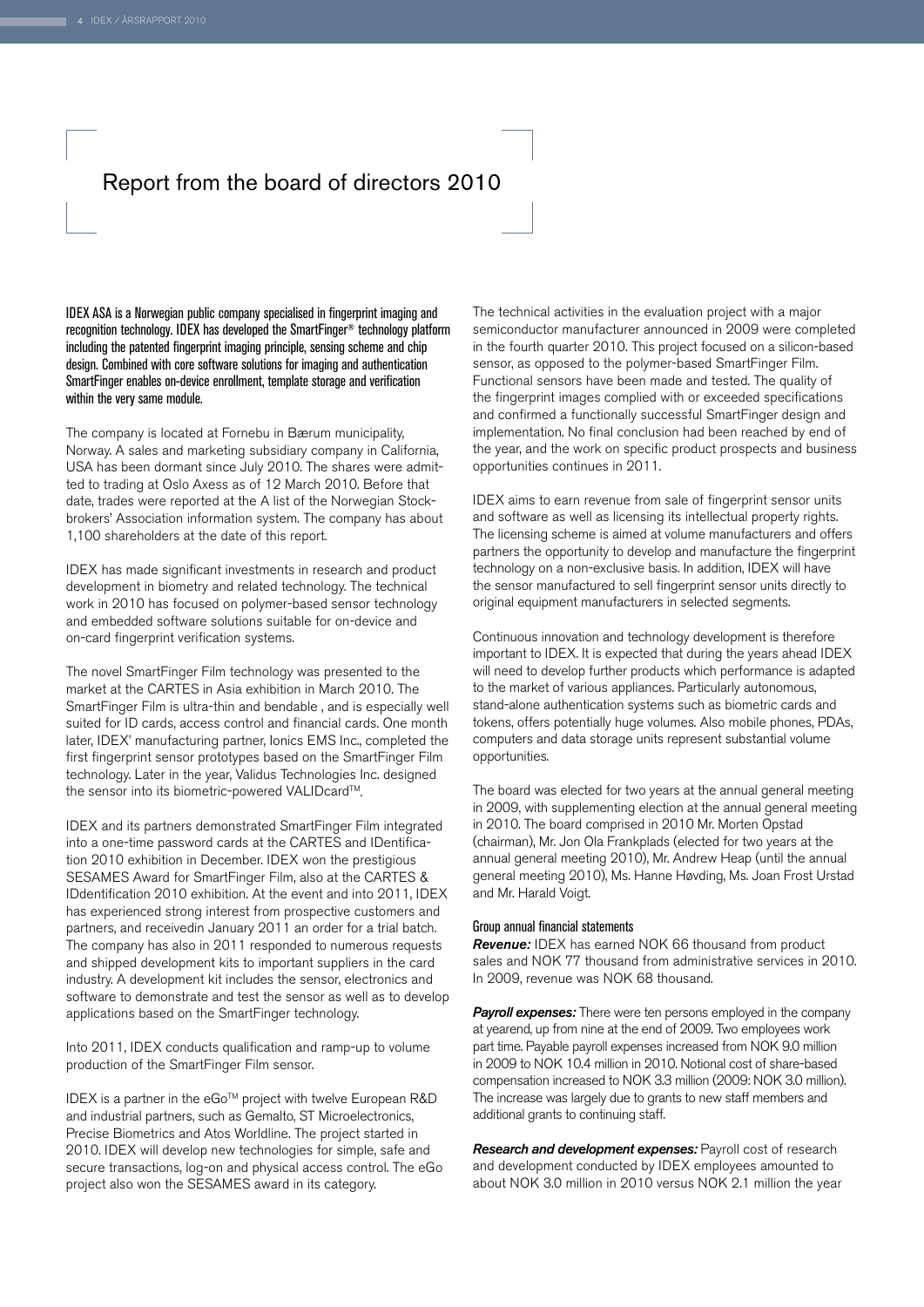before. This cost is included in the payroll expenses line. Gross external research and development expenses increased to NOK 7.4 million versus NOK 6.0 million in 2009. Contributions from the 'SkatteFunn' R&D grant scheme managed by the Research Council of Norway amounted to NOK 1.1 million in 2010 versus NOK 1.0 million in 2009. These grants have been set off against research and developments expenses.

**Other operating expenses:** Other operating expenses were slightly reduced from NOK 8.3 million in 2009 to NOK 7.9 million in 2010. Marketing activities were increased, while other contracted services were reduced. In each of the fourth quarter of 2009 and the first quarter of 2010, IDEX incurred about NOK 1.0 million expenses related to the listing at Oslo Axess.

*Depreciation:* amounted to NOK 134 thousand in 2010 and NOK 43 thousand in 2009. IDEX has invested in total NOK 0.8 million in its office facility, computers and laboratory equipment in 2009-2010.

*Net financial items:* Net financial items amounted to nought in 2010, compared to a cost of NOK 2.3 million NOK in 2009. The decrease is primarily caused by the relief from interest cost on the financial debt which was converted to equity in February 2010.

**Taxes:** IDEX operated at a loss and did not incur deferred or payable income taxes in 2010 or 2009.

*Net result in the year:* Net loss for the year resulting from the above was NOK 27.9 million, which is on par with 2009. In order to be viable, IDEX needs to obtain revenue.

*Total cash and bank deposits:* amounted to NOK 12.6 million at the end of 2010, compared to NOK 5.3 million at the preceding year-end. The operations have consumed cash in an amount of NOK 23.2 million in 2010 and NOK 24.1 million in 2009. New funds have been obtained by share issues amounting to net cash inflow of NOK 30.7 million in 2010 and NOK 25.1 million in 2009.

*Equity:* Equity was negative at the start of 2010, at minus NOK 8.2 million. NOK 45.7 million was added by several transactions in 2010 (2009: added NOK 29.2 million). Three major transactions took place in the first quarter of 2010: The debt conversion added NOK 13.1 million. Early exercise of warrants raised new equity and working capital amounting to NOK 18.1 million. In a private placement, conducted to satisfy the listing conditions at Oslo Axess, a further NOK 11.9 million new equity and liquidity was added. The first ordinary exercise period of warrants was in the third quarter, with NOK 1.3 million received in September-October. Equity at the end of 2010 amounted to NOK 9.6 million.

The substantial annual losses have eroded the company's equity.

There was no unrestricted equity at the end of 2010 or the preceding year. At 31 December 2010, 70 per cent of the share capital had been lost.

The company conducted a successful private placement of shares in April 2010. At the date of this report, the company has received subscriptions for 18.1 million shares at a price of NOK 1.80 per share, amounting to NOK 32.6 million.

*Liquidity and capital resources:* The net current assets and liabilities at the end of the year was NOK 8.7 million. The available liquidity was insufficient to meet the expected need for working capital and capital expenditures until the end of 2011.

The company raised NOK 32.6 million new equity and liquidity in the private placement conducted in April 2011, whereafter the company has sufficient liquidity and working capital.

#### Financial statements of the parent company

The subsidiaries have limited activities. IDEX Holding Inc. performs solely holding company functions for IDEX America Inc., and does not have any employees. IDEX America Inc. performed marketing and sales activities on behalf of the parent company, primarily in the USA, and had one employee until July 2010. There are few and insignificant differences between the consolidated financial statements and the parent company's financial statements. The comments and rationale above regarding the consolidated financial statements applies also to the parent company itself.

#### Events after 31 December 2010

On 10 April 2011, the board granted 2,557,500 subscription rights to employees under the subscription rights-based incentive programme resolved by the annual general meeting 2010. The exercise price of the subscription rights is NOK 1.96 per share.

The company conducted a private placement of 18,098,222 shares in April 2011 at a price of NOK 1.80 per share, amounting to NOK 32.6 million before expenses. For each two shares issued in the placement, the board will propose to the annual general meeting 2011 that the company issues one warrant with a term of one year and exercise price of NOK 2.10 per share. If the warrants are exercised, the company will raise another NOK 19.0 million.

Between 31 December 2010 and the date of the annual financial statements no events have occurred which may significantly impact the result for 2010 or the value of IDEX' assets and debt at the end of 2010.

#### Going concern

70 per cent of the share capital of the parent company had been lost by the end of 2010. The board acknowledges its duty to act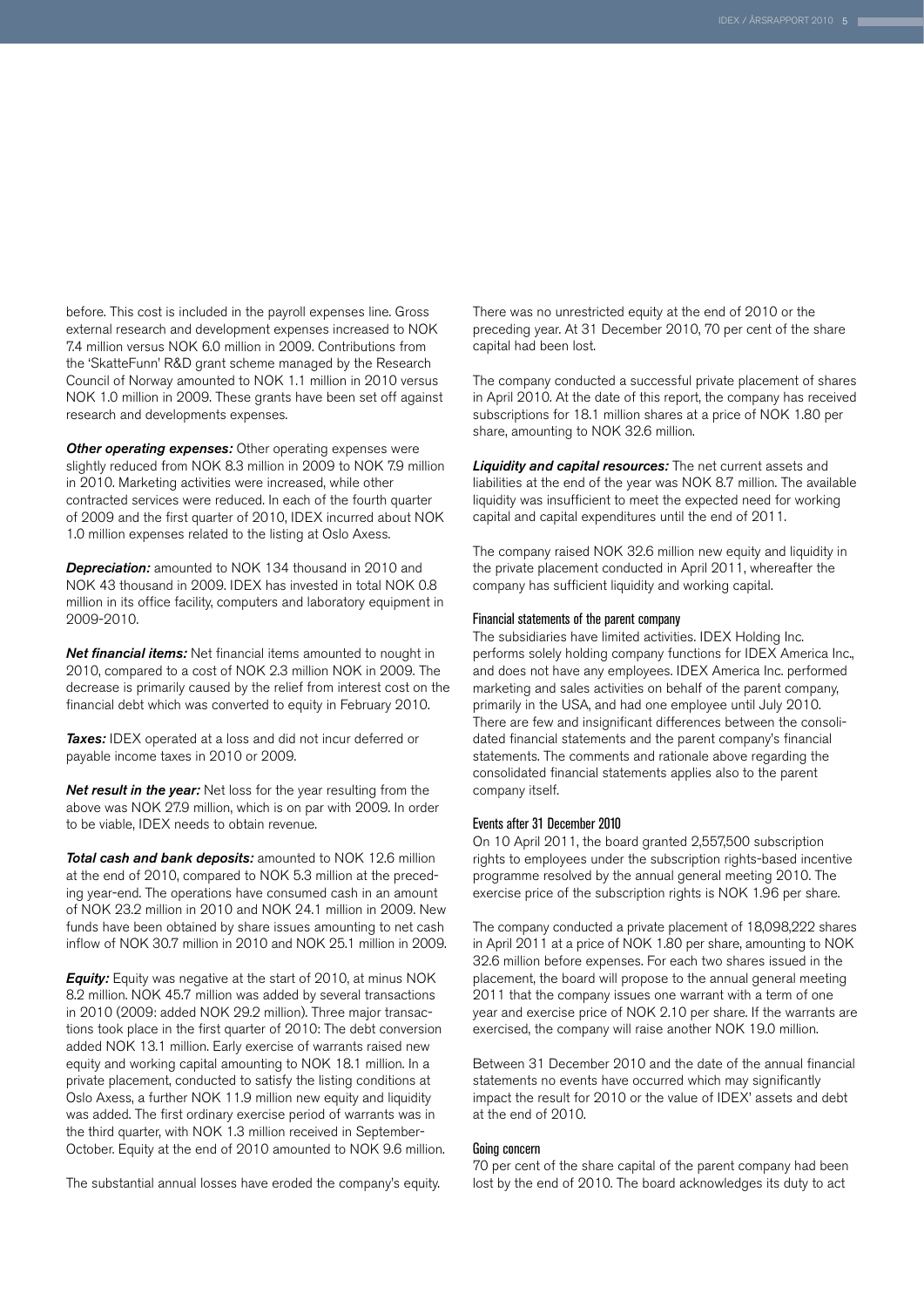which follows from the loss of more than half the share capital. IDEX does not earn recurring revenue and there are limited funds and assets available for sale to cover future expenses. The going concern assumption has nevertheless been applied when preparing the financial statements of the group and the parent company.

The remaining outstanding warrants issued in connection with the rights issue in 2009 expires on 12 August 2011. If the warrants are exercised, NOK 11.8 million equity and liquidity will be added to the company. The board takes for its basis that the warrants will be exercised.

The company conducted a private placement of shares in April 2011 amounting to NOK 32.6 million before expenses. The payment is due on 15 April 2011. The additional equity provides that IDEX under current plans will have sufficient liquidity and working capital for more than 12 months after the date of this report. Consequently, the board considers it prudent to resolve the financial statements prepared under the going concern assumption.

#### Allocation of net profit (loss) for the year

The net loss for 2010 of the parent company IDEX ASA was NOK 27,928,197. The board proposes that the loss shall be carried forward as uncovered losses. IDEX ASA had no unrestricted equity at the end of 2010, and the board does not propose any dividend payments for 2010.

#### Financial risk

IDEX is exposed to certain financial risks related to exchange rates and interest level. These are, however, insignificant compared to the Company's financial position at the end of 2010 and the long term business risk.

The financial situation of the Company was vulnerable at the end of 2010. The equity of the group as well as that of the parent company were inadequate and IDEX needed additional working capital in the first half of 2011. IDEX obtained adequate funding in April 2011.

Business risk may be summarised in the following points: (i) IDEX has had minimal revenue to date. The company has reported accumulating accounting losses and expects losses also in 2011. (ii) IDEX' business plan assumes revenue from products which IDEX has not yet traded commercially. (iii) Revenue from the company's products depend among other things on market factors, which are not controlled by IDEX. (iv) Competing companies' products have entered the commercial stage. (v) IDEX' intended market is immature and undergoing rapid technological changes.

IDEX does not have financial debt or financial instruments.

IDEX does not have any significant trade receivables or other receivables with any credit risk.

#### Share capital and shareholders

The issued share capital of the company at the end of 2010 amounted to NOK 32,239,971.30, consisting of 214,933,142 ordinary shares, each share having a par value of NOK 0.15. At the end of 2010 there were a total of 840 registered shareholder accounts, compared to 641 one year earlier.

The closing share price on the last day of trading in 2010 was NOK 1.80, compared to NOK 0.96 at the last date of 2009 when adjusted for the share issues and the 3:1 consolidation of shares

in 2010. From the listing on 12 March 2010 and until the end of 2010, there were about 1,700 trades with a total turnover of NOK 29.0 million, compared to 172 reported trades and turnover amounting to NOK 3.3 million in 2009.

In connection with the listing at Oslo Axess, the lender converted the loan to shares, and warrant holders exercised warrants. The number of shares increased by 247.3 million. 10 March 2010 the shares were consolidated 3:1 in order to secure a trading price higher than NOK 1.00. The company conducted a private placement of 9.9 million consolidated shares on the same day. In the first planned exercise period, in the third quarter of the year, 4.4 million warrants were exercised. Counting consolidated shares, the number of shares increased from 118,077,713 at the beginning of the year to 214,933,142 at the end of 2010.

The board was authorised by the annual general meeting to issue up to 31,557,433 shares or 15 per cent of the share capital when the resolution was made. The authorisation is valid until the annual general meeting 2011. The authorisation had not been used by the end of 2010.

The board may grant up to 21,038,289 incentive subscription rights under the 2010 subscription rights based incentive programme, but limited in such a way that the total number of subscription rights outstanding may not exceed 10 per cent of the number of shares. The subscription rights may be granted to employees and individual contractors performing similar work in IDEX.

In 2010 the board granted 1,617,000 subscription rights under the 2010 programme. At the end of 2010, there were a total of 8,917,096 subscription rights outstanding under various programmes. Weighted average exercise price was NOK 1.31per share.

There are no authorisations to the board to purchase own shares.

The equity of the group and the parent company was inadequate at the end of 2009. This is not a sustainable position and additional equity was secured in April 2010.

#### Organisation; health, safety and environment

At the end of the year IDEX had ten employees (2009: nine), all employed in the parent company. Two worked part time. In addition, the company had four individual technical/scientific specialists on contract working on its premises. All employees are male. In addition to its employees IDEX makes use of contractors and service providers in functions like patenting, finance and administration.

The board and the management seek to create a working environment that is pleasant, stimulating, safe and to the benefit of all employees. The working environment complies with the existing rules and regulations. The company offers flexible working hours for all employees, and those who so wish have been equipped with a portable PC and a mobile phone, which enable them to work equally efficiently from other places than the company's facilities. The board has not found reason to implement special measures. No employee has suffered work-related injury resulting in sick leave. No accidents or incidents involving the assets of the company have occurred. The sick leave was less than 1 per cent in 2010 like in 2009.

The Company practices equal opportunities in all aspects. All facilities at IDEX are equally well equipped for females and males. Traditionally, fewer women than men have graduated in IDEX'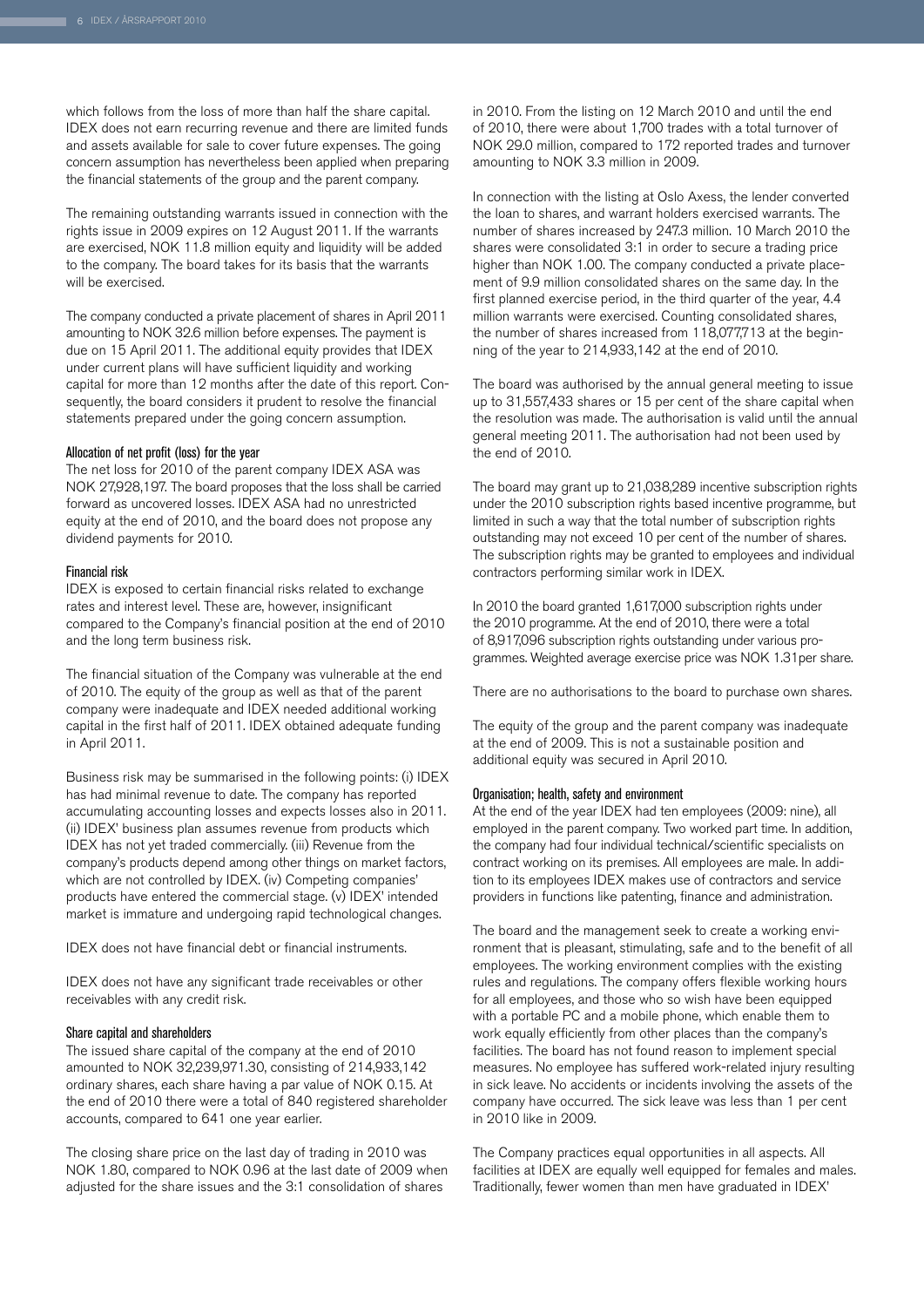fields of work: solid state physics, software development and design of electronic components. Because of the highly specialized positions, the candidates available for recruiting have often solely been males. The management structure reflects the composition of the technical staff. The board has not taken any special measures.

IDEX' activities do not pollute the environment. No hazardous materials are used in the company's facilities.

#### Corporate governance

The board considers that the increasing attention to corporate governance is beneficial for companies and investors. IDEX seeks to comply with the Norwegian code of practice for corporate governance, while taking into account the size and maturity of the company. The board's review of corporate governance has been included in the annual report.

#### Statement on management remuneration

The annual general meeting in 2010 considered and resolved guiding and mandatory guidelines for management remuneration. The guidelines and the actual remuneration in 2010 have been included in a note to the financial statements.

The managing director of the parent company is also CEO for the group and has performed this duty as a part of his employment for no additional remuneration.

#### **Outlook**

IDEX' vision is to ensure individuals a safe, secure and simple use of personal ID. IDEX has developed the award-winning SmartFinger Film technology. SmartFinger Film is the nextgeneration fingerprint sensor technology and suitable for a range of mass market applications. IDEX offers solutions that can significantly improve card ID and financial security by incorporating biometric ID with existing systems. In particular, system-on-card implementations, which avoid external exchange of fingerprint data, represent a strong selling point.

The SmartFinger Film sensor is thin and bendable and can be embedded in ID cards and smartcards of standard size and thickness. The first delivery of sensors to a customer is scheduled in the second quarter of 2011.

IDEX is now in a commercial phase and will ramp up to volume production of SmartFinger Film sensors to be able to take orders in commercial volumes. IDEX builds its go-to-market strategy on partnerships with its suppliers and customers. The overall of goal of 2011 is to have the SmartFinger Film technology implemented in products on the market as well increasing the customer base.

#### **Fornebu 14 April 2011 The board of directors of IDEX ASA**

Hogy Frod Chotad

Morten Opstad Jon Ola Frankplads Jon Ola Frankplads Hanne Høvding i Hanne Høvding chairman board member board member

board member board member CEO

Hanne Hording

Rayn W. Dermokin

Joan Frost Urstad Harald Voigt Ralph W. Bernstein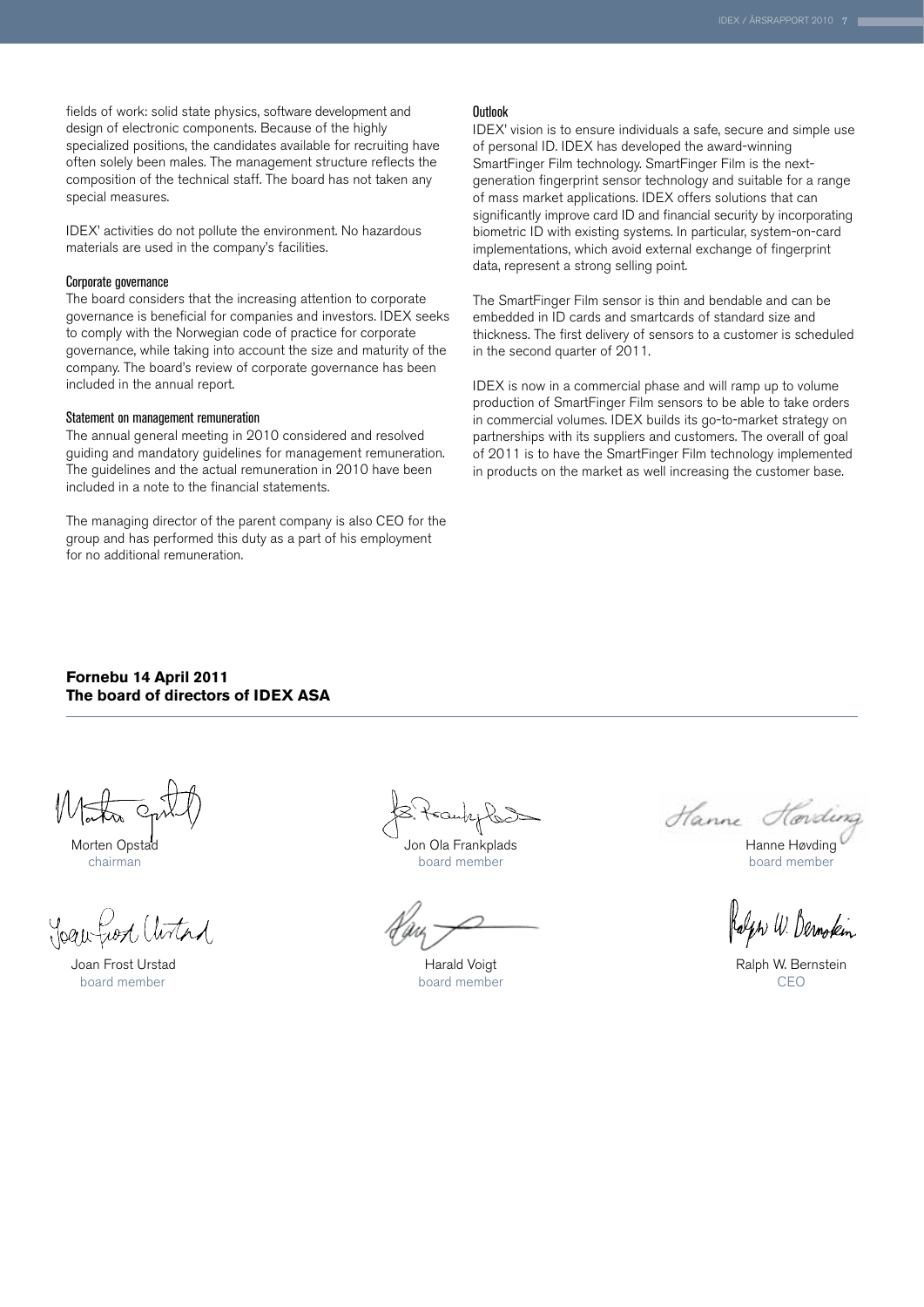# Statements of financial position

| Amounts in NOK 1,000             |                   |        |         |                 |         |
|----------------------------------|-------------------|--------|---------|-----------------|---------|
| 31 December                      | <b>IDEX Group</b> |        |         | <b>IDEX ASA</b> |         |
| <b>Assets</b>                    | <b>Note</b>       | 2010   | 2009    | 2010            | 2009    |
| Long-term assets                 |                   |        |         |                 |         |
| <b>Fixed assets</b>              |                   |        |         |                 |         |
| Fixed assets                     | 5                 | 632    | 409     | 632             | 405     |
| Total fixed assets               |                   | 632    | 409     | 632             | 405     |
| <b>Financial assets</b>          |                   |        |         |                 |         |
| Shares in subsidiary             | 17                |        |         | 6               | 6       |
| Other long-term receivables      | 16                | 319    | 313     | 319             | 313     |
| Total financial assets           |                   | 319    | 313     | 325             | 319     |
| Total long-term assets           |                   | 951    | 722     | 957             | 724     |
| <b>Current assets</b>            |                   |        |         |                 |         |
| <b>Receivables</b>               |                   |        |         |                 |         |
| Accounts receivable              |                   | 32     | 16      | 32              | 16      |
| Receivables from group companies | 14                |        |         | 53              | 448     |
| Other receivables                | 13                | 1572   | 3 1 8 9 | 1572            | 3 1 8 9 |
| Prepaid expenses                 |                   | 318    | 125     | 318             | 125     |
| <b>Total receivables</b>         |                   | 1922   | 3 3 3 0 | 1975            | 3778    |
| Cash and bank deposits           |                   |        |         |                 |         |
| Cash and bank deposits           | 3                 | 12 649 | 5 2 8 6 | 12 648          | 5 2 0 3 |
| Total cash and bank deposits     |                   | 12 649 | 5 2 8 6 | 12 648          | 5 2 0 3 |
| <b>Total current assets</b>      |                   | 14 571 | 8616    | 14 623          | 8981    |
| <b>Total assets</b>              |                   | 15 522 | 9338    | 15 580          | 9705    |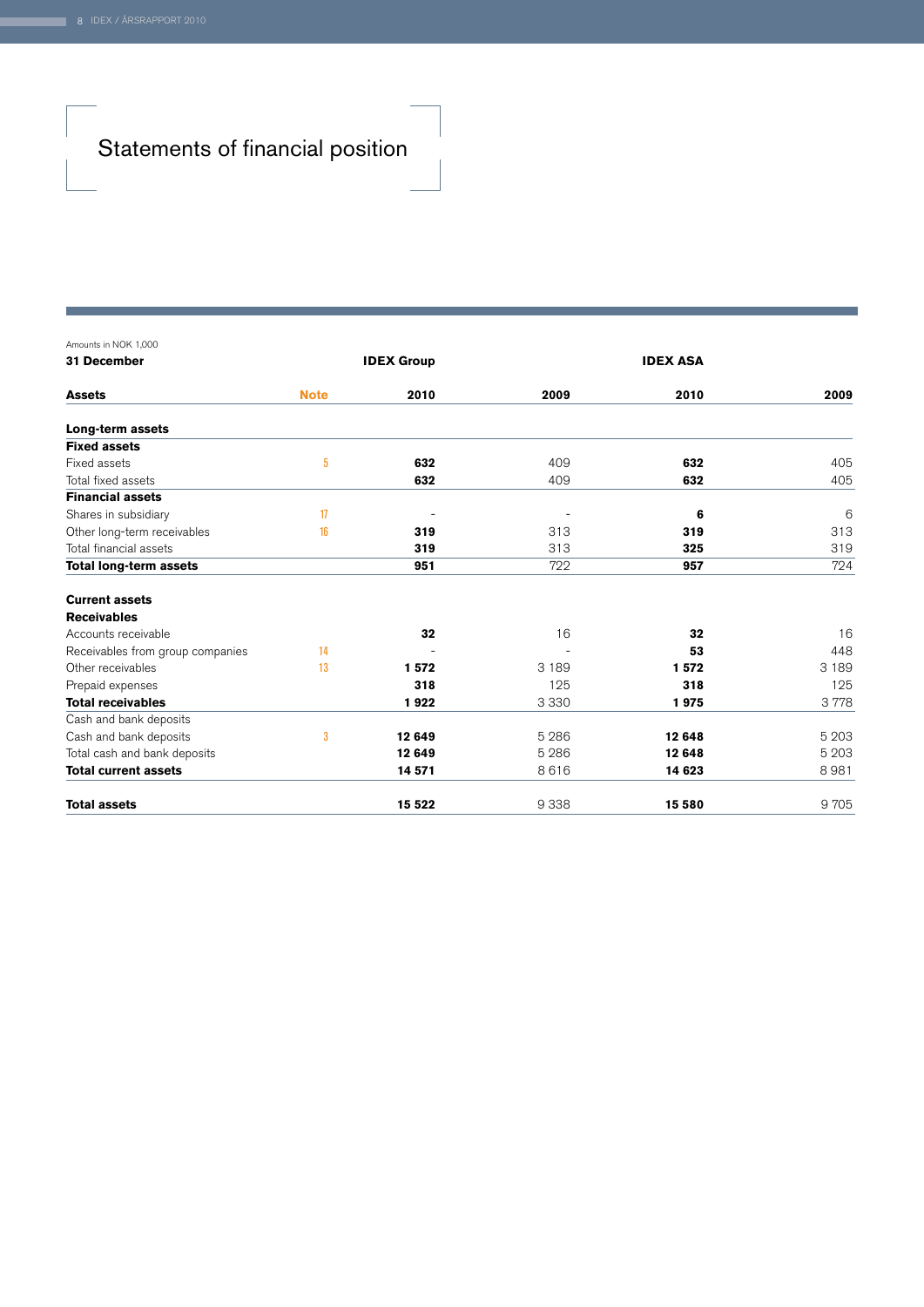| Amounts in NOK 1,000                |             |                   |          |                 |                |  |
|-------------------------------------|-------------|-------------------|----------|-----------------|----------------|--|
| 31 December                         |             | <b>IDEX Group</b> |          | <b>IDEX ASA</b> |                |  |
| <b>Equity and liabilities</b>       | <b>Note</b> | 2010              | 2009     | 2010            | 2009           |  |
| <b>Equity</b>                       |             |                   |          |                 |                |  |
| Paid-in capital                     |             |                   |          |                 |                |  |
| Share capital                       | 8           | 32 240            | 17712    | 32 240          | 17712          |  |
| Share premium reserve               |             | 29 274            | 0        | 29 274          | $\overline{0}$ |  |
| Other paid-in capital               |             | 3 0 0 0           | $\Omega$ | 3 0 0 0         | $\mathbf{0}$   |  |
| Total paid-in capital               |             | 64 514            | 17712    | 64 514          | 17712          |  |
| Other equity                        |             | (54911)           | (25903)  | (54890)         | (25882)        |  |
| <b>Total equity</b>                 |             | 9603              | (8191)   | 9624            | (8170)         |  |
| Liabilities                         |             |                   |          |                 |                |  |
| Short-term liabilities              |             |                   |          |                 |                |  |
| Short-term loan                     | 13, 14      | 0                 | 11954    | 0               | 11954          |  |
| Accounts payable                    |             | 1 5 5 3           | 2796     | 1547            | 2769           |  |
| Accounts payable intercompany       | 14          |                   |          | 46              | 373            |  |
| Public duties payable               |             | 840               | 638      | 840             | 638            |  |
| Other short-term liabilities        | 13          | 3526              | 2 1 4 1  | 3523            | 2 1 4 1        |  |
| <b>Total liabilities</b>            |             | 5919              | 17 529   | 5956            | 17875          |  |
| <b>Total equity and liabilities</b> |             | 15 522            | 9338     | 15 580          | 9705           |  |

**Fornebu 14 April 2011 The board of directors of IDEX ASA**

 $\mathcal W$ 

Joan Good Chotad

U

Morten Opstad Morten Opstad Jon Ola Frankplads Morten Opstad Hanne Høvding Chairman America Hanne Høvding Morten Desember board member board member board member board member board member board member and the street of the board member

board member

Hanne Hording

Rayon W. Bernokin

Joan Frost Urstad Nullet and Marald Voigt Marald Voigt English M. Bernstein<br>board member CEO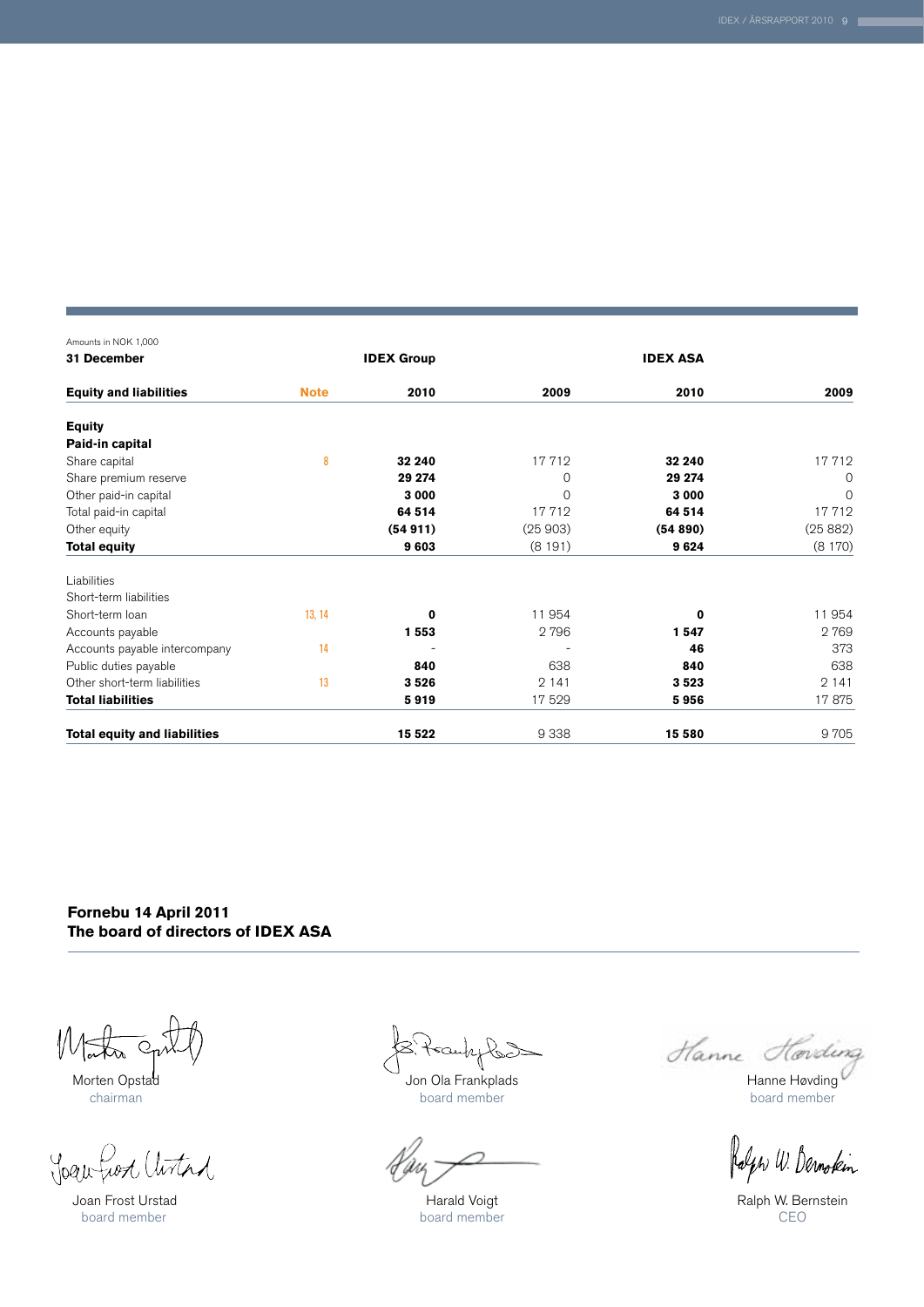# Statements of comprehensive income

#### Amounts in NOK 1,000 **1 January-31 December IDEX Group IDEX ASA Note 2010 2009 2010 2009 Operating revenue** Sales revenue **66** 3 **66** 3 Other operating revenue **77** 65 **77** 65 **77** 65 **Total revenue 143** 68 **143** 68 **Operating expenses** Payroll expenses 4 **13 739** 12 006 **12 864** 10 586 Research and development expenses 6 **6 278** 4 989 **6 278** 4 989 Other operating expenses 14 **7 912** 8 296 **8 790** 9 708 **Profit (loss) before interest, tax, depreciation and amortisation (EBITDA) (27 786)** (25 223) **(27 789)** (25 215) **Depreciation expenses 5 134 131 131** 35 **Profit (loss) before interest and tax (EBIT) (27 920)** (25 266) **(27 920)** (25 250) Financial income and expenses **Interest income 221 221 221 221 221 221 221 116** Agio **69** 114 **69** 114 Interest expenses 13 (**271)** (2 420) **(271)** (2 420) Disagio **(27)** (129) **(27)** (129) **Net financial items (8)** (2 319) **(8)** (2 319) **Net result before tax (EBT) (27 928)** (27 585) **(27 928)** (27 569) **Taxes** 7 **0** 0 **0** 0 **Net loss for the year (27 928)** (27 585) **(27 928)** (27 569) Profit (loss) per share basic and diluted 11 **(0.14)** (0.20) Other comprehensive income **0 0 0 0 0 0 Total comprehensive income for the year, net of tax (27 928)** (27 585) **(27 928)** (27 569)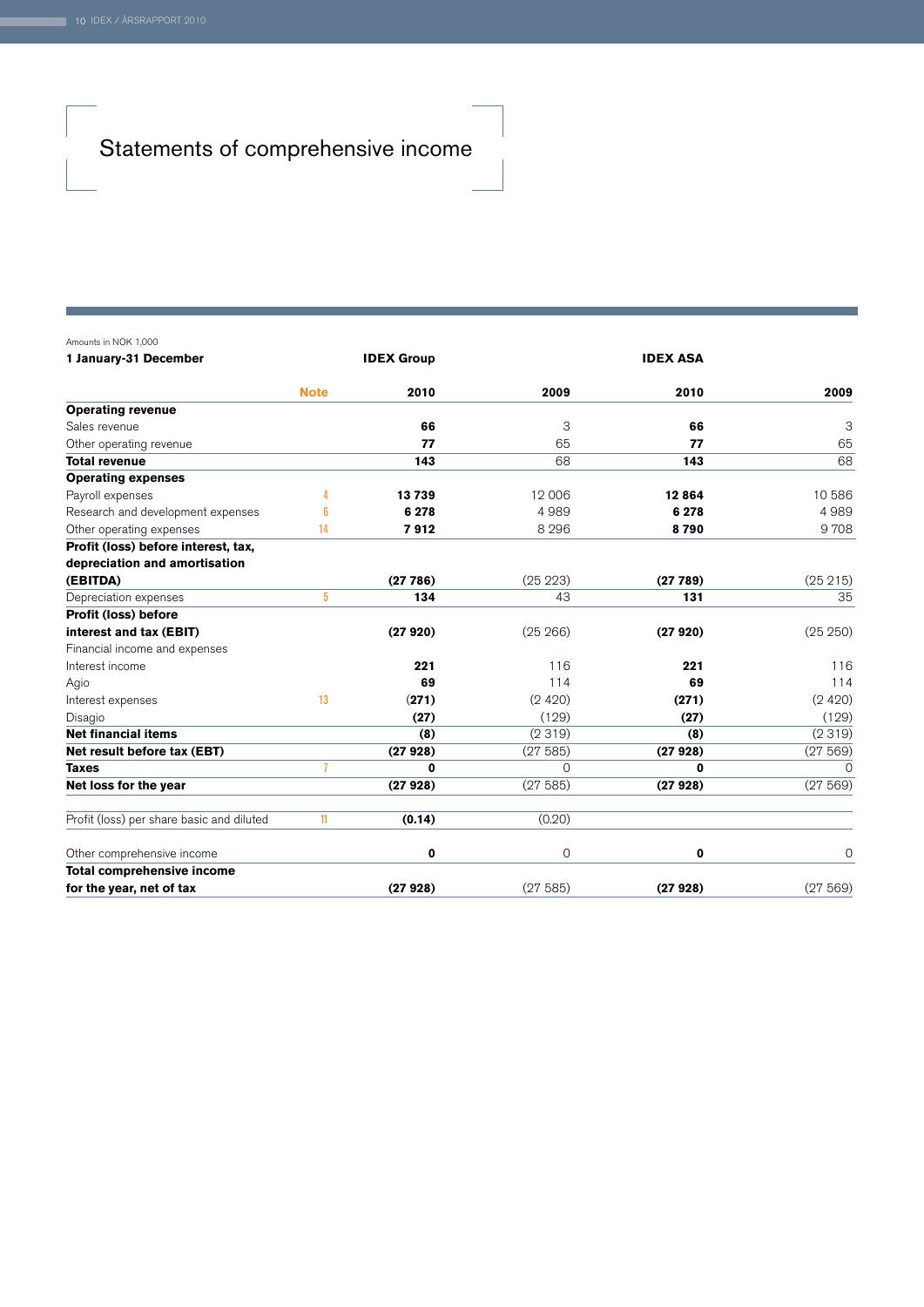# Cash flow statements

| Amounts in NOK 1,000                      | <b>IDEX Group</b> |          | <b>IDEX ASA</b> |          |
|-------------------------------------------|-------------------|----------|-----------------|----------|
| 1 January-31 December                     |                   |          |                 |          |
|                                           | 2010              | 2009     | 2010            | 2009     |
| Cash flows from operating activities      |                   |          |                 |          |
| Profit (loss) before interest and taxes   | (27920)           | (25 266) | (27920)         | (25 250) |
| Share-based remuneration (equity part)    | 3 0 0 0           | 2882     | 3 0 0 0         | 2882     |
| Depreciation                              | 134               | 43       | 131             | 35       |
| Interest paid                             | (174)             | (1287)   | (174)           | (1287)   |
| Change in receivables                     | 1408              | (1125)   | 1803            | 816      |
| Change in payables, accruals              | 344               | 668      | 35              | (2340)   |
| Net other items                           | 41                | 7        | 40              | 6        |
| Net cash flow from operational activities | (23167)           | (24078)  | (23085)         | (24138)  |
| Cash flows from investing activities      |                   |          |                 |          |
| Investments                               | (357)             | (420)    | (357)           | (420)    |
| Changes in long-term receivables          | (6)               | 507      | (6)             | 484      |
| Interest received                         | 221               | 116      | 221             | 116      |
| Net cash flow from investing activities   | (142)             | 203      | (142)           | 180      |
| Cash flows from financing activities      |                   |          |                 |          |
| Share issues                              | 30 672            | 25 137   | 30 672          | 25 137   |
| Net cash flow from financing activities   | 30 672            | 25 137   | 30 672          | 25 137   |
| Net change in cash and bank deposits      | 7363              | 1 262    | 7445            | 1 1 7 9  |
| Cash and bank deposits at 1 January       | 5286              | 4 0 2 4  | 5 2 0 3         | 4 0 2 4  |
| Cash and bank deposits at 31 December     | 12 649            | 5 2 8 6  | 12 648          | 5 2 0 3  |
|                                           |                   |          |                 |          |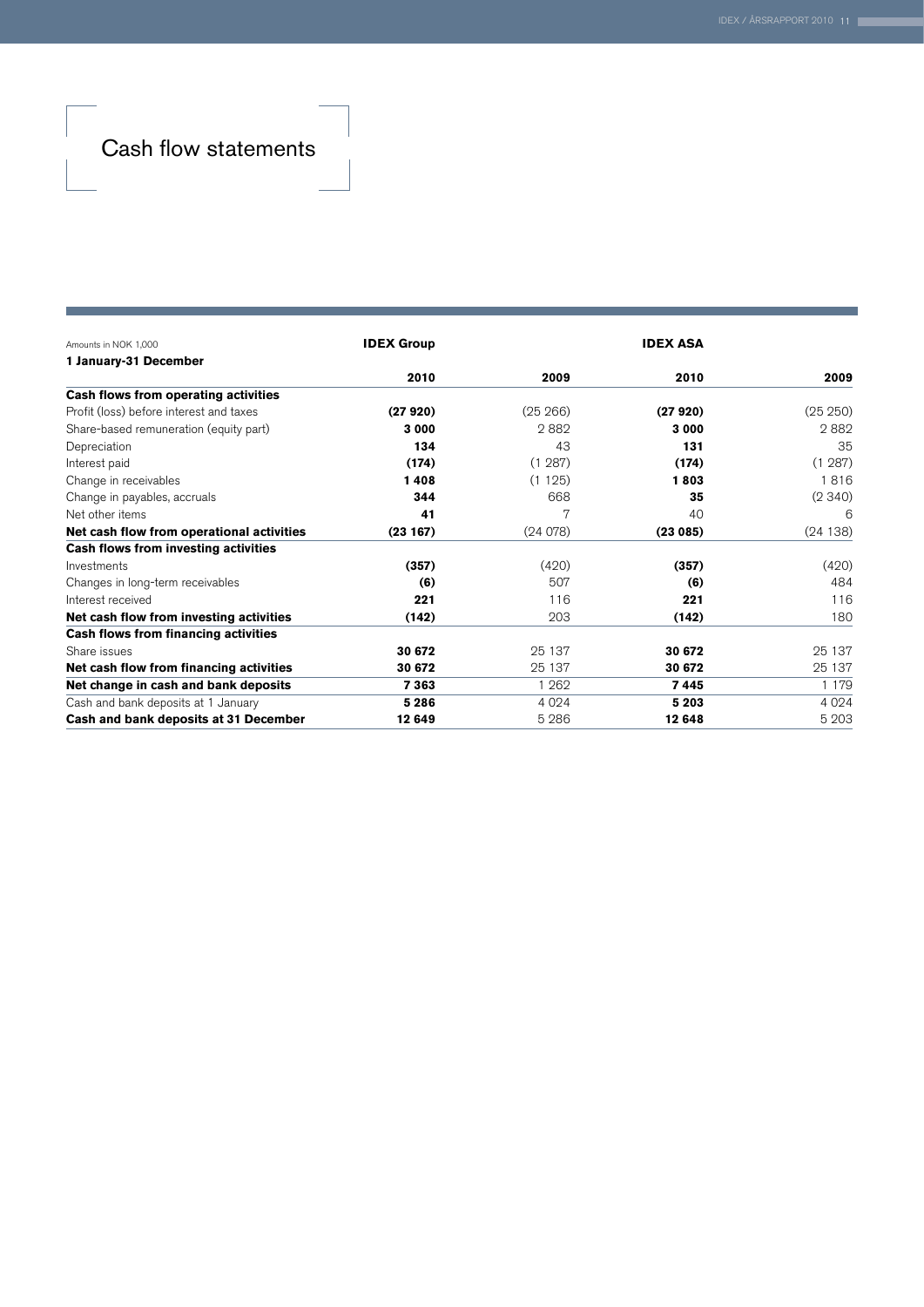# Statements of changes in equity IDEX Group

Amounts in NOK 1,000

|                                          |               | Share        | Other           |              |         |
|------------------------------------------|---------------|--------------|-----------------|--------------|---------|
|                                          | Share capital | premium fund | paid-in capital | Other equity | Total   |
| <b>Balance at 1 January 2010</b>         | 17712         | ŋ            | 0               | (25903)      | (8191)  |
| Conversion of debt 17 February           | 3 2 8 2       | 9848         |                 | (1080)       | 12 050  |
| Exercise of warrants 9 March             | 9081          | 9042         |                 |              | 18 123  |
| Private placement 10 March               | 1482          | 9834         |                 |              | 11 316  |
| Share issue 11 May (board remuneration)  | 17            |              |                 |              | 17      |
| Exercise of warrants 30 September        | 666           | 550          |                 |              | 1216    |
| Share-based remuneration                 |               |              | 3 0 0 0         |              | 3 0 0 0 |
| Comprehensive income (loss) for the year |               |              |                 | (27928)      | (27928) |
| <b>Balance at 31 December 2010</b>       | 32 240        | 29 274       | 3 0 0 0         | (54911)      | 9603    |
| <b>Balance at 1 January 2009</b>         | 16 206        |              | O               | (25983)      | (9777)  |
| Share issue 20 February                  | 4632          | 5 3 5 0      |                 |              | 9982    |
| Capital reduction 12 August              | (18754)       |              |                 | 18754        | 0       |
| Share issue 8 September                  | 15 628        | (473)        |                 |              | 15 155  |
| Convertible Ioan 20 November             |               |              | 1 1 5 2         |              | 1 1 5 2 |
| Share-based remuneration                 |               |              | 2882            |              | 2882    |
| Comprehensive income (loss) for the year |               | (4877)       | (4 034)         | (18674)      | (27585) |
| <b>Balance at 31 December 2009</b>       | 17 712        | 0            | 0               | (25903)      | (8191)  |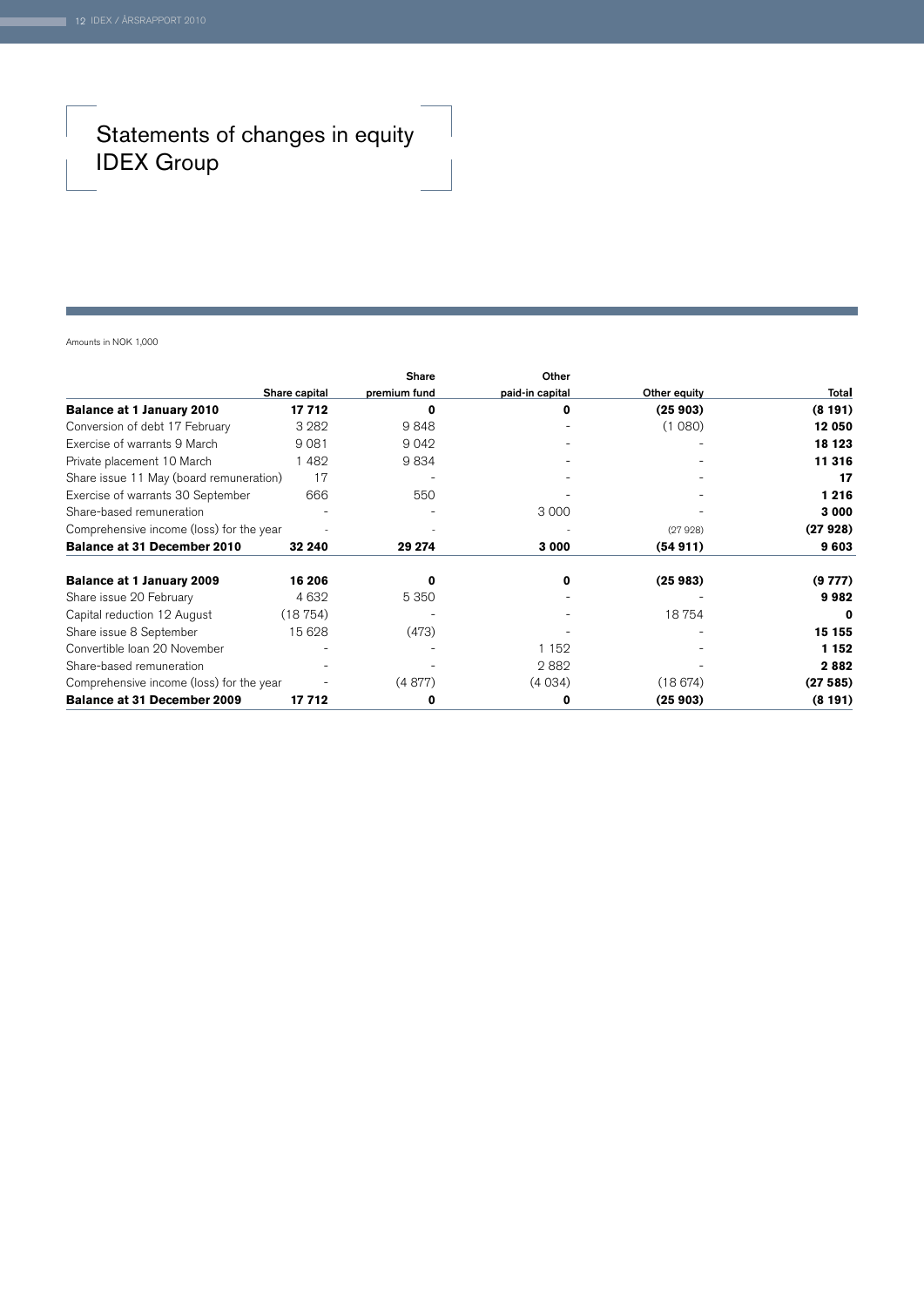# Statements of changes in equity IDEX ASA

Amounts in NOK 1,000

|                                          |               | Share        | Other           |              |          |
|------------------------------------------|---------------|--------------|-----------------|--------------|----------|
|                                          | Share capital | premium fund | paid-in capital | Other equity | Total    |
| <b>Balance at 1 January 2010</b>         | 17712         | ŋ            | 0               | (25882)      | (8170)   |
| Conversion of debt 17 February           | 3 2 8 2       | 9848         |                 | (1080)       | 12 050   |
| Exercise of warrants 9 March             | 9081          | 9042         |                 |              | 18 123   |
| Private placement 10 March               | 1482          | 9834         |                 |              | 11 316   |
| Share issue 11 May (board remuneration)  | 17            |              |                 |              | 17       |
| Exercise of warrants 30 September        | 666           | 550          |                 |              | 1216     |
| Share-based remuneration                 |               |              | 3 0 0 0         |              | 3 0 0 0  |
| Comprehensive income (loss) for the year |               |              |                 | (27928)      | (27928)  |
| <b>Balance at 31 December 2010</b>       | 32 240        | 29 274       | 3 0 0 0         | (54890)      | 9624     |
| <b>Balance at 1 January 2009</b>         | 16 206        |              |                 | (25978)      | (9772)   |
| Share issue 20 February                  | 4632          | 5 3 5 0      |                 |              | 9982     |
| Capital reduction 12 August              | (18754)       |              |                 | 18754        | 0        |
| Share issue 8 September                  | 15 628        | (473)        |                 |              | 15 155   |
| Convertible Ioan 20 November             |               |              | 1 1 5 2         |              | 1 1 5 2  |
| Share-based remuneration                 |               |              | 2882            |              | 2882     |
| Comprehensive income (loss) for the year |               | (4877)       | (4034)          | (18658)      | (27 569) |
| <b>Balance at 31 December 2009</b>       | 17 712        | 0            | 0               | (25882)      | (8170)   |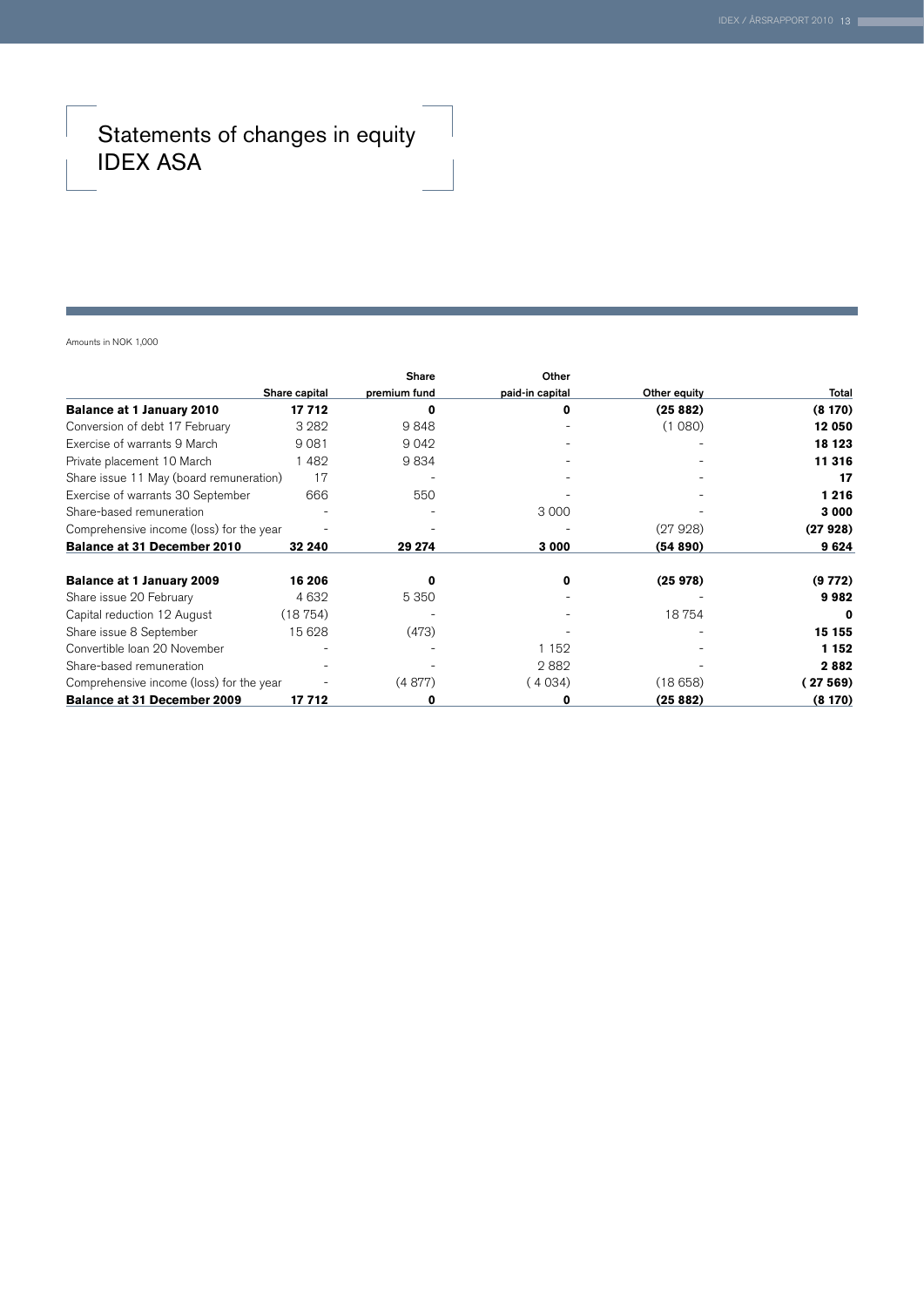### Notes to the financial statments

#### **1. Group information**

IDEX ASA ("IDEX") is a Norwegian Public Limited Company with registered office in Bærum municipality. Trades in the company's shares were reported on the A-list of the Norwegian Stockbrokers Association's OTC system throughout 2009 and until IDEX was admitted to listing at the Oslo Axess marketplace of Oslo Børs on 12 March 2010.

IDEX is a technology company specialized in the development of on-screen navigation and fingerprint recognition technology.

IDEX was incorporated in 1996. The IDEX group was formed on 20 January 2007 and comprises the parent company IDEX ASA and a sub-group in the USA. The sub-group consists of the parent company IDEX Holding Company Inc with subsidiary IDEX America Inc. All subsidiaries are owned 100 per cent.

The annual financial statements for 2010 were resolved by the board on 14 April 2011.

#### **2. Accounting principles**

#### **Basis of preparation**

The accounting year coincides with the calendar year. The annual financial statements have been prepared on a historical cost basis. The group's financial statements are presented in NOK which is also the parent company's functional currency. All figures in the tables have been rounded to the nearest thousand except where indicated otherwise. The financial statements of the IDEX group and IDEX ASA have been prepared in accordance with International Financial Reporting Standards (IFRS) as adopted by the EU. The standards have been applied congruently in the group and in the parent company.

#### **Changes in accounting policies**

The accounting policies adopted are consistent with those of the previous financial year.

IFRS is continuously developed and recently published standards, amendments and interpretations have been reviewed and considered. None of the new standards, amendments and interpretations that apply as of 1 January 2010 had any impact on the result or equity of IDEX in 2010, or the company does not have transactions or balance sheet items that shall be disclosed under the new or amended rules.

The company considers that new standards which have been resolved by the date of these financial statements and which standards will apply to the accounting year 2011, will not have any significant impact on the annual financial statements for 2011.

The company does not operate business segments, geographical

segments or have significant revenue and has therefore not presented segment reports. IDEX will apply IFRS 8 Operating segments in due course.

#### **Significant accounting judgements and estimates**

Preparation of financial statements compliant to IFRS implies that the management makes judgements and prepares esitmates and assumptions which have an impact on the recognised amounts for assets, liabilities, revenue and costs. Esitmates and related assumptions have been based on the management's best knowledge of past and recent events, experience and other factors which are considered reasonable under the circumstances. Actual results may deviate from such assumptions. Estimates and underlying assumptions are subject to continuous evaluation. Critical accounting estimates for IDEX are:

**Share based remuneration: IDEX** estimates the fair value of option and subscription rights at the grant date. IDEX has applied a Black & Scholes option pricing model when valuing the subscription rights. The option valuation is based on assumptions about volatility, interest rates and duration of the option. The cost of share based remuneration is expensed over the vesting period. Estimates with regards to future attrition are applied. Such estimates are updated at the balance sheet date. Changes in this estimate will impact the expensed cost of share based remuneration in the period.

**Income taxes:** Deferred tax asset related to losses carried forward is recognised when it is probable that the loss carried forward may be utilised. Evaluation of probability is based on historical earnings, expected future margins and the size of the order back-log. Future events may lead to these estimates being changed. Such changes will be recognised when reliable new estimates can be made.

#### **Financial risk, capital management**

IDEX is exposed to certain financial risks related to exchange rates and interest level. These are, however, insignificant compared to the business risk and the Company's financial position.

Business risk may be summarised in five points: (i) IDEX has had minimal revenue to date. The company has reported accumulating financial losses and expects future losses. (ii) IDEX' business plan assumes revenue from products which IDEX has not yet traded commercially. (iii) Revenue from the company's products depend among other things on market factors, which are not controlled by IDEX. (iv) Competing companies' products have entered the commercial stage. (v) IDEX' intended market is immature and undergoing rapid technological changes.

IDEX had in 2007 taken up a financial loan with principal amounting to NOK 12,505 thousand with payable fixed interest and the lender had the right to convert the receivable to shares.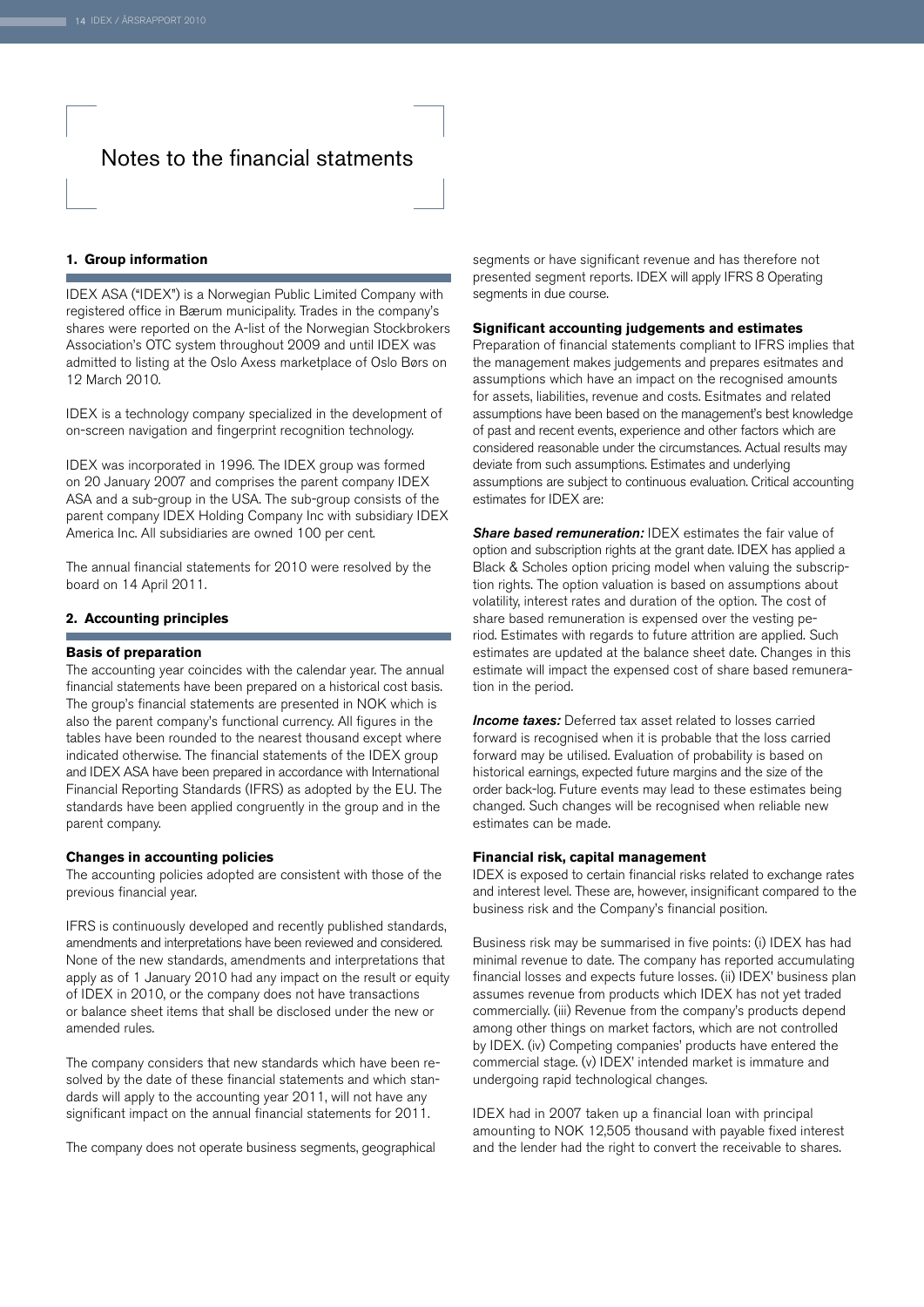The lender gave notice of conversion in January 2010 and the loan including interest was converted to NOK 13.1 million new equity on 17 February 2010.

IDEX does not have any significant trade receivables or other receivables with any credit risk.

IDEX does not hold any other financial instruments in the balance sheet or any such instruments outside the balance sheet. IDEX manages its liquidity passively, which means that funds are placed in floating-interest bank accounts. Investments in fixed assets are only made when mandatory for the needs of the company's core business. The company has been funded by equity in the past, but practical circumstances implied that the company took up a shortterm financial loan in June 2007. The loan was repaid by conversion to equity in 2010. The company will prepare and implement comprehensive capital management and funding policies as and when needed.

The financial situation of the Company was vulnerable at the end of 2010. The equity of the group as well as that of the parent company were inadequate and IDEX needed additional working capital in the first half of 2011. IDEX obtained adequate funding in April 2011.

#### **Summary of significant accounting policies** *Consolidation*

The Group's consolidated financial statements comprise IDEX ASA and companies in which IDEX ASA has a controlling interest. A controlling interest is normally obtained when the Group holds more than 50 per cent of the voting rights or has decisive power on the enitity's operational and financial management. Minority interests are included in the group's equity.

Intra-group transactions and balance sheet items and any unrealised gains or losses or revenue and cost related to intra-group transactions have been eliminated when preparing the consolidated financial statements. The purchase method is applied when accounting for business combinations. Companies which have been bought or sold during the year are included in the consolidated financial statements from the date when control is achieved and until the date when control ceases.

#### *Revenue*

Revenue is recognised to the extent that it is probable that an economic benefit will flow to the group and the revenue can be reliably measured.

Royalty: Royalty revenue will be recognised at the time the licensee generates income on which IDEX shall receive a royalty payment.

Development and milestone payments: Revenue will be recognised at the time of performance, and when the risk of the delivered

items have passed to the buyer and can be reliably measured.

Rendering of services: Revenue generated by rendering of services is recognised as the services are delivered.

Delivery of products: Revenue will be recognised at the time of delivery, and when the risk of the goods has passed to the buyer and can be reliably measured.

#### *Currency*

Monetary assets and liabilities denominated in foreign currency are converted using exchange rates of the balance sheet date. Revenues and expenses in foreign currency are converted using the exchange rate at the transaction date.

Assets and liabilities in foreign operations, including goodwill and fair value adjustments, are translated into NOK using the exchange rates on the balance sheet date. Incomes and expenses relating to foreign operations are translated into NOK using the average exchange rate. Exchange rate differences are recognised in equity.

Translation differences due to the translation of a net investment in foreign operations and from related hedging objects are included in comprehensive income. Translation differences previously recognised in comprehensive income are reversed and recognised in the net result of the year when the foreign operations are disposed of.

#### *Research and development costs*

Research costs are expensed as incurred. An intangible asset arising from the development expenditure on an individual project is recognised only when IDEX can demonstrate the technical feasibility of completing the intangible asset so that it will be available for use or sale, the company's intention and capability of completing the development and realise the asset, and the net future financial benefits of use or sale.

#### *Fixed assets*

Fixed assets are carried at cost less accumulated depreciation and impairment losses. When assets are sold or retired, the gross carrying amount and accumulated depreciations are derecognised. Any gain or loss on the sale or retirement is recognised in the income statement.

The gross carrying amount of fixed assets is the purchase price, including duties/taxes and direct acquisition costs related to making the non-current asset ready for use. Subsequent costs, such as repair and maintenance expenses, are normally recognised in profit or loss as incurred. When increased future economic benefits as a result of repair/maintenance work can be proven, such expenses will be recognised in the balance sheet as additions to non-current assets.

The assets are depreciated using the straight-line method over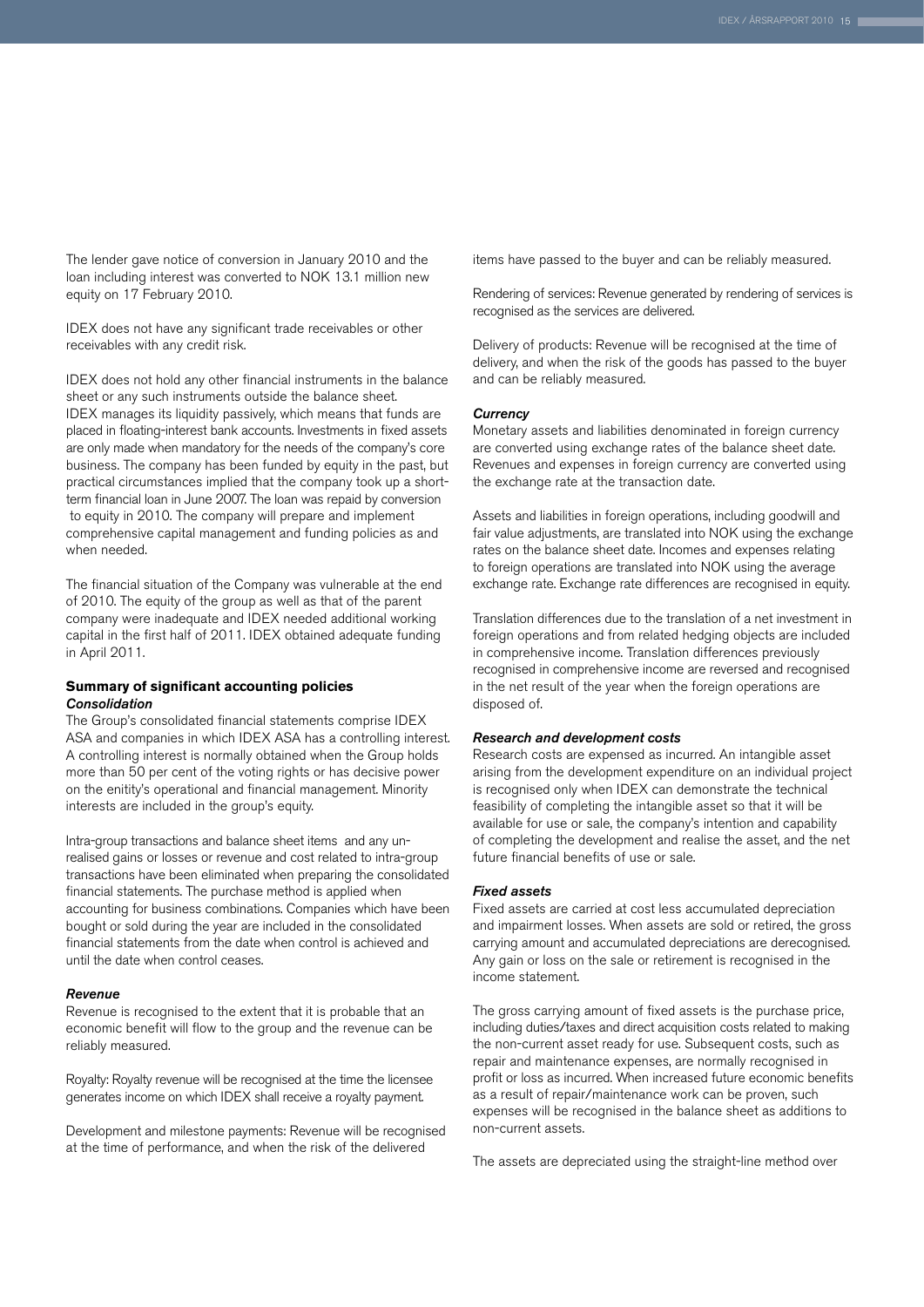each asset's economic life. The depreciation period and method are assessed each year to ensure that the method and period used harmonise with the financial realities of the non-current asset. The same applies to the residual value.

#### *Impairment of fixed assets*

An assessment of impairment losses on fixed assets is made when there is an indication of a fall in value. If an asset's carrying amount is higher than the asset's recoverable amount, an impairment loss will be recognised in the income statement. The recoverable amount is the higher of the fair value less costs to sell and the discounted cash flow from continued use. The fair value less costs to sell is the net amount that can be obtained from a sale to an independent third party. The recoverable amount is determined separately for each asset.

Impairment losses recognised in the income statements for previous periods are reversed when there is information that the need for the impairment loss no longer exists. The reversal is recognised as revenue or an increase in other reserves. Reversal is limited by the carrying amount not exceeding acquisition cost less normal depreciation.

#### *Provisions*

Provisions are recognised when and only when the group has a valid liability (legal or constructive) as a result of events that have taken place and it is more probable than not that a financial settlement will take place as a result of the event(s), and that the size of the amount can be measured reliably. Provisions are reviewed on each balance sheet date and their level reflects the best estimate of the liability. When the effect of time is insignificant, the provisions will be equal to the size of the expense necessary to be free of the liability. When the effect of time is significant, the provisions will amount to the present value of future payments to cover the liability. Any increase in the provisions due to time is recorded as interest costs.

#### *Interest bearing debt*

Loans and credits are initially recognised at cost, which is fair value of the received amount less directly attributable transaction costs. Following the initial recognition, the interest bearing debt are measured at amortised cost applying the effective interest method. Any difference between amount received and repayment amount is recognised over the duration of the loan. Any transaction costs and discounts are taken into account when calculating amortised cost. Amortised cost is calculated. Gains and losses are recorded as net gain or loss when the liability is derecognised.

Loans which the lender or IDEX may convert to equity and where the number of issued shares does not change with any change in fair value, are considered composite financial instruments. The equity component is calculated on the issue date as the excess of the amount received and the present value of future interest and repayment amounts, discounted by the market rate for comparable loans without conversion rights. Interest cost is recognised applying the effective interest method.

#### *Accounts receivable*

Receivables are carried at amortised cost. The interest element is disregarded if it is insignificant. Should there be evidence of impairment, the receivable is written down to the present value of future cash flows discounted by the receivable amount's effective interest rate.

#### *Cash and bank deposits*

Cash and bank deposits include cash in hand, deposits held at call with banks, other short-term highly liquid investments with original maturities of three months or less, and any bank overdrafts. Bank overdrafts are shown within borrowings in current liabilities on the balance sheet.

#### *Taxes*

The tax expense consists of the tax payable and changes in deferred tax. Deferred tax is calculated with 28 per cent on the temporary differences between the recorded and tax values, as well as on any tax loss carry-forward at the balance sheet closing date. Any temporary differences increasing or reducing tax that will or may reverse in the same period, are netted.

A deferred tax asset is recognised when it is probable that the group will have a sufficient profit for tax purposes to utilise the tax asset. At each balance sheet date, IDEX carries out a review of its unrecognised deferred tax assets and the value it has recognised. The group recognises an unrecognised deferred tax asset to the extent that is has become probable that the group can utilise the deferred tax asset. Similarly the group will reduce its deferred tax asset to the extent that it can no longer utilise it.

Deferred tax and deferred tax assets are measured on the basis of the expected future tax rates.

#### *Contingent liabilities and assets*

Contingent liabilities are possible obligations resulting from past events which existence depends on future events; obligations that are not recognised because it is not probable that they will lead to an outflow of resources; and obligations that cannot be measured with sufficient reliability.

Contingent liabilities are not recognised in the annual financial statements, but will be disclosed in the notes if applicable.

A contingent asset is not recognised in the annual financial statements, but is disclosed in the notes if there is a degree of probability that a benefit will accrue to IDEX.

#### *Share-based remuneration*

Option and subscription rights granted to employees and members of the board of directors are charged against the profit and loss at their fair value over the vesting period. The fair value of share based awards is determined using a Black & Scholes option pricing model.

Social security tax related to share-based remuneration is calculated on the fair value of options and subscription rights and accrued on the balance sheet date.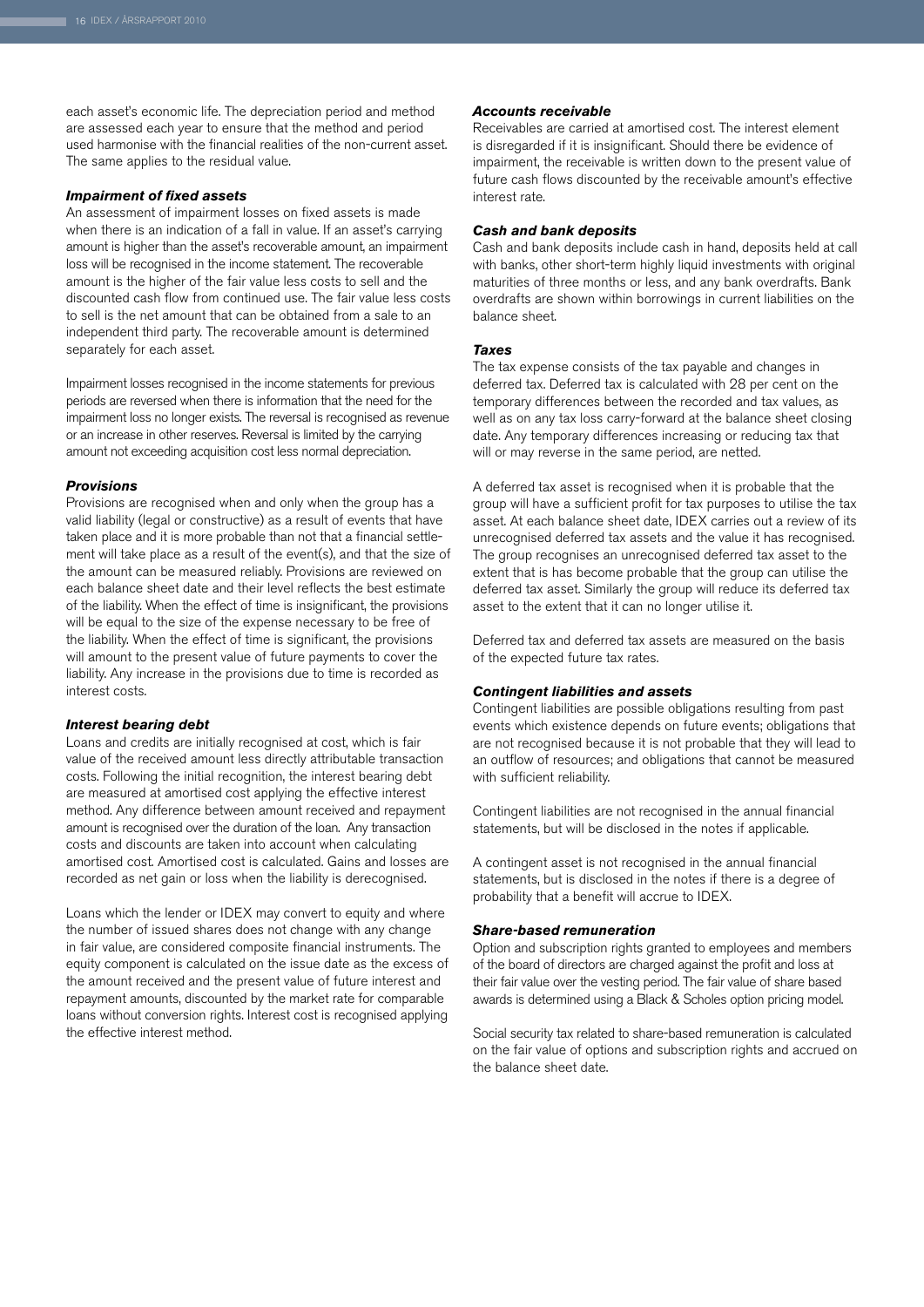#### *Leasing agreements*

Leasing contracts are classified as financial or operational leases based on an individual assessment. Operational lease contracts are expensed on a straight-line basis through the contract period. Assets financed by financial leases are capitalised and amortised over their economic useful lives. The corresponding lease commitment is reduced by the value of lease payments made, less calculated interest.

#### *Earnings per share*

Earnings per share are calculated by dividing the profit or loss for the period by the weighted average number of ordinary shares outstanding over the course of the period. Earnings per share fully diluted are calculated based on the result for the year divided by the average number of shares fully diluted. The effect of dilution is not counted in when the result is a loss.

#### *Cash flow*

The cash flow statement has been drawn up in accordance with the indirect method and reports cash flows during the period classified by operating, investing and financing activities.

#### *Government grants*

Government grants are recognised where there is reasonable assurance that the grant will be received and all attaching conditions will be complied with. When the grant relates to an expense item, it is recognised as a reduction in expense.

#### *Segment reporting*

The company does not operate business segments, geographical segments or have significant revenue and has therefore not presented segment reports. IDEX will implement segment reporting as and when segment reporting will be informative.

#### **3. Cash and bank deposits**

Cash and bank deposits amounted to NOK 12,649 thousand at the end of 2010. Of this amount, NOK 501 thousand were employees' withheld payroll tax deposits and NOK 166 thousand were restricted deposits to cover credit lines on purchasing cards. Virtually all cash was held in NOK. At the end of 2010 cash and bank deposits amounted to NOK 5,286 thousand of which NOK 298 thousand were employees' withheld payroll tax deposits and NOK 164 thousand were restricted deposits to cover credit lines on purchasing cards. No amounts were held in foreign currency. Deposits for rent of facilities have not been included in bank deposits.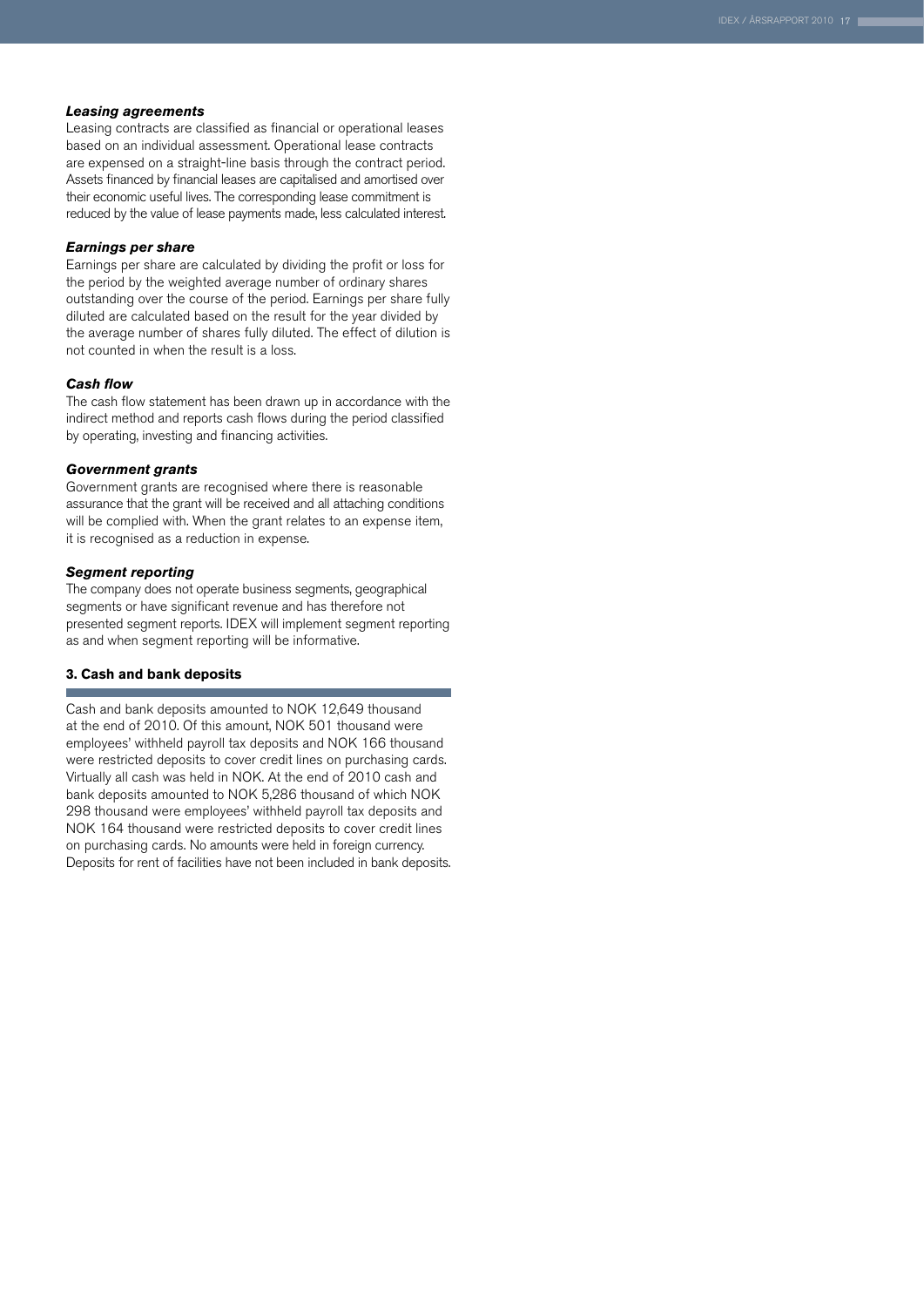#### **4. Payroll expenses and remuneration** 1 January-31 December

| Amounts in NOK 1000                                  |         | <b>IDEX Group</b> |         | <b>IDEX ASA</b> |  |  |
|------------------------------------------------------|---------|-------------------|---------|-----------------|--|--|
| <b>Payroll expence</b>                               | 2010    | 2009              | 2010    | 2009            |  |  |
| Salaries, fees                                       | 8757    | 7527              | 7986    | 6 2 7 1         |  |  |
| Share-based remuneration (notional salary)           | 3 0 0 0 | 2882              | 3 0 0 0 | 2882            |  |  |
| Share-based remuneration (accrual of employer's tax) | 323     | 111               | 323     | 111             |  |  |
| Pension contribution                                 | 134     | 85                | 134     | 85              |  |  |
| Social security taxes                                | 1 1 6 9 | 940               | l 116   | 881             |  |  |
| Other personnel expenses                             | 356     | 461               | 305     | 356             |  |  |
| <b>Total</b>                                         | 13739   | 12 006            | 12864   | 10 586          |  |  |
| Average number of employees                          | 9       | 8                 | 8       | 7               |  |  |

The parent company provides a contribution based pension insurance scheme for all employees. The scheme satisfies the mandatory service pension ('OTP') in Norway. The contribution is 2 per cent of the employee's annual salary between 2G and 12G, where G is the basic amount in the Norwegian social security system, and amounted to NOK 75 thousand in 2010.

All employees are male so salary statistics per gender have not been prepared.

#### **Actual remuneration for senior managers**

#### **2010**

Amounts in NOK 1 000

|                                             |         | <b>Salary</b><br><b>Bonus</b> | Other    | Pension<br>cost | Share based<br>remuneration | Total<br>remuneration |
|---------------------------------------------|---------|-------------------------------|----------|-----------------|-----------------------------|-----------------------|
|                                             |         |                               | benefits |                 |                             |                       |
| Ralph W. Bernstein, CEO                     | 366     | $\overline{\phantom{a}}$      |          |                 | 827                         | 2 2 1 9               |
| John R. Robinson, VP of sales and marketing | 354     | 62                            |          |                 | 120                         | 545                   |
| Erling Svela, CFO                           | 395     | $\sim$                        |          | 25              | 24                          | 450                   |
| Total remuneration                          | 3 1 1 5 | 62                            | 18       | 48              | 971                         | 4 2 1 4               |

Salary, bonus and other benefits in 2010 are the amounts as declared for tax purposes, while pension cost and share based remuneration are expensed amounts in the year. All amounts exclude employer's tax. No subscription rights were exercised in 2010.

Mr. Robinson joined IDEX on 2 August 2010.

Mr. Svela worked flexible hours as required by IDEX in 2010, and the remuneration was based on the number of hours worked. Mutual minimum work and pay obligation was 40 per cent of full time.

#### **2009**

Amounts in NOK 1 000

|                         |               |              | Other    | Pension | Share based  | Total        |
|-------------------------|---------------|--------------|----------|---------|--------------|--------------|
|                         | <b>Salary</b> | <b>Bonus</b> | benefits | cost    | remuneration | remuneration |
| Ralph W. Bernstein, CEO | 257           | $\sim$       |          |         | 462          | ' 746        |
| Erling Svela, CFO       | 877           | -            |          |         |              | 883          |
| Total remuneration      | 2 134         |              |          |         | 468          | 2629         |

Salary, bonus and other benefits in 2009 are the amounts as declared for tax purposes, while pension cost and share based remuneration are expensed amounts in the year. All amounts exclude employer's tax. No subscription rights were exercised in 2009.

Mr. Svela worked flexible hours as required by IDEX in 2009, and the remuneration was based on the number of hours worked.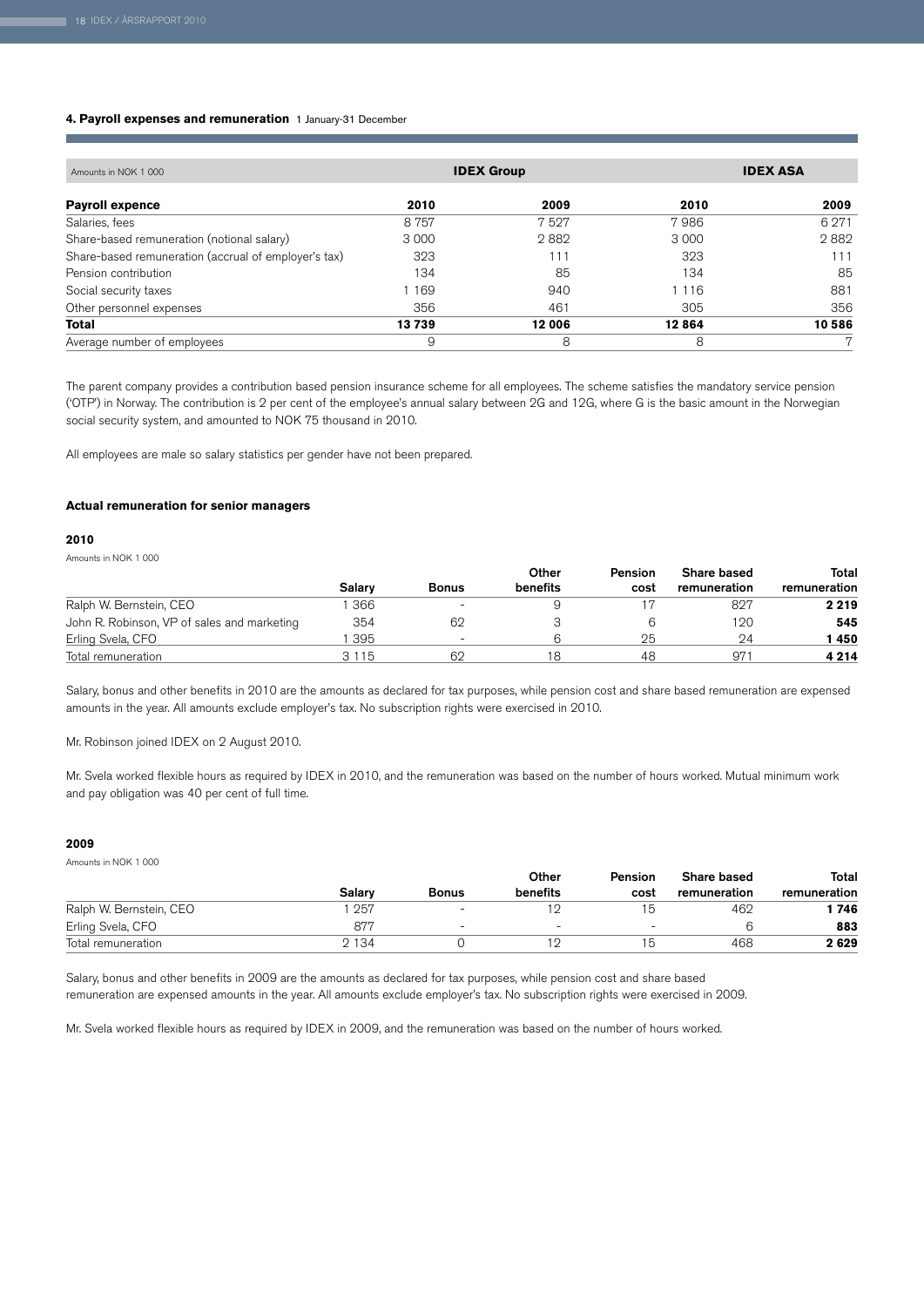#### **Guidelines for remuneration to senior managers**

In order to attract and retain the competence the company needs, the remuneration of senior managers, and all other employees, shall be competitive and comprise a basic salary which may be supplemented by performance-based cash bonus and subscription rights. Any cash bonus schemes are limited by a fixed amount or a percentage of base salary. All parts of the remuneration – fixed as well as variable – shall reflect the responsibility and performance over time of the respective manager and employee. The basic salary is evaluated annually. The board determines the salary and other remuneration to the CEO. The CEO determines the salary and other remuneration of all other employees, within the framework set by the board.

There is no post-employment remuneration beyond notice periods of 3-6 months.

The company has not made any advance payments or issued loans to, or guarantees in favour of, any members of management.

#### **Share-based remuneration**

Employees and senior management are eligible to participate in the company's subscription rights plan(s) as resolved by the general meeting. The purpose of such plans is to strengthen the company by providing to employees, management and individual contractors additional performance incentive.

#### **Implementation and effect of the policies**

Salary, pension and any bonuses will attract employer's tax which will be expensed simultaneously with the remuneration.

The notional cost of subscription rights as share based remuneration is expensed but the equity effect is nil because the contra item is a notional equity injection of equal amount. In addition employer's tax is accrued on the net present value of the subscription right as an option on the balance sheet date. The value varies with the share price and may entail a net reversal of costs. In 2001 NOK 83 thousand was expensed and the accumulated accrual amounted to NOK 102 thousand for employer's tax on

the subscription rights to management.

If and when the subscription rights are exercised, the accrued employer's tax will be reversed and the payable employer's tax of the actual gain will be expensed.

For the shareholders a possible exercise will represent a dilution. At the end of 2010, the number of outstanding subscription rights to management amounted to 2,298,629, corresponding to 1.1 per cent of the share capital.

#### **Board remuneration**

The company has no other obligation to remunerate the board than the board remuneration as resolved by the annual general meeting. The company has not issued any advance payments or loans to, or guarantees in favour of, any board member.

The annual general meeting 2010 resolved an annual board remuneration amounting to NOK 100 thousand per board member for the period from the annual general meeting 2009 to the annual general meeting 2010. The chairman shall receive an additional NOK 30 thousand for the service as chairman. The board members had the option to receive part or all of the remuneration in the form of shares. The number of shares corresponded to a gross value of 133 per cent of the board remuneration, for which the board paid the par value and the shares were locked up for one year. Board members Joan Frost Urstad and Harald Voigt chose this option, in a manner where the cash part covered the withholding tax and the exercise price.

The company has accrued a corresponding amount for board remuneration in the period June-December 2010. The accrual amounted to NOK 403 thousand at the end of 2010. Such remuneration, if any, shall be resolved by the annual general meeting 2011.

The company refunds relevant out-of-pocket expenses incurred by the board members.

#### **5. Fixed assets** 1 January-31 December

| Amounts in NOK 1000                            |       | <b>IDEX Group</b> |       | <b>IDEX ASA</b> |  |
|------------------------------------------------|-------|-------------------|-------|-----------------|--|
|                                                | 2010  | 2009              | 2010  | 2009            |  |
| Cost at 1 january                              | 497   | 822               | 474   | 1 794           |  |
| Additions                                      | 357   | 420               | 357   | 420             |  |
| Disposals at cost                              | (59)  | 740)<br>(1)       | (36)  | 740)<br>(1)     |  |
| Currency adjustment                            |       | (5)               |       |                 |  |
| Cost at 31 December                            | 795   | 497               | 795   | 474             |  |
| Accumulated. depreciation at 1 January         | 88    | 1788              | 69    | 1774            |  |
| Accumulated depreciation of disposed items     | (59)  | (1740)            | (36)  | 740)<br>(1)     |  |
| Depreciation                                   | 134   | 43                | 131   | 35              |  |
| Currency adjustment                            |       | (3)               |       |                 |  |
| <b>Accumulated depreciation at 31 December</b> | 163   | 88                | 163   | 69              |  |
| <b>Book value at 31 December</b>               | 632   | 409               | 632   | 405             |  |
| Depreciation period (straight line), years     | $3-5$ | $3-5$             | $3-5$ | $3-5$           |  |

Fixed assets at the end of 2010 were mainly upgrade of leased facilities, personal computers, office furniture.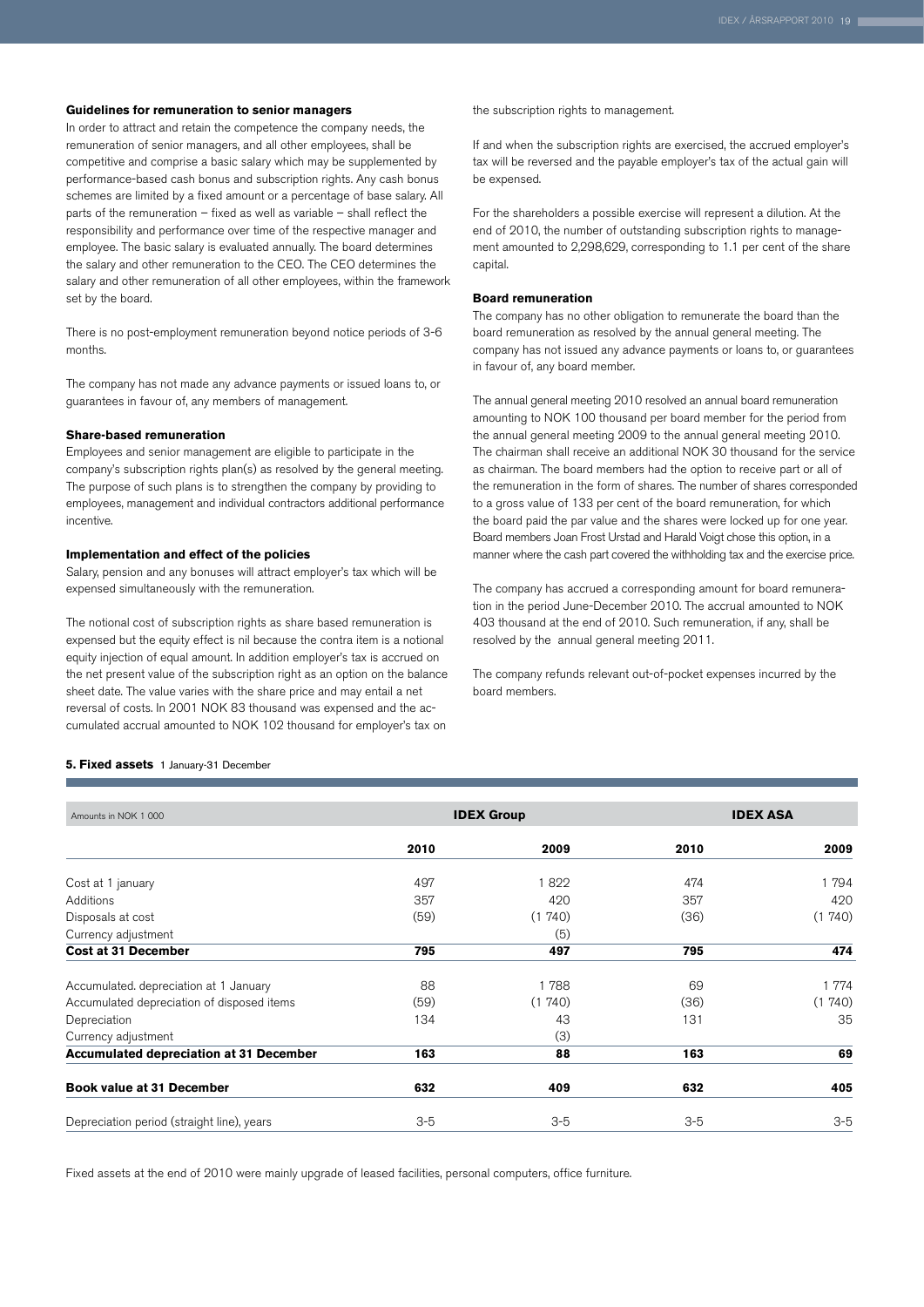#### **6. Research and development expenses**

Research costs are expensed when incurred. The criteria for capitalization of development expenses have not been met at the date of these financial statements, because IDEX has not demonstrated its ability to earn revenue from the SmartFinger. Hence, all costs related to development have been expensed.

External direct costs for research and development (R&D) including patenting costs have been expensed, and any grants and contributions have been credited. The gross expense amounted to NOK 7,418 thousand in 2010 compared to NOK 6,025 thousand in 2009. Since 2005, IDEX

has received R&D grants from the 'SkatteFunn' scheme, a governmental R&D grant scheme operated by the Research Council of Norway. For 2010, IDEX expects to receive NOK 1,140 NOK which has been set off against R&D expenses. For 2009 the grant amounted to NOK 1,036 thousand. Net R&D cost was NOK 6,278 thousand in 2010 versus NOK 4,989 thousand in 2009.

In addition, about NOK 3.3 million of the payroll expenses in 2010 were related to R&D (2009: NOK 2.1 million). Infrastructure costs are not included.

#### **7. Income tax expence** 1 January-31 December

| Amounts in NOK 1 000                                               |         |                   |              | <b>IDEX Group and IDEX ASA</b> |
|--------------------------------------------------------------------|---------|-------------------|--------------|--------------------------------|
|                                                                    |         |                   | 2010         | 2009                           |
| Specification of the tax expence for the year                      |         |                   |              |                                |
| Payable taxes on the result of the year                            |         |                   | $\mathbf 0$  | $\mathsf{O}\xspace$            |
| Change in deferred tax asset/liability                             |         |                   | $\mathbf 0$  | 0                              |
| Tax expense on net result                                          |         |                   | $\Omega$     | $\overline{O}$                 |
| Computation of taxes payable for the year                          |         |                   |              |                                |
| Net result before taxes                                            |         |                   | (27928)      | (27569)                        |
| Permanent differences                                              |         |                   | (1824)       | (1222)                         |
| Changes in temporary differences                                   |         |                   | (62)         | (140)                          |
| Basis for taxes payable                                            |         |                   | (29814)      | (28931)                        |
| 28% tax, representing total taxes payable on current year's result |         |                   | $\Omega$     | $\mathbf{0}$                   |
| Temporary differences at 31 December                               |         |                   |              |                                |
| <b>Fixed Assets</b>                                                |         |                   | 18           | (44)                           |
| Temporary differences                                              |         |                   | 18           | (44)                           |
| Change in temporary differences                                    |         |                   |              |                                |
| Temporary differences                                              |         |                   | (62)         | (140)                          |
| Specification of deferred taxes at 31 December                     |         |                   |              |                                |
| Losses carried forward                                             |         |                   | (253 876)    | (223845)                       |
| Temporary differences                                              |         |                   | 18           | (44)                           |
| Basis for deferred taxes                                           |         |                   | (253 858)    | (222889)                       |
| Calculated deferred tax, 28%                                       |         |                   | 71 080       | 62 689                         |
| Deferred tax asset in the balance sheet                            |         |                   | $\Omega$     | $\mathbf{0}$                   |
| Specification of payable taxes in the balance sheet at 31 December |         |                   |              |                                |
| Taxes payable on this year's result                                |         |                   | $\mathbf 0$  | $\mathbf 0$                    |
| Total taxes payable                                                |         |                   | $\mathbf{0}$ | $\mathbf{0}$                   |
| Amounts in NOK 1 000                                               |         | <b>IDEX Group</b> |              | <b>IDEX ASA</b>                |
| Specification of actual tax expense                                | 2010    | 2009              | 2010         | 2009                           |
| Result (loss) before tax                                           | (27928) | (27585)           | (27928)      | (27569)                        |
| Theoretical tax expense (income)                                   | (7819)  | (7724)            | (7819)       | (7719)                         |
| Permanent differences                                              | (510)   | (342)             | (510)        | (342)                          |
| Deferred tax asset not recognised                                  | 8 3 2 9 | 8066              | 8 3 2 9      | 8 0 6 1                        |

The deferred tax asset of NOK 71,080 thousand is virtually entirely related to tax losses carry forward. IDEX has not generated taxable profits in prior years. At 31 December 2010 there was not sufficiently convincing evidence that sufficient taxable profit will be generated, against which the unused tax losses could be applied. There are no restrictions as to how long tax losses may be carried forward.

Actual tax expense (income) 0 0 0 0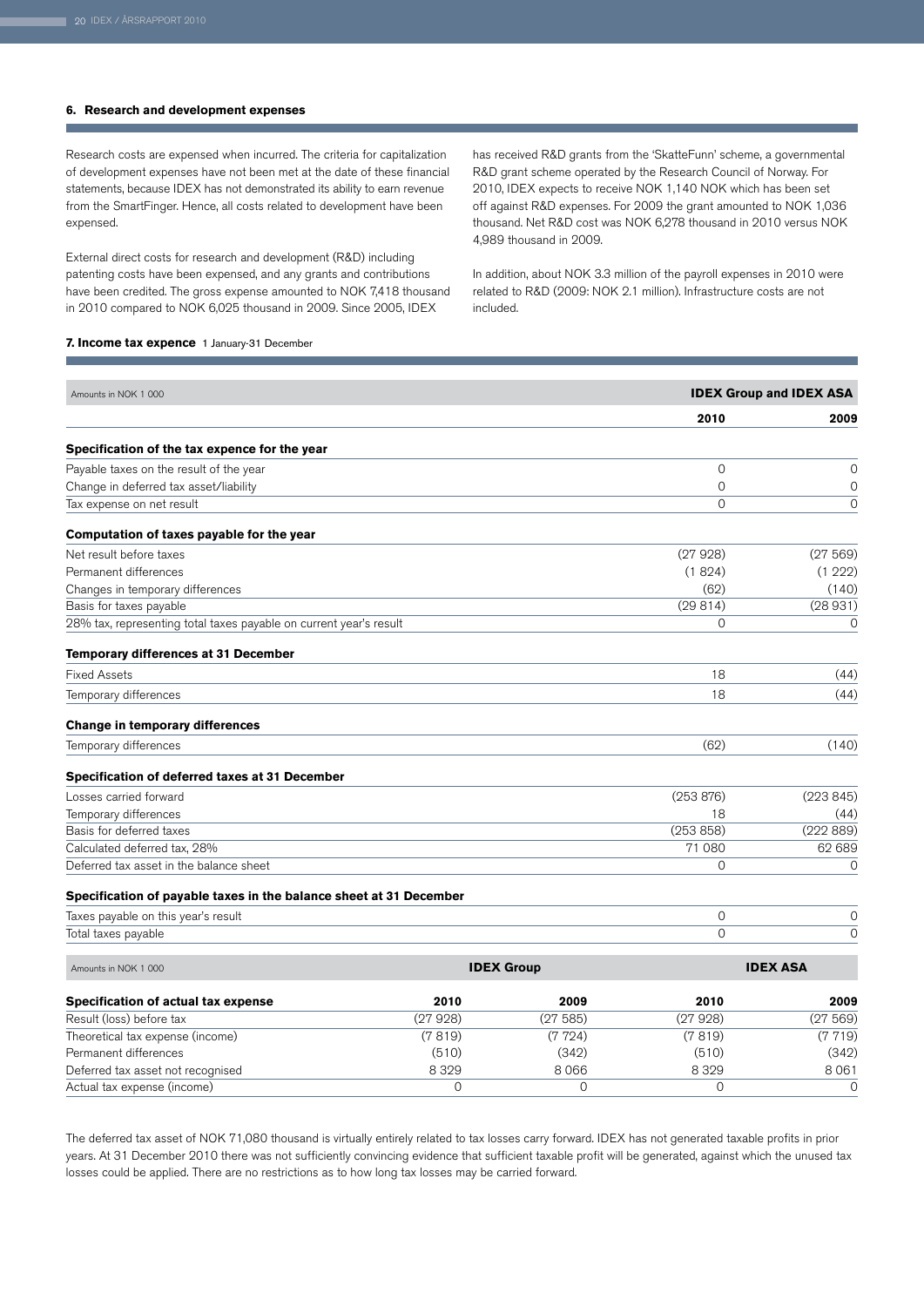#### **8. Share capital and shareholder information, warrants and subscription rights**

There is one class of shares, and all shares have equal rights and are freely nogotiable. There were 214,933,142 shares in the company on 31 December 2010, after several share issues and a 3:1 consolidation in 2010.

| 2010                                    | <b>Number of shares</b> | <b>Number of warrants</b> |
|-----------------------------------------|-------------------------|---------------------------|
| Balance at 1 January                    | 354 233 139             | 312 558 652               |
| Conversion of debt 17 February          | 65 651 250              |                           |
| Exercise of warrants 9 March            | 181 631 781             | (181 631 781)             |
| Accumulated                             | 601 516 170             | 130 926 871               |
| Consolidation 3:1 10 March              | 200 505 390             | 43 642 230                |
| Private placement 10 March              | 9 877 500               |                           |
| Share issue (board remuneration) 11 May | 113 800                 |                           |
| Exercise of warrants 30 September       | 4 4 3 6 4 5 2           | (4436452)                 |
| Balance at 31 December                  | 214 933 142             | 39 205 778                |

| 2009                          | Number of shares | <b>Number of warrants</b> |
|-------------------------------|------------------|---------------------------|
| Balance at 1 January          | 32 411 588       |                           |
| Private placement 20 February | 9 262 899        |                           |
| Rights issue 8 September      | 312 558 652      | 312 558 652               |
| Balance at 31 December        | 354 233 139      | 312 558 652               |

The share capital is fully paid in. The par value of the shares after the 3:1 consolidation on 10 March 2010 is NOK 0.15 (15 Norwegian øre) per share.

In the 3:1 consolidation of shares on 10 March 2010, a resulting fractional share per shareholder was rounded up and a corresponding total number of shares was taken from shareholder A. S. Holding A/S. A resulting fractional warrant per shareholder was rounded down.

At the end of 2010 there were 840 shareholder accounts compared to 641 at the end of 2009. Subscribers in the rights issue in September 2009 received one warrant for each new issued share. Following the exercise period in 2010, there remained 170 warrant holders holding total 39,205,778 warrants at the end of 2010. The warrants are exercisable at NOK 0.30 per share in the period 1 May-12 August 2011 whereafter the warrants expire. Because of the 3:1 consolidation of shares on 10 March 2010, the outstanding warrants were correspondingly consolidated.

| Top 20 shareholders at 31 December 2010     | Number of shares | Percent of shares |
|---------------------------------------------|------------------|-------------------|
| A. S. Holding A/S                           | 73 076 622       | 34.0              |
| Charles Street International Ltd            | 36 935 940       | 17.2              |
| Euroclear Bank S.A./N.V. (Nominee)          | 17 252 681       | 8.0               |
| Colargol Invest AS                          | 10 021 700       | 4.7               |
| Tortin Holdings Limited                     | 5 577 238        | 2.6               |
| Marc O'Polo Norge AS                        | 4 4 1 3 2 6 8    | 2.1               |
| Sundvall, Audar                             | 3694258          | 1.7               |
| Rønne, Lars Frithjof                        | 3 0 27 3 22      | 1.4               |
| Rønne, Sven Christian                       | 2 5 2 7 5 0      | 1.2               |
| Voigt, Harald                               | 2 446 436        | 1.1               |
| Wiermyhr, Kristian                          | 1922012          | 0.9               |
| Henriksen, Jens Andreas                     | 1792854          | 0.8               |
| Frankplads, Jon Ola                         | 1480988          | 0.7               |
| Big Top Holding AS                          | 1 477 644        | 0.7               |
| Stålhe Invest AS                            | 1 377 000        | 0.6               |
| A. Sundvall Invest AS                       | 1 334 959        | 0.6               |
| Sundvall, Rune                              | 1 297 623        | 0.6               |
| Saugestad, Kristin                          | 1 266 140        | 0.6               |
| <b>JAAS AS</b>                              | 1 240 451        | 0.6               |
| Bank of New York Mellon S/A Greig Middleton | 1149921          | 0.5               |
| Others                                      | 41 625 335       | 19.4              |
| Total                                       | 214 933 142      | 100.0             |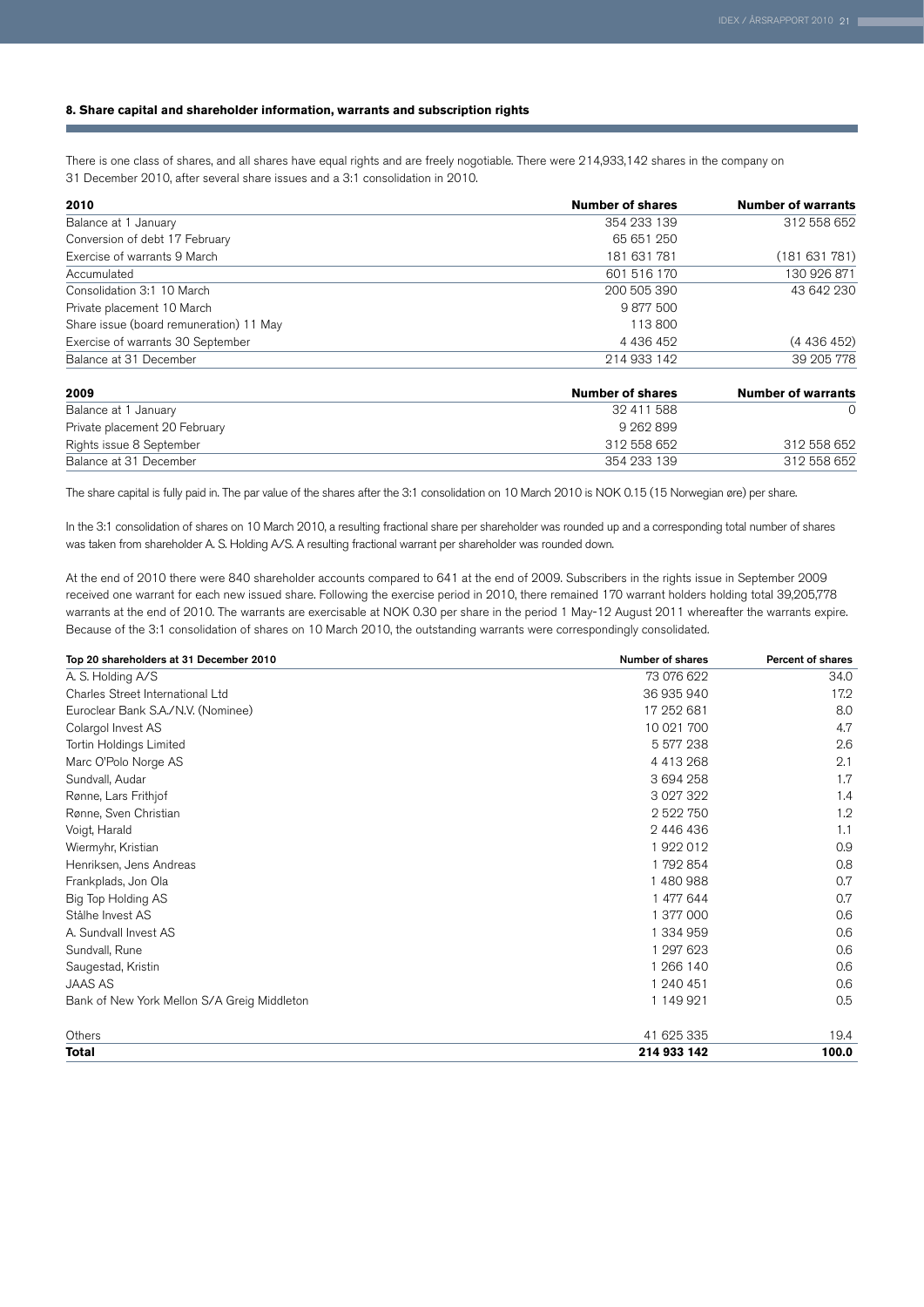| Top 20 warrant holders at 31 December 2010 | <b>Number of warrants</b> | <b>Percent of warrants</b> |
|--------------------------------------------|---------------------------|----------------------------|
| Colargol Invest AS                         | 8521418                   | 21.7                       |
| Rønne, Lars Frithjof                       | 2641564                   | 6.7                        |
| Rønne, Sven Christian                      | 2 2 3 2 2 0 3             | 5.7                        |
| Heap, John Andrew                          | 2 182 468                 | 5.6                        |
| Wiermyhr, Kristian                         | 1705223                   | 4.4                        |
| Henriksen, Jens Andreas                    | 1 585 432                 | 4.0                        |
| Frankplads, Jon Ola                        | 1 333 332                 | 3.4                        |
| Big Top Holding AS                         | 1 310 976                 | 3.4                        |
| Euro Hage og Anlegg AS                     | 940 408                   | 2.4                        |
| Saugestad, Kristin                         | 812806                    | 2.1                        |
| Fredricsson, Bjørn-Olof                    | 688080                    | 1.8                        |
| Nimeco AS                                  | 655 612                   | 1.7                        |
| Charlie Brown AS                           | 592 267                   | 1.5                        |
| Frankplads, Jon Morten                     | 578 414                   | 1.5                        |
| K-konsult AS                               | 552 418                   | 1.4                        |
| Heap, David Anthony                        | 541862                    | 1.4                        |
| Moell Prosjektutvikling AS                 | 526 662                   | 1.3                        |
| Taanevig, Kjell Michael                    | 524 392                   | 1.3                        |
| Margalit, Zvi                              | 500 000                   | 1.3                        |
| Harma Holding AS                           | 476 719                   | 1.2                        |
| Others                                     | 10 297 522                | 26.3                       |
| <b>Total</b>                               | 39 205 778                | 100.0                      |

#### **Shares, warrants and subscription rights held or controlled by primary insiders and close relations at 31 December**

|                                                                  | 2010 $(*)$                          |                                |                                                  | 2009           |            |                            |
|------------------------------------------------------------------|-------------------------------------|--------------------------------|--------------------------------------------------|----------------|------------|----------------------------|
|                                                                  | <b>Shares</b><br>(consolidated 3:1) | Warrants<br>(consolidated 3:1) | <b>Subscription rights</b><br>(consolidated 3:1) | <b>Shares</b>  | Warrants   | <b>Subscription rights</b> |
| Morten Opstad<br>chairman                                        | 5 444 728                           | 915 118                        | 0                                                | 10 109 927     | 8969608    | 0                          |
| Jon Ola Frankplads<br>board member from 7 May 2010               | 1480988                             | 333 332                        | $\circ$                                          | $\overline{a}$ |            |                            |
| Andrew Heap<br>board member until 7 May 2010                     |                                     |                                | $\sim$                                           | 7 179 789      | 6547406    | $\mathbf 0$                |
| Hanne Høvding<br>board member                                    | 152 664                             | 103 333                        | 29 657                                           | 357 358        | 310 000    | 9 3 7 5                    |
| Joan Frost Urstad<br>board member                                | 96944                               | 13 290                         | 59 314                                           | 85 000         | 75 000     | 18750                      |
| Harald Voigt<br>board member                                     | 2446436                             | 0                              | 59 314                                           | 3 103 053      | 2753053    | 18750                      |
| Ralph W. Bernstein<br>CEO                                        | 177 319                             | 157 319                        | 2 2 3 1 9 6 3                                    | 531 957        | 471 957    | 5 295 895                  |
| John R. Robinson<br>VP of sales and marketing from 2 August 2010 | $\mathbf 0$                         | 0                              | 850 000                                          |                |            |                            |
| Erling Svela<br><b>CFO</b>                                       | $\mathbf{0}$                        | $\mathbf{O}$                   | 66 666                                           | $\mathbf{0}$   | $\circ$    | 200 000                    |
| <b>Total</b>                                                     | 9799079                             | 2 522 392                      | 3 296 914                                        | 21 367 084     | 19 127 024 | 5 542 770                  |

\* Note: Because of the 3:1 consolidation of shares on 10 March 2010, the outstanding shares, warrants and subscription rights were correspondingly consolidated.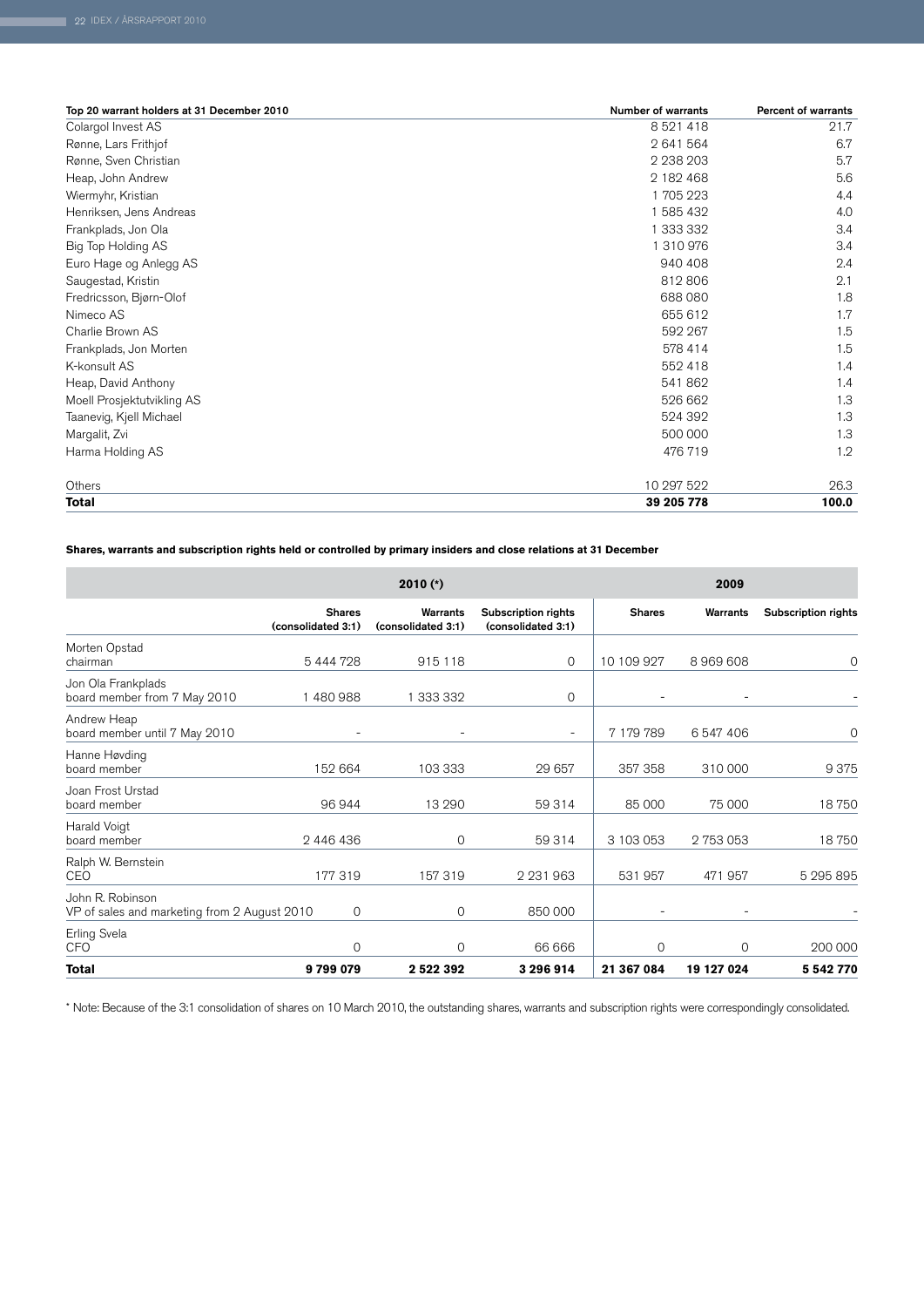The board may grant up to 21,038,289 incentive subscription rights under the 2010 subscription rights based incentive programme, but limited in such a way that the total number of subscription rights outstanding may not exceed 10 per cent of the number of shares. The subscription rights may be granted to employees and individual contractors performing similar work in IDEX. The exercise price shall be equal to the average closing price of the IDEX share on ten trading days preceding the date of the grant. The subscription rights vest in four equal tranches every 12 months after the date of the grant and lapse on the fifth anniversary after the programme was resolved. Grants under programmes for prior years have the same vesting shcedule and duration. The recipient must remain an employee or working contractor in IDEX at the time of vesting or exercise. There are no cash settlement alternatives.

|                                         | $2010 (*)$          |                  | 2009                |                  |
|-----------------------------------------|---------------------|------------------|---------------------|------------------|
|                                         | Number of           |                  |                     |                  |
|                                         | subscription rights | Weighted average | Number of           | Weighted average |
| Incentive subscription rights           | (consolidated 3:1)  | exercise price   | subscription rights | exercise price   |
| Outstanding at 1 January                | 6 879 774           | 1.51             | 2 396 875           | 3.41             |
| Granted                                 | 2849660             | 1.30             | 19 847 500          | 0.35             |
| Exercised                               |                     |                  |                     |                  |
| Forfeited                               | (715091)            | 1.32             | (1590000)           | 3.00             |
| Expired                                 | (97247)             | 15.10            | (15000)             | 5.08             |
| Outstanding 31 December                 | 8917096             | 1.31             | 20 639 375          | 0.50             |
| Number which were exerciseable          |                     |                  |                     |                  |
| at 31 December                          | 571412              | 1.69             | 377 961             | 4.61             |
| Weighted average fair value of          |                     |                  |                     |                  |
| subscription rights granted in the year | 2849660             | 0.87             | 19 847 500          | 0.32             |

(\*) Note: Because of the 3:1 consolidation of shares on 10 March 2010, the outstanding shares, warrants and subscription rights were correspondingly consolidated. This consolidation has been made on 1 January 2010 in this table.

The fair value for the subscription rights granted in 2010 has been calculated by use of the Black & Scholes option pricing model applying the following assumptions:

- Exercise price NOK 0.98-1.60 per share, weighted average NOK 1.30 per share
- Actual share price at date of grant average NOK 1.28 per share
- Duration up to 4.8 years
- Volatility of share price based on share price history 110 per cent
- Risk free interest rate of 2.1-2.9 per cent, average 2.5 per cent
- No payment of dividends
- Actual population of subscription rights holders, no attrition

| Incentive subscription rights oustanding | Number of |
|------------------------------------------|-----------|
|                                          |           |

| at 31 December 2010       |                   |                    |                         | subscription rights |                           |
|---------------------------|-------------------|--------------------|-------------------------|---------------------|---------------------------|
|                           | <b>Grant date</b> | <b>Expiry date</b> | <b>Grantee capacity</b> | (consolidated 3:1)  | <b>Exercise price NOK</b> |
| Hanne Høvding             |                   |                    |                         |                     |                           |
| board member              | 18 June 2008      | 18 June 2013       | Board remuneration      | 3 1 2 5             | 10.83                     |
|                           | 11 May 2010       | 11 May 2015        | Board remuneration      | 26 532              | 1.20                      |
| Joan Frost Urstad         |                   |                    |                         |                     |                           |
| board member              | 18 June 2008      | 2013-06-18         | Board remuneration      | 6 2 5 0             | 10.83                     |
|                           | 11 May 2010       | 11 May 2015        | Board remuneration      | 53 064              | 1.20                      |
| Harald Voigt              |                   |                    |                         |                     |                           |
| board member              | 18 June 2008      | 18 June 2013       | Board remuneration      | 6 2 5 0             | 10.83                     |
|                           | 11 May 2010       | 11 May 2015        | Board remuneration      | 53 064              | 1.20                      |
| Ralph W. Bernstein        |                   |                    |                         |                     |                           |
| CEO                       | 8 August 2007     | 10 May 2012        | Employee                | 16 666              | 9.75-21.00                |
|                           | 26 August 2008    | 18 June 2013       | Employee                | 42 342              | 8.85                      |
|                           | 8 October 2009    | 8 May 2014         | Employee/ansatt         | 339 622             | 0.90                      |
|                           | 8 October 2009    | 8 May 2014         | Employee/ansatt         | 1 333 333           | 1.20                      |
|                           | 2 November 2010   | 11 May 2015        | Employee                | 250 000             | 1.50                      |
|                           | 2 November 2010   | 11 May 2015        | Employee                | 250 000             | 1.02                      |
| John R. Robinson          |                   |                    |                         |                     |                           |
| VP of sales and marketing | 2 August 2010     | 11 May 2015        | Employee                | 850 000             | 0.98                      |
| Erling Svela              |                   |                    |                         |                     |                           |
| <b>CFO</b>                | 8 October 2009    | 8 May 2014         | Employee                | 66 666              | 1.20                      |
| Other employees           | 2006-2007         | 11 May 2011        |                         | 28 330              | 9.75-21.00                |
|                           | 26 August 2008    | 18 June 2013       |                         | 48 648              | 8.85                      |
|                           | 8 October 2009    | 8 May 2014         |                         | 2 377 355           | 0.90                      |
|                           | 8 October 2009    | 8 May 2014         |                         | 1798849             | 1.20                      |
|                           | 7 May 2010        | 8 May 2014         |                         | 250 000             | 1.20                      |
|                           | 16 December 2010  | 11 May 2015        |                         | 1 117 000           | 1.60                      |
| Total                     |                   |                    |                         | 8917096             |                           |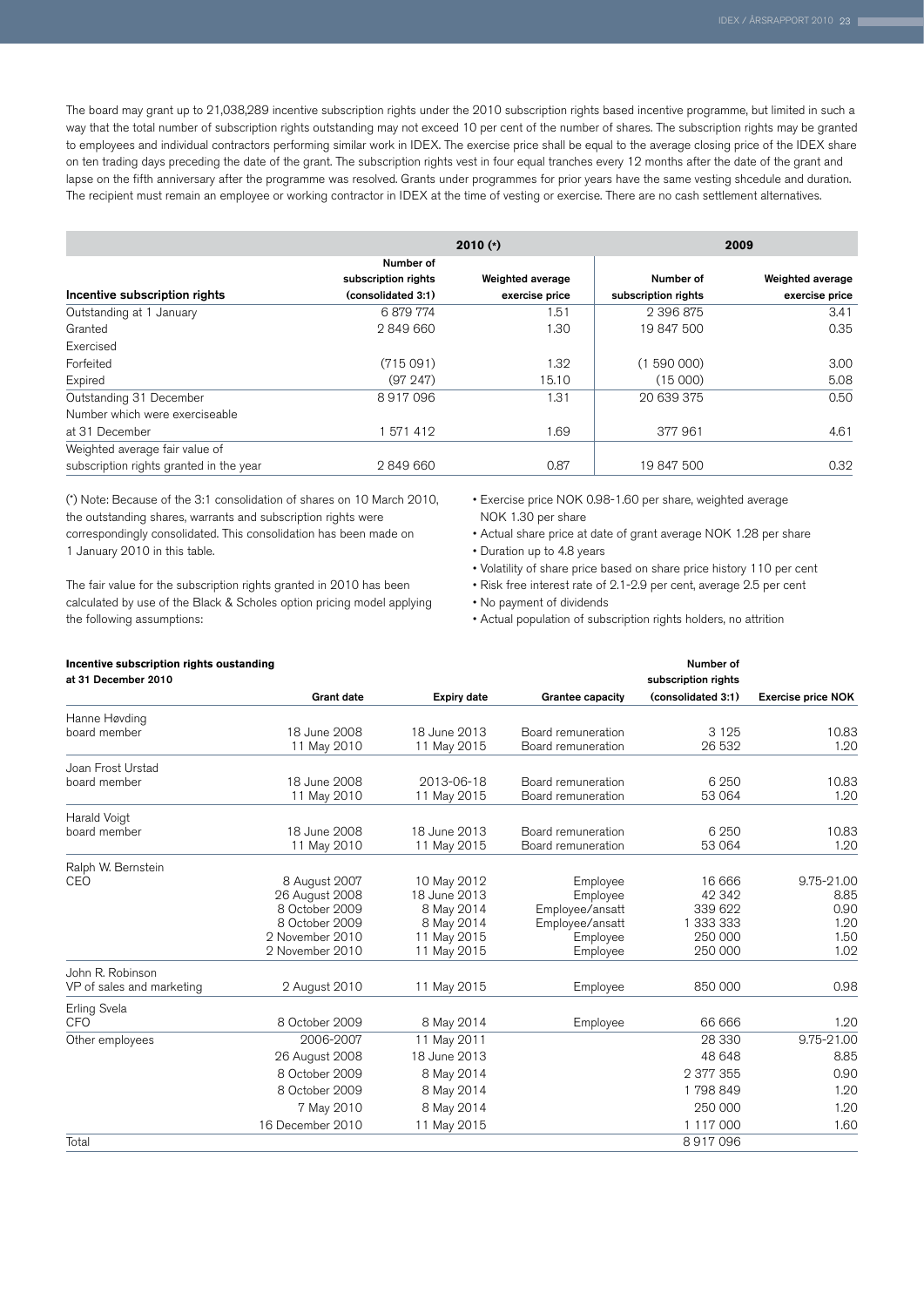#### **9. Board authorisations to issue shares or acquire own shares**

Only authorisations valid on 31 December 2010 have been included.

The authorisations were resolved at the annual general meeting 2010 and are valid until the annual general meeting 2011 but no longer than 30 June 2011. The combined issue under all three authorisations may not exceed 31,557,433 shares.

| Purpose of the authorization                                                | Authorised numbers of shares | Issued numbers of shares |
|-----------------------------------------------------------------------------|------------------------------|--------------------------|
| Private placement of shares to raise additional capital                     | 31 557 433                   | $\Omega$                 |
| Issue of shares in a rights issue to raise additional capital               | 31 557 433                   | $\Omega$                 |
| Issue of shares earned by employees in an option-based incentive programme: |                              |                          |
| The number of options and subscription rights may not exceed 21 038 289     | 21 038 289                   |                          |

There were no authorisations to purchase own shares in effect at the end of 2010.

#### **10. Events after 31 December 2010**

On 10 April 2011, the board granted 2,557,500 subscription rights to employees under the subscription rights-based incentive programme resolved by the annual general meeting 2010. The exercise price of the subscription rights is NOK 1.96 per share.

The company conducted a private placement of 18,098,222 shares in April 2011 at a price of NOK 1.80 per share, amounting to NOK 32.6 million before expenses. For each two shares issued in the placement, the board has proposed to the annual general meeting 2011 that the company issues one warrant with a term of one year and exercise price of NOK 2.10 per share. If the warrants are exercised, the company will raise another NOK 19.0 million.

Between 31 December 2010 and the date of these annual financial statements no events have occurred which may siginificantly impact the result for 2010 or the value of the company's assets and debt at the end of 2010.

#### **11. Earnings per share**

Earnings per share are calculated by dividing the profit or loss for the period by the weighted average number of ordinary shares outstanding in the year. Earnings per share fully diluted are calculated based on the result for the year divided by the weighted average number of shares fully diluted. The effect of dilution is not considered when a net loss for the year is presented.

|                                                                        | <b>IDEX Group</b> |             |
|------------------------------------------------------------------------|-------------------|-------------|
|                                                                        | 2010              | 2009        |
| Net profit (loss) for the year (NOK 1,000)                             | (27928)           | (27585)     |
| Number of ordinary shares in issue at 31 December                      | 214 933 142       | 354 233 139 |
| Weighted average basic number of ordinary shares                       | 195 543 310       | 135 609 947 |
| Weighted average diluted number of shares                              | 238 824 595       | 213 408 979 |
| Profit (loss) per share in the year, basic and diluted (NOK per share) | (0.14)            | (0.20)      |

#### **12. Audit fees**

Audit fees for the statutory audit amounted to NOK 195 thousand in 2010 (2009: NOK 185 thousand) and for other assurance services NOK 115 thousand. Fees related to tax assistance amounted to NOK 42 thousand (2009: NOK 42 thousand) and other services, such as confirmations related to capital increases NOK 69 thousand (2009: NOK 20 thousand). Total fees amounted to NOK 421 thousand in 2010 (2009: NOK 247 thousand).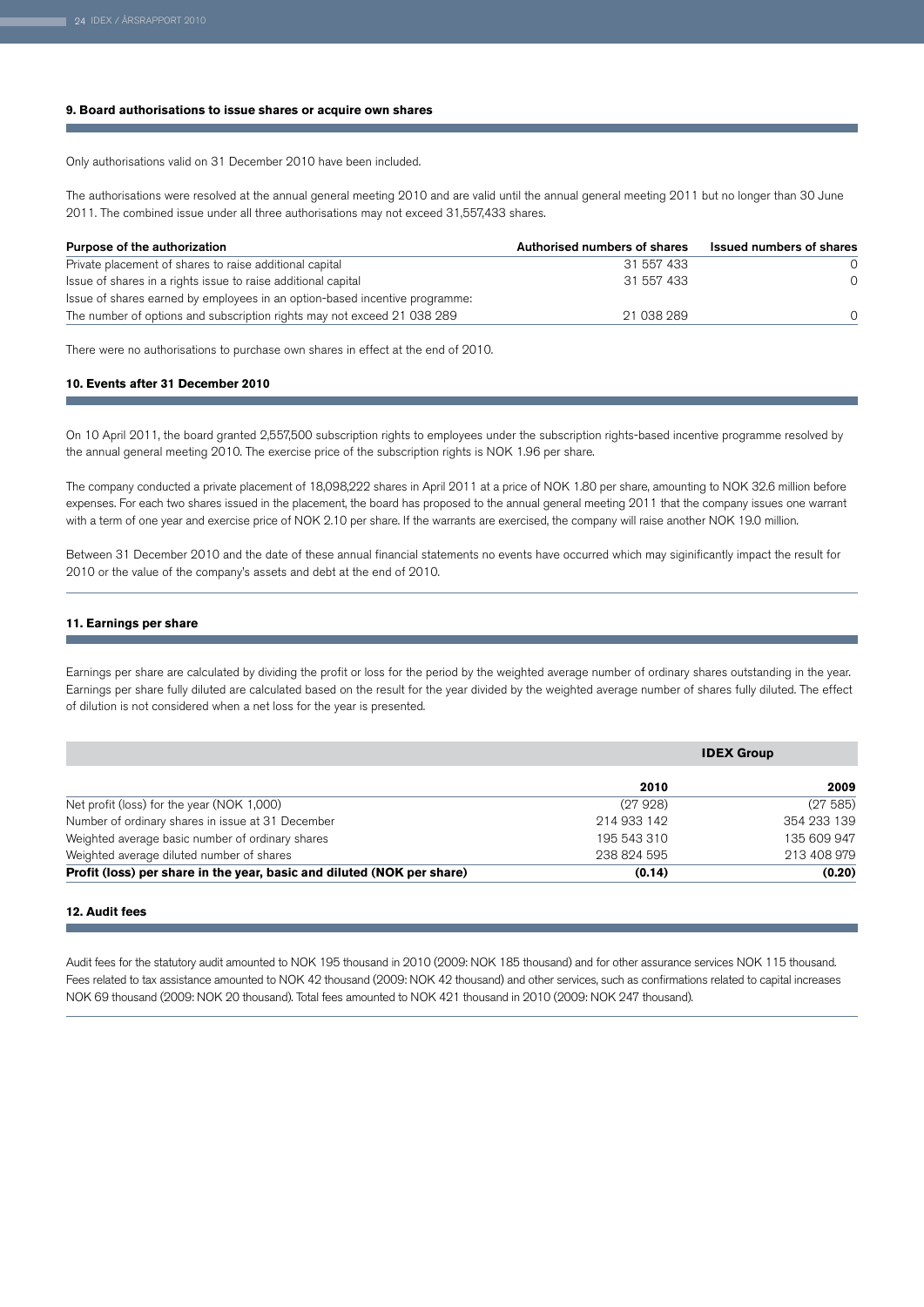#### **13. Financial loan and other financial obligations; other payables and other receivables; contingent assets and liabilities**

At the end of 2009, IDEX had convertible debt to shareholder A. S. Holding A/S. The principal amounted to NOK 12,505 thousand and accrued payable interest of NOK 625 thousand had been added to the loan. The lender gave notice of conversion in January 2010 and the loan including interest was converted to equity on 17 February 2010.

Because the lender could request conversion of the loan to shares at a fixed price per share, there was a notional equity element related to the loan. The equity element was the difference between the nominal vaule of the loan (amount received from lender) and the net present value of the repayment and interest payment. When the debt was converted early, a part of the equity element was reversed.

| Amounts in NOK 1000                                              |      | <b>IDEX Group and IDEX ASA</b> |
|------------------------------------------------------------------|------|--------------------------------|
| Interest expense specification                                   | 2010 | 2009                           |
| Interest and compound interest due to lender accrued in the year | 171  | 287                            |
| Expensed notional interest cost and financial cost               | 268  | 2406                           |

IDEX had no other significant financial obligations at the end of 2010 or 2009. Ongoing expenses are generally paid monthly and accounts payable were largely due in less than one month. In 2009, the company entered into a five-year leasehold agreement for facilities. The annual rent and cost sharing is prepaid quarterly and the lease obligation amounted to about NOK 500 thousand per year, with annual adjustment in line with price indices.

Other short-term liabilities, amounting to NOK 3,526 thousand, were mainly for accrued expenses, and were all due in 12 months or less. NOK 914 thousand were due in less than 3 months, NOK 1,981 thousand were due in 3-6 months and NOK 631 thousand in more than 6 months.

Other receivables, amounting to NOK 1,572 thousand, were all due in less than 12 months. NOK 446 thousand, related to VAT refund, were due in less than 3 months, and NOK 1,126 thousand, related to Skattefunn contribution for 2010, were due in more than 6 months.

IDEX had no contingent assets or liabilities at the end of 2010 or 2009.

#### **14.Related party transactions**

The company's shareholders, board members and management are considered related parties. All transactions with related parties have been carried out on arm's length principle.

A financial loan from a shareholder was settled in 2010. See note 13.

The chairman is a partner and chairman of the board in Advokatfirma Ræder DA. The law firm provided services to the company amounting to NOK 1,973 thousand in 2010 (2009: NOK 1,686 thousand). The amount in 2010 includes, among other assignments, Ræder's work with preparing and conducting the share issue in March and work in connection with the listing at Oslo Axess. (2009: Share issues in February and September and the application for listing at Oslo Axess.) The amount includes accruals.

Andrew Heap who was board member until 7 May 2010 has charged NOK 16 thousand plus out-of-pocket expenses for sales support services beyond board duty in 2010 (2009: NOK 127 thousand). The services have been provided on request from IDEX. IDEX does not have any ongoing obligation to purchase services from Mr. Heap.

There were no overdue open items with related parties at the end of 2010 or 2009. See also note 4.

The subsidiaries in the USA are also close relations to the parent company IDEX ASA. See note 17. The parent company purchases sales and marketing services from the subsidiary Idex America Inc. The services are purchased at actual full cost without profit. The purchases amounted to NOK 1,093 thousand in 2010 (2009: NOK 1,745 thousand). At the end of 2010 and 2009, only the amount for the fourth quarter of each preceding year was unsettled and was paid early in the following year.

#### **15. Government grants**

| Amounts in NOK 1000    | <b>Idex Group and IDEX ASA</b> |      |
|------------------------|--------------------------------|------|
| Grants during the year | 2010                           | 2009 |
| <b>SkatteFunn</b>      | 1140                           | 1036 |

To receive grant from SkatteFunn, the company has to be a research and development company. It is also required that the company reports progress and achievements to the Research Council of Norway. The grant for 2010 will be paid out in the second half of 2011. See also note 6.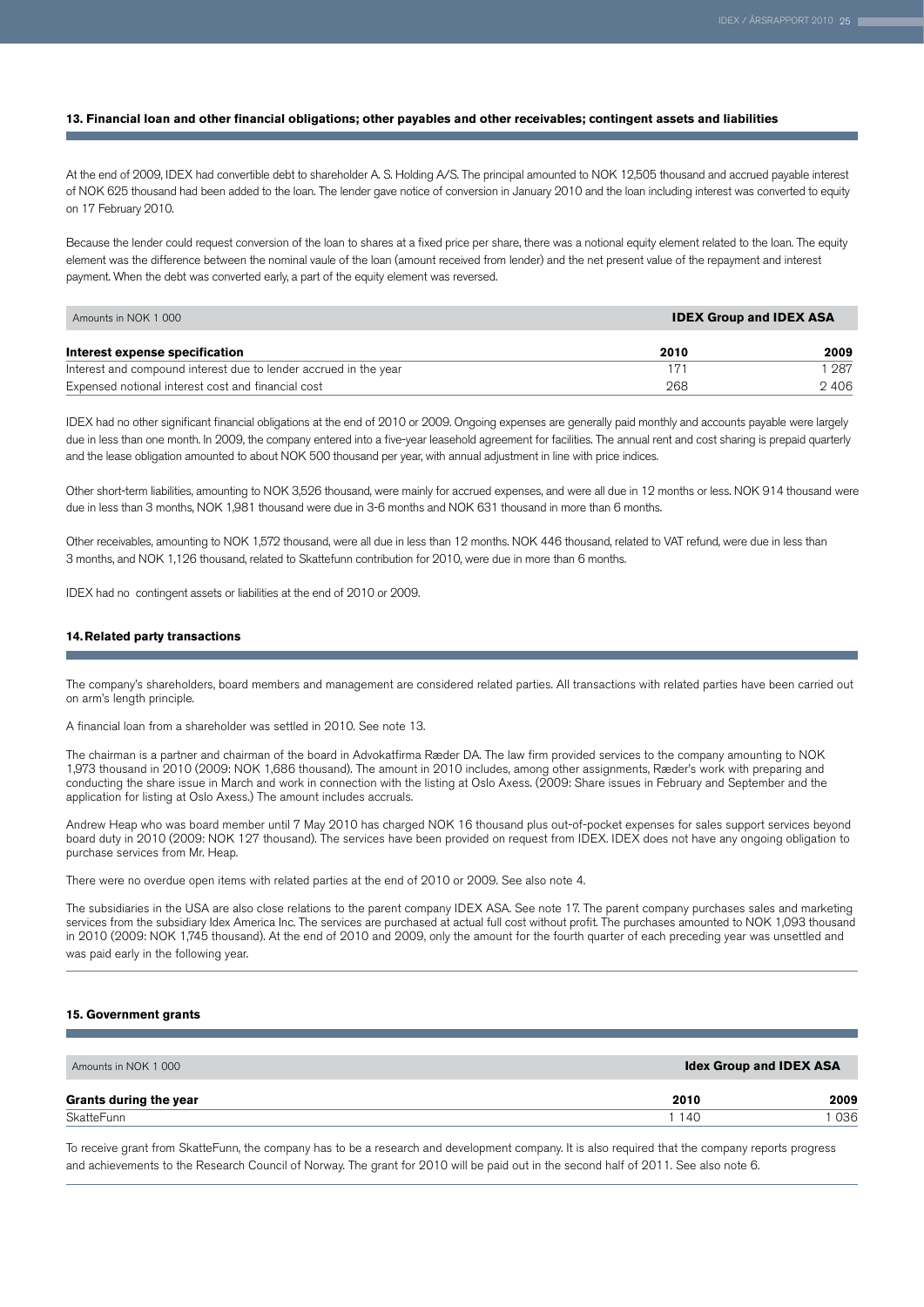#### **16.Restricted assets**

IDEX has placed an amount corresponding to 6 months' rent, allocations and VAT of its leasehold facilities on an escrow account. At the end of 2010, the escrow account amounted to NOK 319 thousand (2009: NOK 313 thousand).

At the end of 2010, NOK 164 thousand of bank deposits were restricted to cover credit lines on purchasing cards.

#### **17. Subsidiaries**

The following subsidiaries have been included in the consolidated financial statements. The companies were dormant at the end of 2010.

| Subsidiaryies at 31 December 2010        | Ownership | <b>Share of votes</b> |  |
|------------------------------------------|-----------|-----------------------|--|
| IDEX Holding Company Inc., Delaware, USA | 100%      | 100%                  |  |
| <b>IDEX America Inc., Delaware, USA</b>  | 100%      | 100%                  |  |

IDEX Holding Company Inc. ("Holding") is a holding company for the business in the USA. IDEX America Inc. is held by Holding and has been established to conduct marketing and sales of IDEX`products in the USA.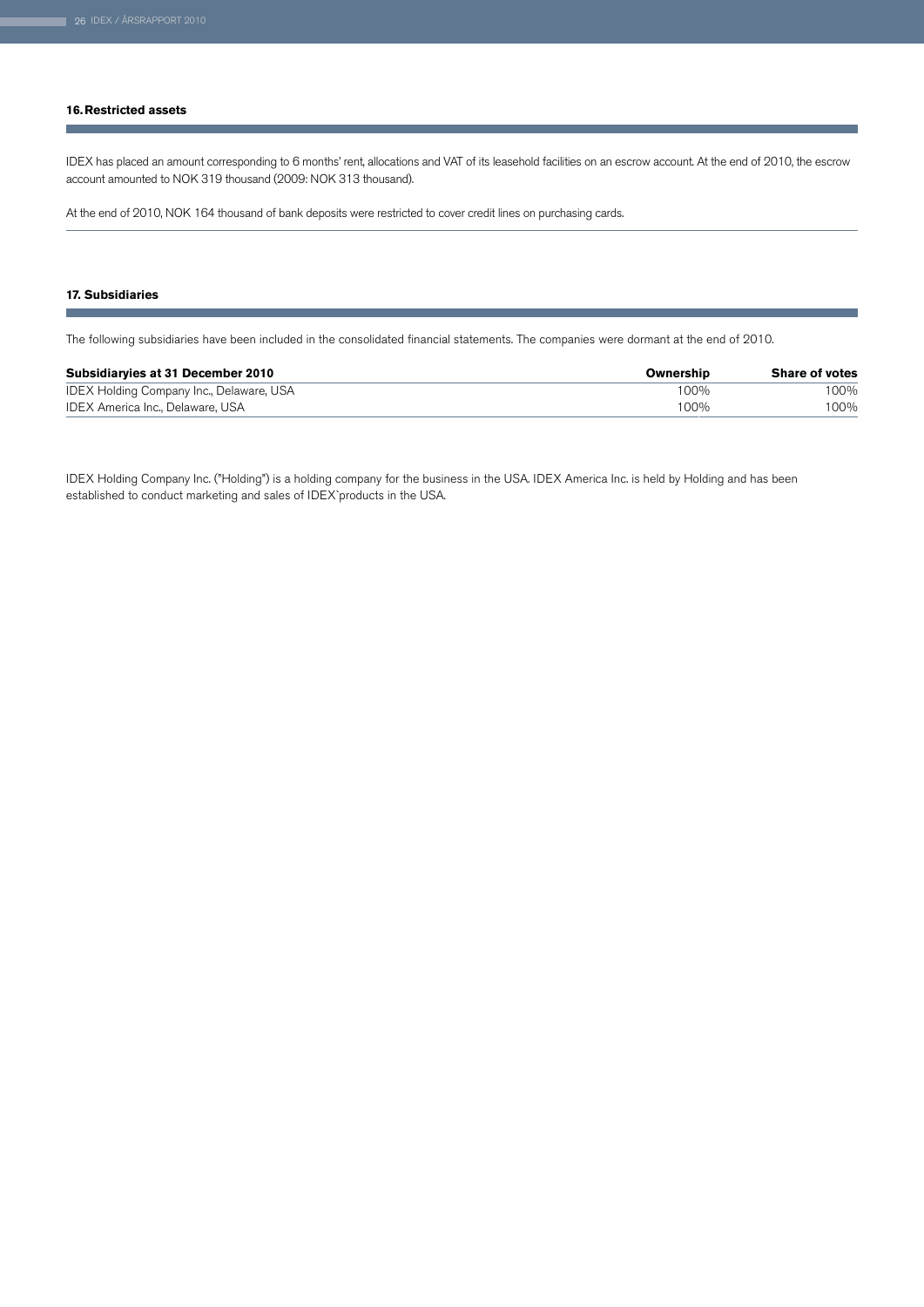### Responsibility statement

The board and the managing director have today reviewed and approved this report of the board of directors as well as the annual financial statements for the IDEX group and the parent company IDEX ASA as at 31 December 2010.

The consolidated annual financial statements and the annual financial statements for IDEX ASA have been prepared in accordance with IFRS as adopted by the EU and the additional requirements in the Norwegian accounting act. The notes are an integral part of the respective financial statements. The report of the board of directors have been prepared in

accordance with the Norwegian accounting act and generally accepted accounting practice in Norway.

We confirm, to the best of our knowledge, that the information presented in the financial statements gives a true and fair view of the group's and the parent company's assets, liabilities, financial position and result for the period viewed in their entirety, and that the report from the board of directors gives a true and fair view of the development, performance and financial position of the group and the parent company, and includes a description of the principal risks and uncertainties which the group and the parent company are facing.

**Fornebu 14 April 2011 The board of directors of IDEX ASA**

Joan Frost Clinton

board member board member CEO

Morten Opstad Morten Designed Jon Ola Frankplads And Hanne Høvding Hanne Høvding (Green Hanne Høvding Morten) chairman board member board member

Hanne Hording

Rayn W. Dermokin

Joan Frost Urstad Harald Voigt Ralph W. Bernstein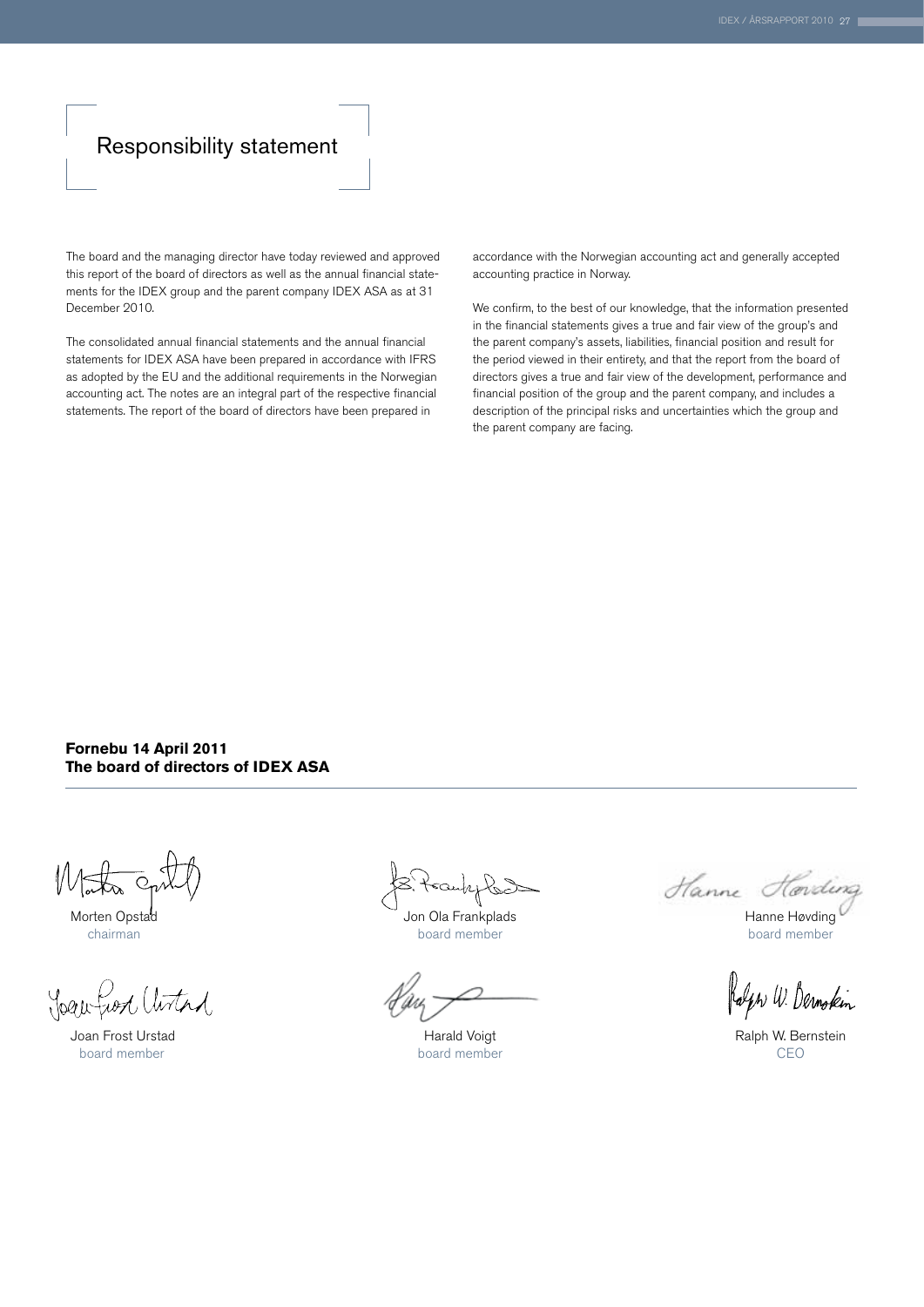## Auditor's report

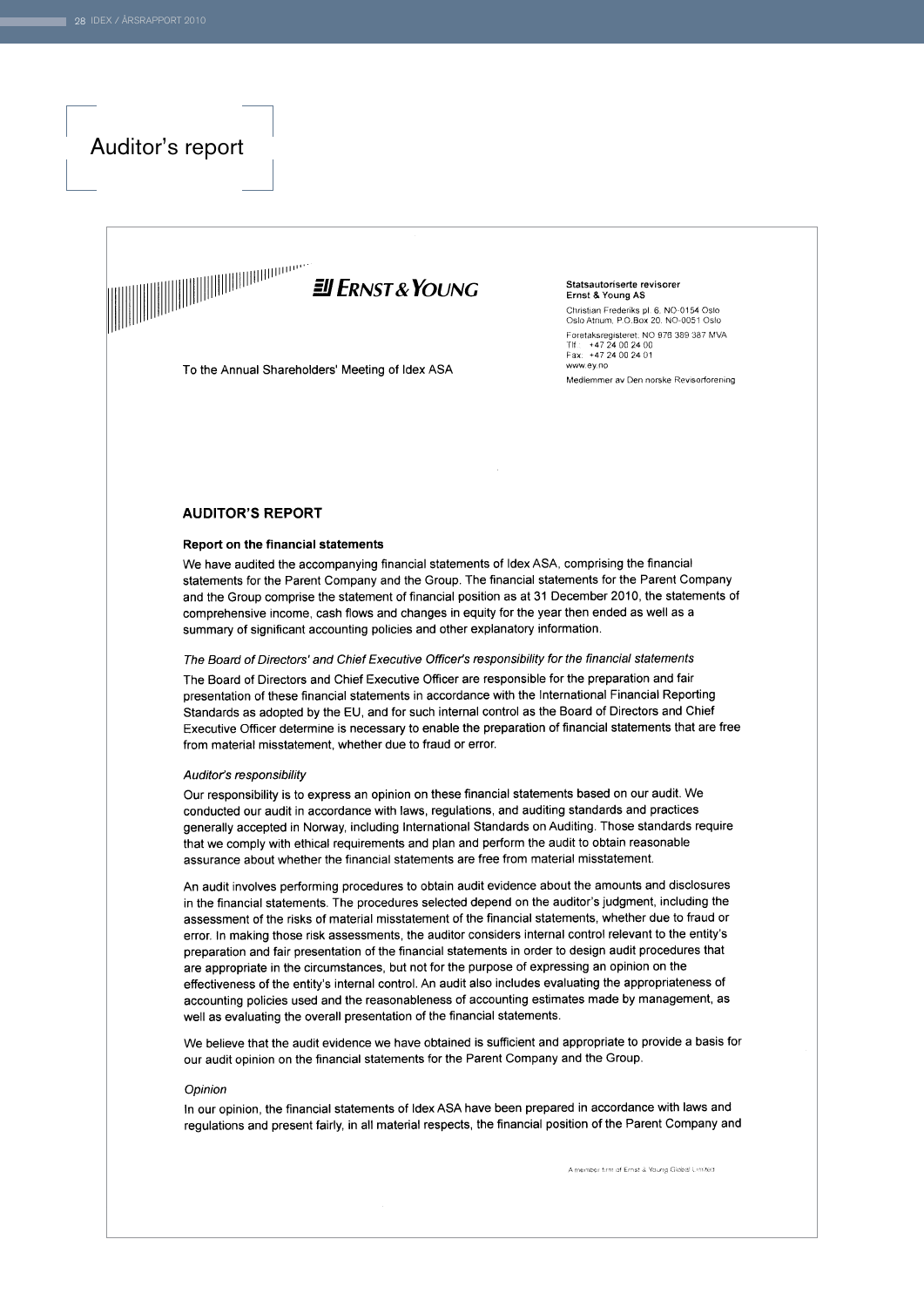### **JI ERNST & YOUNG**

the Group as of 31 December 2010 and their financial performance and cash flows for the year then ended in accordance with the International Financial Reporting Standards as adopted by the EU.

IDEX / Årsrapport 2010 29

 $\overline{2}$ 

#### Report on other legal and regulatory requirements

#### Opinion on the Board of Directors' report

Based on our audit of the financial statements as described above, it is our opinion that the information presented in the Directors' report concerning the financial statements, the going concern assumption and the proposal for the allocation of the result is consistent with the financial statements and complies with the law and regulations.

#### Opinion on registration and documentation

Based on our audit of the financial statements as described above, and control procedures we have considered necessary in accordance with the international standard on assurance engagements (ISAE) 3000, «Assurance Engagements Other than Audits or Reviews of Historical Financial Information», it is our opinion that the Board of Directors and Chief Executive Officer have fulfilled their duty to properly record and document the Company's accounting information as required by law and generally accepted bookkeeping practice in Norway.

Oslo, 26 April 2011 ERNST & YOUNG AS

Per-Øyvind Borge-Hansen State Authorised Public Accountant (Norway)

(This translation from Norwegian has been made for information purposes only.)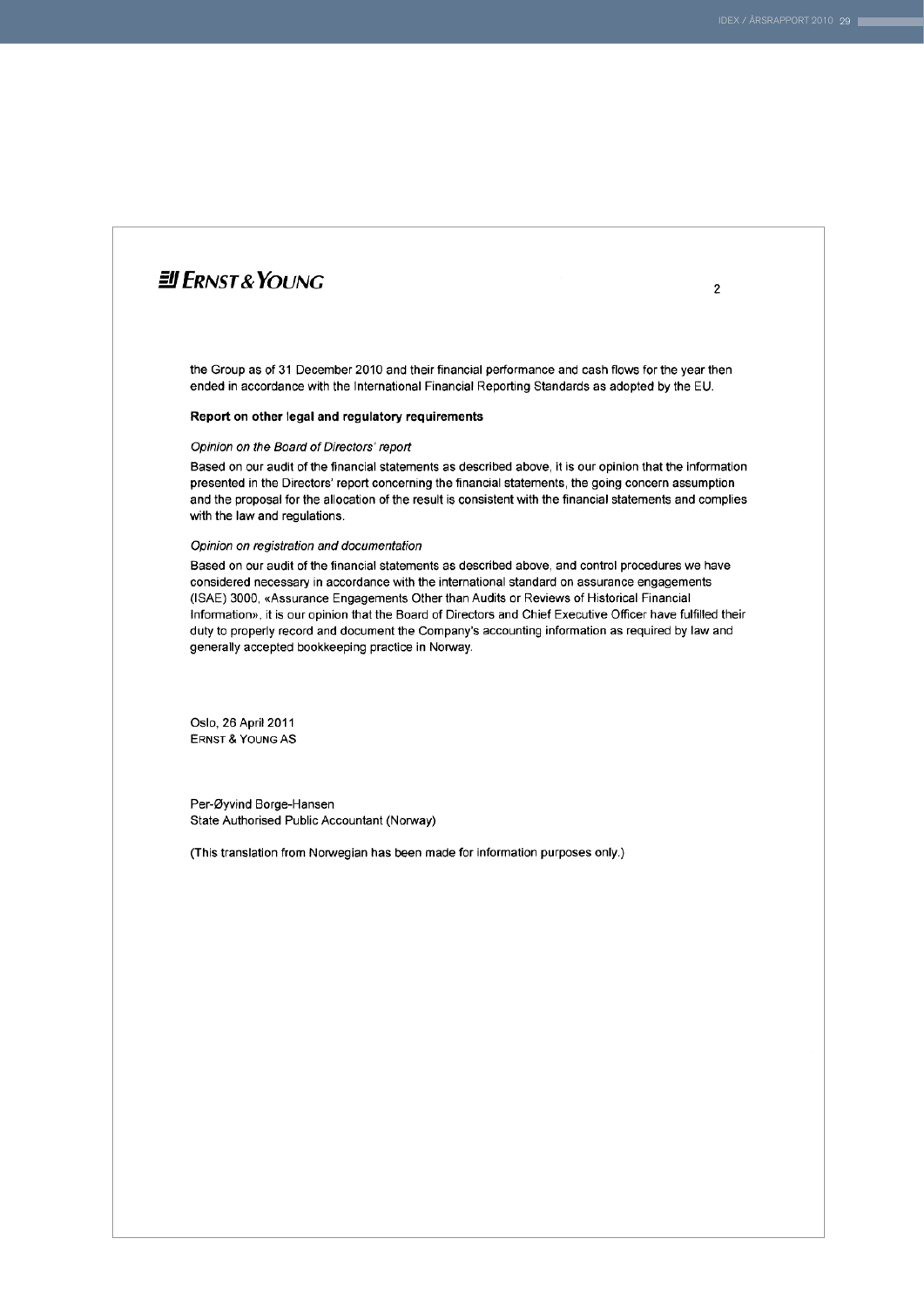# Articles of association of IDEX ASA

Corp.id. no. NO 976 846 923 VAT, latest update 8 April 2011

- **§ 1** The name of the company is IDEX ASA and it is a public limited company.
- **§ 2** The objective of the company is to deliver computer-based identification systems and other related activities.
- § 3 The business offices are in the Bærum municipality, Norway.
- § 4 The company's shares shall be registered in the Norwegian Registry of Securities.
- **§ 5** The company's share capital is NOK 34,954,704.60 divided into 233,031,364 registered shares at NOK 0.15.
- **§ 6** The board of the company consists of from 3 to 7 members.
- § 7 The ordinary general meeting shall handle and decide:
	- Determination of the profit and loss account and balance sheet
	- Appropriation of (net) profit or covering of losses
	- Election of board and determination of board remuneration
	- Election of auditor and determination of auditor's remuneration
	- Other matters which are governed by law
	- Other matters which are mentioned in the notice of the meeting
- **§ 8** Documents which timely have been made available on the Internet site of the company and which deal with matters that are to be handled at the general meeting need not be sent to the company's shareholders.
- § 9 As a general rule, the company's general meetings shall be conducted in Norwegian. The general meeting may however resolve by a simple majority vote that English shall be used.
- § 10 A shareholder who wishes to attend the general meeting, in person or by proxy, shall notify his/her attendance to the company no later than 2 days prior to the general meeting. If the shareholder does not notify the company of his/her attendance in a timely manner, the company may deny him/her access to the general meeting.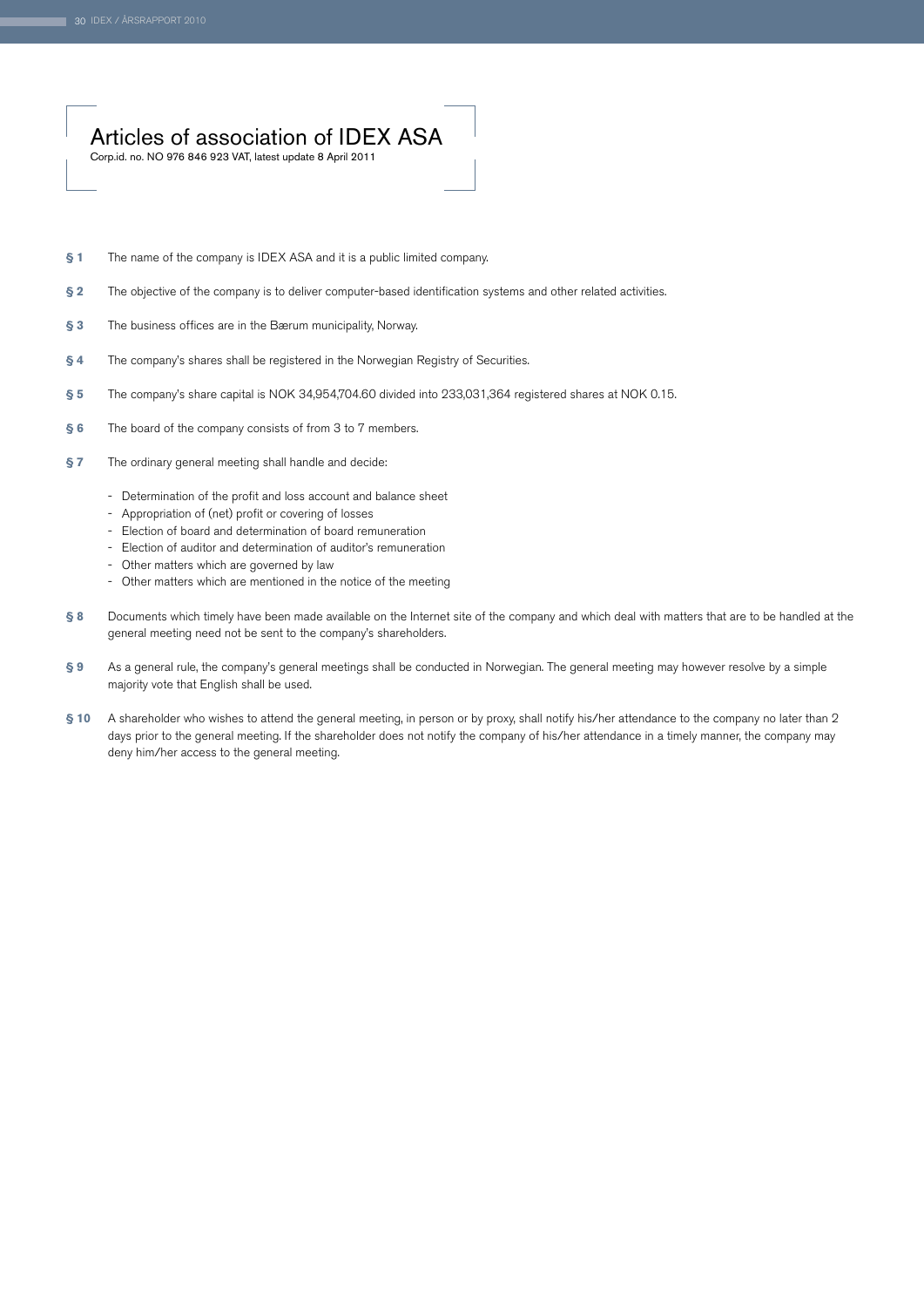# **Corporate governance statement**

Update resolved by the board of directors of IDEX ASA on 16 December 2010.

This statement outlines the position of IDEX ASA ("IDEX" or "the Company") in relation to the recommendations contained in the Norwegian Code of Practice for Corporate Governance dated 21 October 2010 ("the Code"). The Code is available at www.nues.no or from Oslo Børs. In the following, the board of directors will address each recommendation of the Code and identify any areas where the Company does not fully comply with the recommendations and explain the underlying reasons.

#### 1. Implementation and reporting on corporate governance

The Company seeks to create sustained shareholder value. The Company makes every effort to comply with the word and intent of the laws, rules and regulations in the countries and markets where it operates. IDEX is not aware of being or having been in breach of any such statutory laws, rules or regulations. The Company pays due respect to the norms of the various stakeholders in the business. In addition to the shareholders, the Company considers its employees, the Company's business partners, the society in general and the authorities as stakeholders. IDEX is committed to maintain a high standard of corporate governance, be a good corporate citizen and demonstrate integrity and high ethical standards in all its business dealings.

The board believes that in the present organisation  $-$  the IDEX group presently has only about nine persons employed and a small number of consultants on site – the board and the management have adequate monitoring and control systems in place to ensure insight in and control over the activities. (Note: in this review, the noun "the management" includes all persons conducting managerial functions, whether employed or otherwise contracted.)

The board has resolved ethical guidelines which apply to all employees, consultants and contractors as well as the elected board members. The ethical guidelines also incorporate the Company's guidelines on corporate social responsibility.

#### 2. IDEX' business

In the articles of association, the Company's business is defined as "The objective of the Company is to deliver computer-based identification systems and other related activities."

The Company's business goals and key strategies are stated in a business plan adopted by the board. The plan is reviewed and revised as and when appropriate. The business goals and key strategies are presented in the annual report.

#### 3. Equity and dividends

The board is aware of and acknowledges the equity requirements and duty of action in connection with loss of equity, as set out in the Norwegian Public Limited Companies act.

In the past, the Company has been in need of raising equity on several occasions to fund its working capital requirements. The board has proposed to the general meeting only reasonable authorisations for share issues and moderate incentive schemes. Such board authorisations have explicitly stated the type and purposes of transactions in which the authorisations may be applied. As of the general meetings to be held in 2010, any proposed authorisations to issue shares shall be considered and voted separately by each type and purpose of such share issues. The board authorisations to issue shares have been valid until the next annual general meeting, as recommended by the Code. The proposals have been approved by the shareholders.

The Company has not had in place any authorisation to the board to acquire own shares. As and when such authorisation is adopted, the board will propose that the length of the authorisation be limited to a period ending at the next annual general meeting of shareholders.

IDEX has not as yet declared or paid any dividends on its shares. The Company does not anticipate paying any cash dividends on its shares in the next few years. IDEX intends to retain future earnings, if any, to finance operations and the expansion of its business. Any future determination to pay dividends will depend on the Company's financial condition, results of operation and capital requirements.

#### 4. Equal treatment of shareholders and transactions with close associates

The Company places great emphasis on ensuring equal treatment of its shareholders. The Company has one class of shares. There are no trading restrictions or limitations relating only to non-residents of Norway under the articles of association of the Company. Each share carries one vote. There are no restrictions on voting rights of the shares.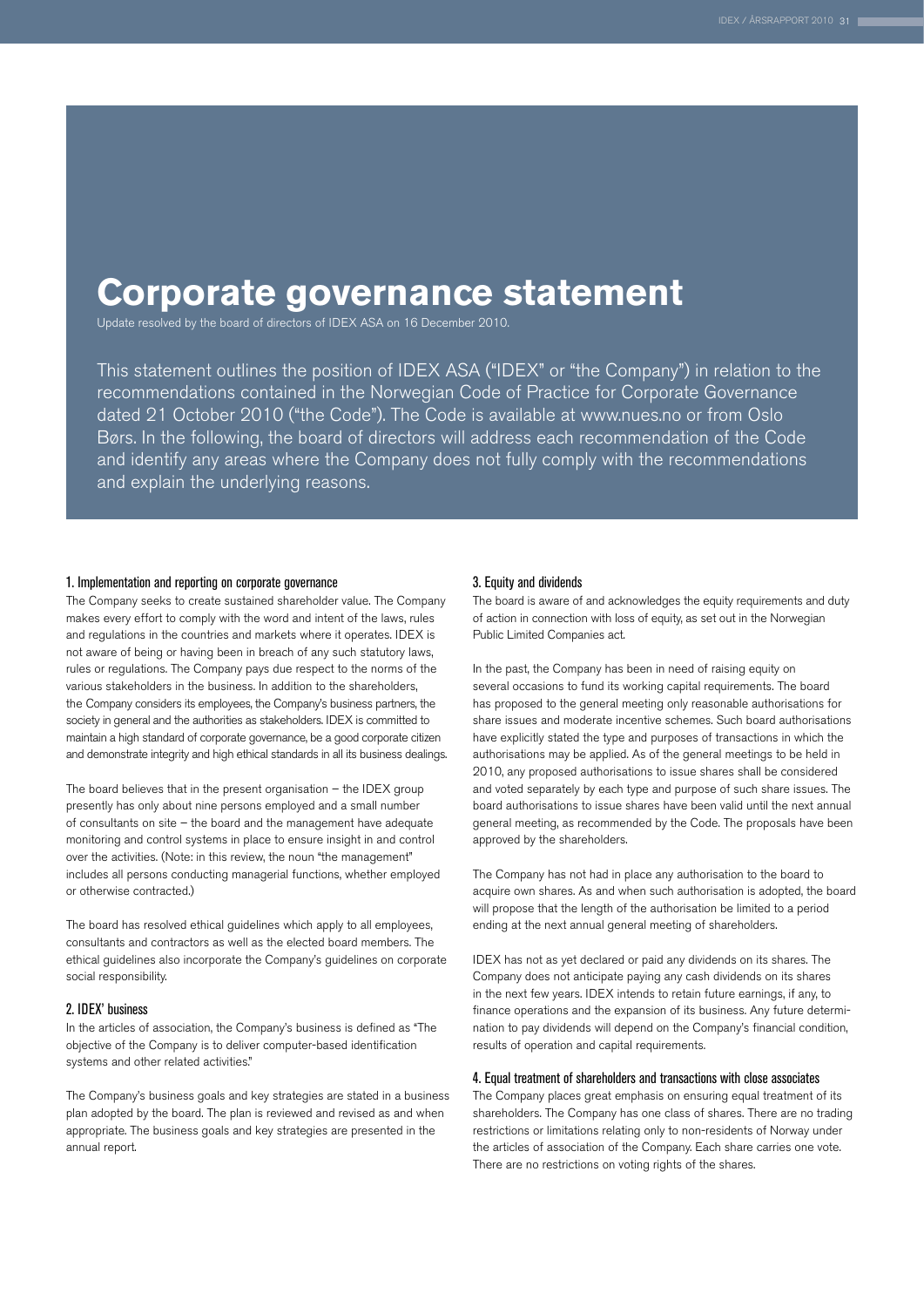In the authorisations to issue share capital where the shareholders have resolved to waive the pre-emptive rights of existing shareholders, the rationale for doing so shall be presented as part of the decision material presented to the general meeting. If and when such transactions are conducted, the justification will also be included in the announcements to the market.

All related-party transactions in effect have been and will be carried out on arm's length basis. Any not immaterial future related-party transactions shall be subject to an independent third-party valuation unless the transaction by law requires shareholder approval. The Company takes legal and financial advice on these matters when relevant.

Members of the board and the management are obliged to notify the board if they have any material direct or indirect interest in any transaction contemplated or entered into by the Company.

#### 5. Freely negotiable shares

All shares are freely assignable. The articles of association do not contain any restrictions on the shares.

#### 6. General meetings

The general meeting of shareholders provides a forum for shareholders to raise issues with the board as such and with the individual board members. To the maximum degree possible, all members of the board shall be present at the general meeting. The Company's auditors shall also be present at the general meeting. The shareholders elect a person to chair the general meeting. The board will arrange for an independent candidate if so requested by shareholders. Notice of a meeting of the shareholders shall be sent in a timely manner, and the Company shall issue the notice and documents for a general meeting, including the proxy form, no later than 21 days before the date of the general meeting. Foreign residents will receive the notice and documents in English. When appropriate, the documents will be made available at the Company's web site and not sent to the shareholders.

The board endeavours to provide comprehensive information in relation to each agenda item in order to facilitate productive discussions and informed resolutions at the meeting. The notice will also provide information on the procedures shareholders must observe in order to participate in and vote at the general meeting. Shareholders who are unable to attend in person will be provided the option to vote by proxy in favour or against each of the board's proposals. The notice shall contain a proxy form as well as information of the procedure for proxy representation. At the meeting, votes shall be cast separately on each subject and for each office/candidate in the elections. Consequently, the proxy form shall to the extent possible, facilitate separate voting instructions on each subject and on each office/candidate in the elections. The notice, as well as the Company's website, will set out that the shareholders have the right to propose resolutions in respect of matters to be dealt with at the general meeting.

The general meeting has included in the articles of association of the Company that documents which timely have been made available on the Internet site of the Company and which deal with matters that are to be handled at the general meeting need not be sent to the Company's shareholders.

All reports will be issued on the Oslo Axess marketplace of Oslo Børs (www.osloaxess.no and www.newsweb.no) and/or to the market place(s) where the shares are listed. The reports and other pertinent information are also available at www.idex.no.

#### 7. Nomination committee

The shareholders have not proposed a nomination committee, and the board does not consider that a nomination committee is needed presently. The tasks conventionally conducted by a nomination committee will be conducted by the board except board members who are also executives or have similar roles in the Company. The future need for a nomination committee will be considered by the board minimum annually in connection with the annual review of the Company's corporate governance. As and when requested by the annual general meeting, the board will facilitate the implementation of a nomination committee in accordance with the Code.

#### 8. Corporate assembly and board of directors; composition and independence IDEX does not have a corporate assembly.

The board acknowledges the Code's recommendation that the majority of the members of the board shall be independent of the Company's management and material business contacts. All board members are required to make decisions objectively in the best interest of the Company, and the presence of independent directors is intended to ensure that additional independent advice and judgment is brought to bear. The current board meets the independence criteria of the Code. The board meets the statutory gender requirements for the board. The board's attendance statistics is included in the presentation of the board members in the annual report.

Board members stand for election every two years.

The board considers that at this stage of IDEX' corporate development, it is beneficial for the Company and its shareholders that also board members are shareholders in the Company and encourages the members of the board to hold shares in the Company.

The board pays attention to ensure that ownership shall not in any way affect or interfere with proper performance of the fiduciary duties which the board members and the management owe the Company and all shareholders. As and when appropriate, the board takes independent advice in respect of its procedures, corporate governance and other compliance matters.

#### 9. The work of the board of directors

The division of duties and responsibility between the managing director and the board is based on applicable laws and well-established practices, which have been formalized in writing through board instructions in accordance with the Norwegian public limited companies act. The board instructions also set out the number of scheduled board meetings per year and the various routines in connection with the board's work and meetings.

The board instructions state that in situations when the chairman cannot or should not lead the work of the board, the longest-serving board member shall chair the board until an interim chairman has been elected by and among the board members present.

The board shall evaluate its performance and expertise annually. Moreover, the board will produce an annual plan for its work, with particular emphasis on objectives, strategy and implementation.

With a compact board, there has not been any need for sub-committees to date. The future need for any sub-committees will be considered minimum annually in connection with the annual review of the Company's corporate governance.

IDEX is not obliged to have a separate audit committee and in view of the small number of board members, the board holds the opinion that the audit committee shall consist of all board members who are not also executives or have similar roles in the Company. The board instruction includes an instruction for the audit committee.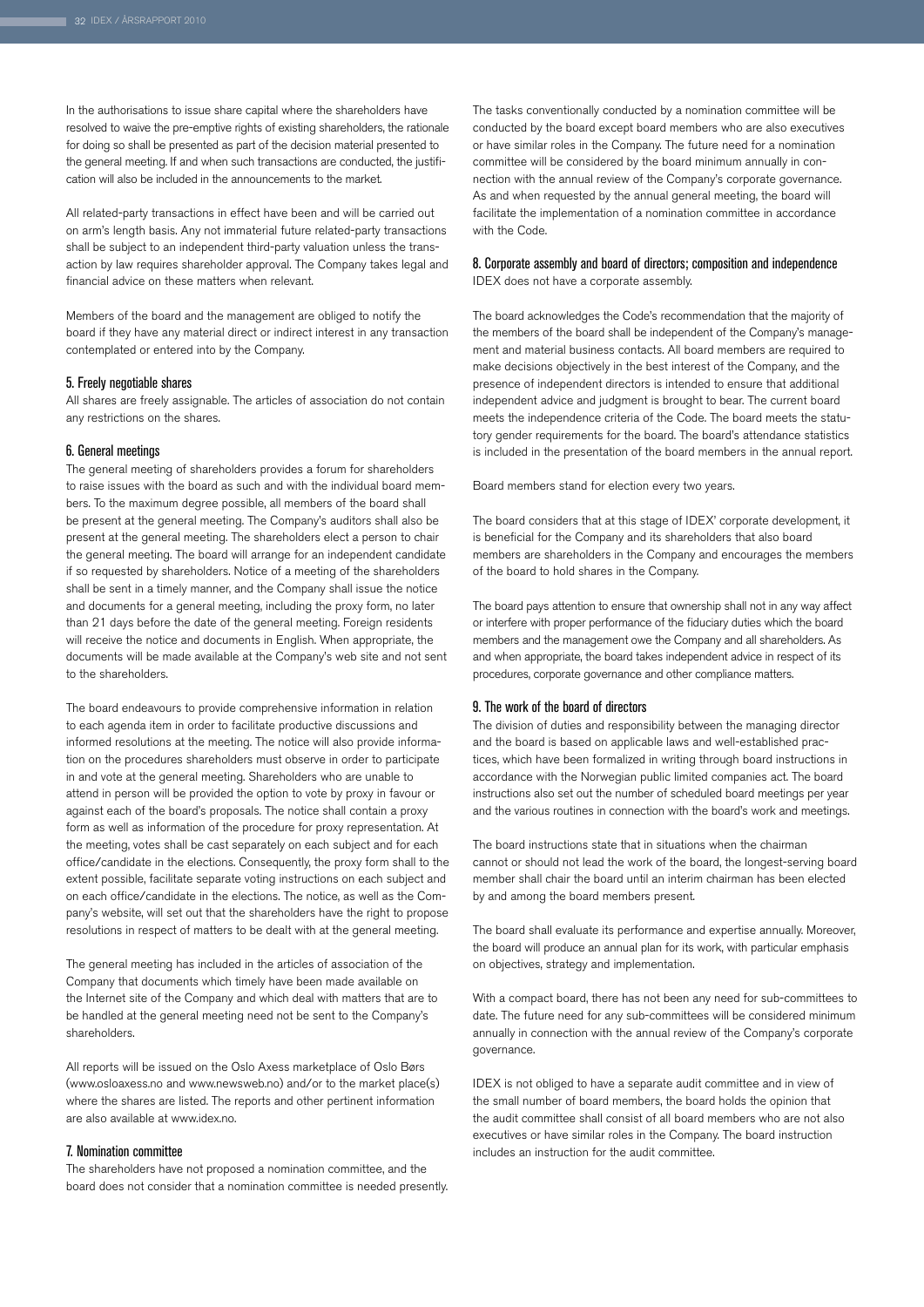#### 10. Risk management and internal control

The board of directors has adopted internal rules and guidelines regarding, amongst other things, risk management and internal control, which rules and guidelines duly take into account the extent and nature of the Company's activities as well as the Company's corporate values and ethical guidelines, including the corporate social responsibility. The board of directors shall carry out an annual review of the Company's most important areas of exposure to risk and its internal control arrangements. In view of the size of the Company and the number of board members, the board has chosen to elect the full board to constitute the audit committee. The audit committee policies and activities are compliant with the Norwegian public limited companies act.

The board of directors has adopted an insider manual with ancillary documents that will take effect as of the date a possible application for listing of the shares on a regulated market place is submitted. The insider manual is intended to ensure that, among other things, trading in the Company's shares by board members, executives and/or employees, including close relations to the aforementioned, are conducted in accordance with applicable laws and regulations.

#### 11. Remuneration of the board of directors

A reasonable cash remuneration to the board members for their services from the annual general meeting in 2009 until the annual general meeting in 2010 was proposed to and resolved at the 2010 annual general meeting. To lessen the cash outflow, the annual general meeting granted an option to the board members to receive the remuneration in kind in the form of shares. Two board members took up this option. The board has the intention to propose board remuneration at the same level for the period between the annual general meetings of 2010 and 2011.

Advokatfirma Ræder DA, in which the chairman, Morten Opstad, is a partner, renders legal services to the Company. A board member performing work for the Company beyond the board duty shall ensure that such assignments do not in any way affect or interfere with proper performance of the fiduciary duties as a board member. Moreover, the board (without the participation of the interested member) shall approve the terms and conditions of such arrangements. Adequate details shall be disclosed in the annual financial statements.

#### 12. Remuneration to the management

IDEX offers market-based compensation packages for the executives and employees in order to attract and retain the competence which the Company needs. The exercise price for any subscription rights is equal to the market share price at the time of the grant. The subscription rights vest in tranches over four years. No so-called 'golden parachutes' are in effect, and post-employment pay will only apply in case the Company invokes contractual non-competition clauses.

The board shall determine the compensation of the CEO. There is a maximum amount of cash incentive remuneration per calendar year. It follows from the nature of the incentive subscription rights programme resolved by the annual general meeting that the limit does not apply to the possible gain on subscription rights. The board has adopted a policy for the CEO's remuneration of the employees.

At the annual general meeting, the board will present to the shareholders a statement of remuneration to the management. The resolution by the annual general meeting is binding to the extent it relates to share-based compensation and advisory in other aspects.

#### 13. Information and communications

The board places great emphasis on the relationship and communication with the shareholders. The primary channels for communication are the interim reports, the annual report and the associated financial statements. IDEX also issues other notices to shareholders when appropriate. The general meeting of shareholders provides a forum for shareholders to raise issues with the board as such and the individual board members. Since IDEX in December 2009 submitted the application for listing on the Oslo Axess marketplace of Oslo Børs, all reports and notices have been issued and distributed according to the rules and practices at that market place. The Company shall in due course publish an annual financial calendar for the following year; setting forth the dates for major events such as its annual general meeting, publication of interim reports, any scheduled public presentations, any dividend payment date if applicable, etc. The reports and other pertinent information are also available on the Company's website, www.idex.no.

#### The board of directors has adopted the following policies:

- Policy for reporting of financial and other information and investor relations;
- Policy for contact with shareholders outside general meetings; and
- Policy for information management in unusual situations attracting or likely to attract media or other external interest.

The financial reporting of IDEX is fully compliant with applicable laws and regulations. IDEX prepares and presents its annual financial reports in accordance with IFRS. The content of the interim reports has complied with IFRS but notes have not been included. In case the shares are listed at a regulated market place, interim reporting shall be compliant to IFRS.

The current information practices are adequate under current rules.

#### 14. Take-overs

There are no takeover defence mechanisms in place. The board will endeavour that shareholder value is maximised and that all shareholders are treated equally. The board shall otherwise ensure full compliance with section 14 of the Code.

#### 15. Auditor

IDEX's auditor is fully independent of the Company. IDEX represents a minimal share of the auditor's business. IDEX does not obtain business or tax planning advice from its auditor. The auditor may provide certain technical and clerical services in connection with the preparation of the annual tax return and other secondary reports, for which IDEX assumes full responsibility.

The board of directors has established written guidelines to the CEO in respect of assignments to the auditor other than the statutory audit.

The board shall otherwise ensure full compliance with section 15 of the Code.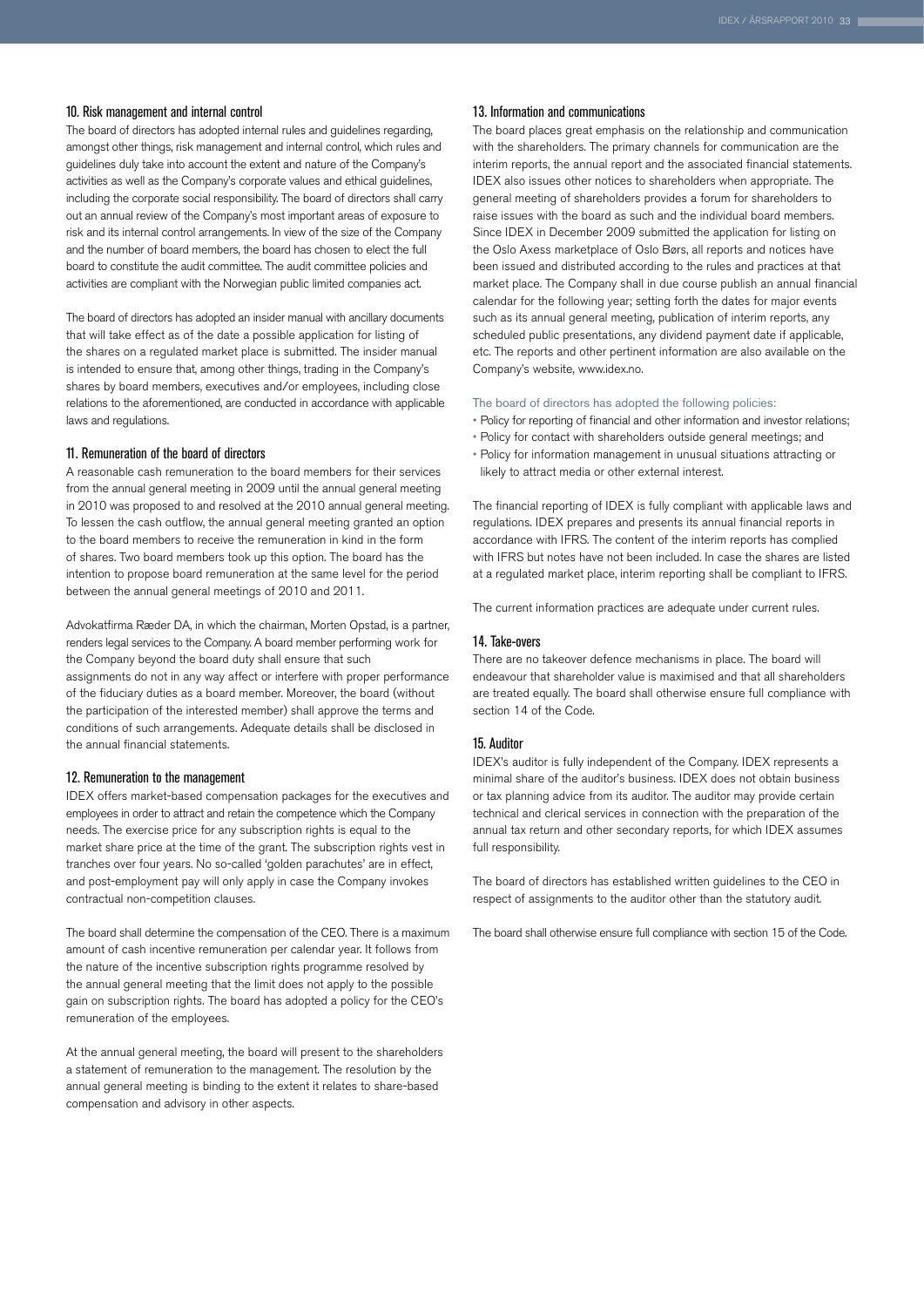# Board of directors

The current board but one member was elected at the annual general meeting 2009 and the term expires at the ordinary general meeting in 2011. Mr. Frankplads was elected at the annual general meeting 2010 for a term of two years.

There are no family relationships among the board members, management or key employees. There is no arrangement or understanding with major shareholders, customers, suppliers or others, pursuant to which members of the board or management was selected.

The board has held 14 meetings, of which four were telephone conferences, in the period between the annual general meeting 2010 and 14 April 2011.

#### Morten Opstad, chairman

Mr. Opstad has served as chairman of the Board in IDEX since March 1997. Mr. Opstad is a partner and chairman of the board in Advokatfirma Ræder DA in Oslo. He has rendered legal assistance with respect to establishing and organising several technology and innovation companies. His directorships during the last five years include current board positions in the Thin Film Electronics ASA (chairman), Total Sports Online AS (dissolved) (chairman), Glommen Eiendom AS and K-Konsult AS; and former directorships in Chaos AS, Fileflow Technologies AS, Rosa Media ASA and A. Sundvall AS. Mr. Opstad was born in 1953 and is a Norwegian citizen. He resides and works in Oslo. Mr. Opstad attended all board meetings in the period.

#### Jon Ola Frankplads, board member

Mr. Frankplads was elected to the board of IDEX in 2010. He is independent of the company's executive management, material business contacts and the company's larger shareholders. Mr. Frankplads has a Master's degree in business administration. He is a self-employed person, providing executive and managerial services in the fields of marketing, finance, strategy, motivation and general management. Earlier, he has been general manager of a pharmaceutical company, a computer company, a consulting company and venture capital company. Mr. Frankplads has experience from several early-stage companies. He is currently chairman of the following companies: Nordic Seafarms AS which trades are reported at the NOTC, G&T.Septech AS, Odin Invest AS, Activ Invest AS, Elma AS and Teknolab AS. Formerly, he has been board member of, among others, Norsk Gallupinstitutt AS, Robotteknikk AS, Separtech AS, AG Design AS, Byggutvikling AS, Næringseiendom AS, Midtoddveien 14 AS, Mercurus AS and Finansinkasso AS. Mr. Frankplads was born in 1945. He is a Norwegian citizen and resides in Asker. Mr. Frankplads attended all board meetings in the period.

#### Hanne Høvding, board member

Ms. Høvding has served on the board of IDEX since 2007. She is independent of the company's executive management, material business contacts and the company's larger shareholders. Ms. Høvding has a Bachelor's Degree from the Norwegian School of Management. In her professional career Ms. Høvding has held several management positions within personnel administration, finance, credit card administration and debt collection. She has served as chairman of the board of Cama Invest AS since 2005. Ms. Høvding was born in 1954. She is a Norwegian citizen and resides and works in Oslo. Ms. Høvding attended 11 board meetings in the period.

#### Joan Kristin Frost Urstad, board member

Ms. Frost Urstad has served on the board of IDEX since 2007. She is independent of the company's executive management, material business contacts and the company's larger shareholders. Ms. Frost Urstad has a BSc Honors in Chemistry and an MA in Information Technology Management from The University of Sheffield. Ms. Frost Urstad has had a career in the process and electronics industries, mainly in senior project management, where she has focused on Norwegian and international projects that cover activities within product development and industrial investment projects including R&D, sourcing, manufacturing, supply chain management and risk management. Ms. Frost Urstad works as a consultant, operating her own company Frost Urstad AS. Other board positions during the last five years include her current position as chairman of the board in Frost Produkt AS. She was born in 1943 and is a Norwegian citizen. Ms. Urstad resides in Oslo and works on project basis domestically and abroad. Ms. Urstad attended all board meetings in the period.

#### Harald Voigt, board member

Mr. Voigt has served on the board of IDEX since December 2007. He is independent of the company's executive management, material business contacts and the company's larger shareholders. Mr. Voigt has a Master's degree from the Norwegian School of Economics and Business Administration. He has a career in financial engineering, as a consultant within the offshore and maritime industry, and with project finance and syndication in financial institutions. During the last 20 years he has been a partner in Alliance Prosjekt AS, investing in and managing real estate. Mr. Voigt is presently a board member of several real estate companies: Alliance Eiendom AS, Alliance Eiendomsforvaltning AS, Alliance Eiendomsmegling AS, Alliance Prosjekt AS, AS Akersgaten 7 & 9, AV Holding AS (chairman), Grønland 30-34 ANS, Grønland 32 AS, Harald Voigt AS (chairman), HV Holding AS (chairman), Jerikoveien 20 ANS, Jerikoveien AS, Jerikoveien Oslo AS, Kirkeveien 159 AS, KV Holding AS (chairman), Lastcentrum Oslo AS, Maskininvest V ANS, MV Holding AS (chairman), Postterminalen Midtstranda ANS, Profura AS, Tarde AS, Åsenveien SKI ANS, as well as Georex SA, France, a seismic and geophysical company. In the last five years, he has also held board positions in the following companies: Lycée Francais René Cassin d'Oslo, Fleximatic AS (chairman), Grønland 30 AS, Helikopter Invest AS, Norsk Champignon AS, Grorudhagen ANS, Åsenveien 3 A AS, Tangerud Øst I ANS, Luhrtoppen AS, Luhrtoppen 3 AS, Svennerud Næringsbygg ANS, Atoll Eiendom AS and Atoll Eiendom Oslo AS. Mr. Voigt was born in 1956. He is a Norwegian citizen and resides and works on Oslo. Mr. Voigt attended all board meetings in the period.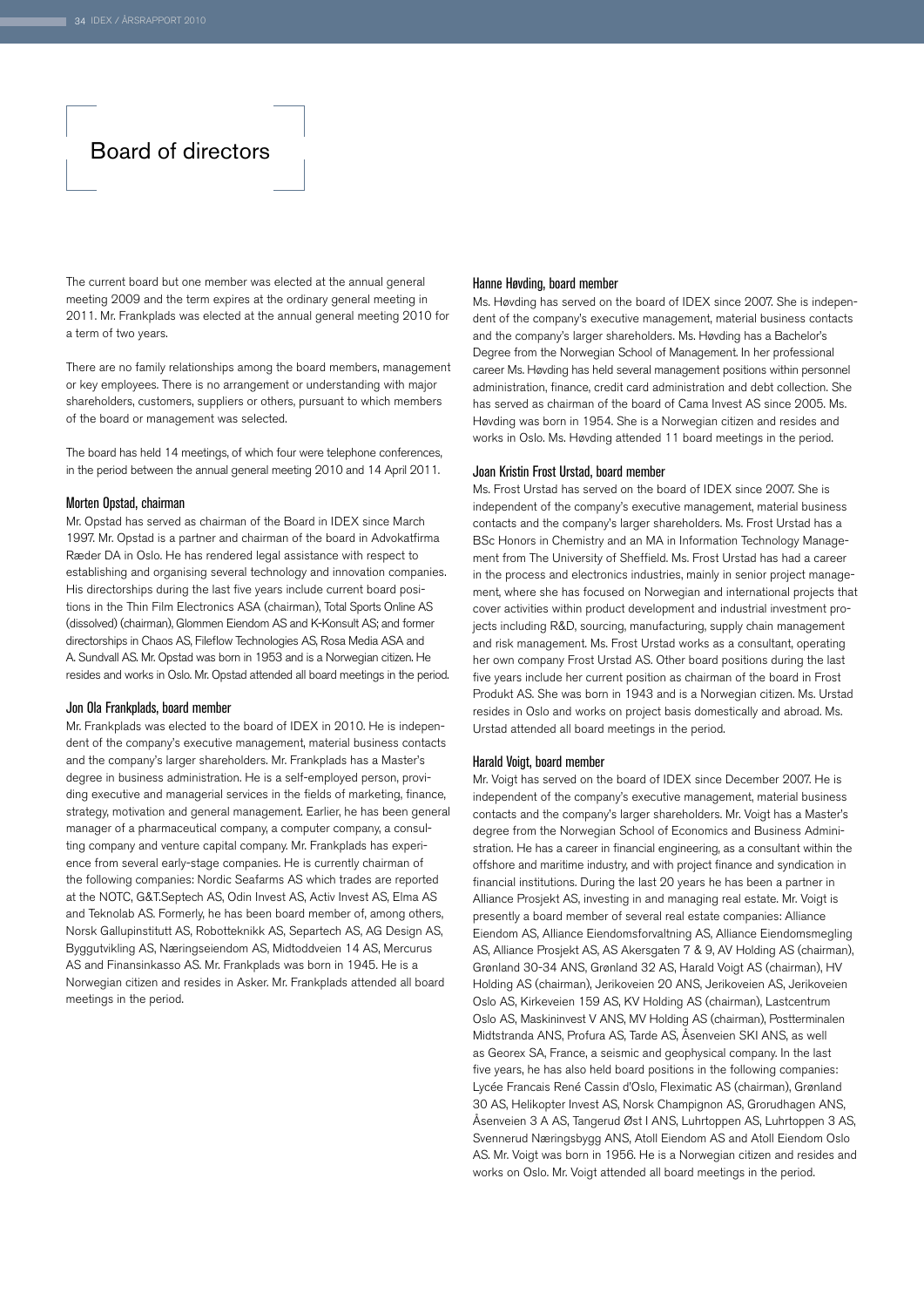### Management

#### Ralph W. Bernstein, Managing Director/CEO

Dr. Bernstein serves as managing director of the company. Dr. Bernstein joined IDEX in 2006 as chief technology officer (CTO). In 2008 he was appointed managing director/CEO of IDEX, while also maintaining the position as CTO. He holds a Ph.D. in physical electronics – semiconductor physics from the Norwegian University of Science and Technology (NTNU). He has more than 15 years of experience as a senior scientist and research director within microsystems and nanotechnology at SINTEF. He also holds a part-time adjunct professor position in electronic devices and materials at NTNU. In the last five years, Dr. Bernstein has been a board member of GasSecure AS since 3 December 2009. and he served on the board of Nanoday AS from May 2009 until the company was dissolved in 2009. Dr. Bernstein was born in 1960 and is a Norwegian citizen. He resides in Bærum.

#### John R. (Jack) Robinson, Vice President of Sales and Marketing

Mr. Robinson joined IDEX in 2010 as Vice President of Sales and Marketing. Previously he worked more than 20 years at Tandberg Data and Tandberg Storage, where his last assignment was Vice President of Sales and Marketing. Mr. Robinson has a technical and commercial career working with the world's largest computer OEMs and has held several senior marketing and sales positions at the corporate level at Tandberg Data, based internationally and more than thirteen years in Norway. He holds a B.A. in Computer Engineering from the Bucks County College in Pennsylvania, USA. Mr. Robinson was born in 1964, and is a U.S. citizen. He resides in Lørenskog.

#### Erling Svela, Finance Director/CFO

Mr. Svela has served as IDEX' chief financial officer (CFO) since second quarter 2008. Mr. Svela is currently retained on a part-time basis of minimum 40 percent of full time. From 2006 until 2011 Mr. Svela was also on part-time basis the CFO of Thin Film Electronics ASA, which is listed on Oslo Axess. From 2006 to 2008, he was CFO and corporate vice president in Kitron ASA, a company listed on Oslo Børs. Previously, from 2000 to 2006 he was finance director in Opticom AS and Thin Film OldCo AS. In the capacity of CFO of Kitron ASA, Mr. Svela was board member of the subsidiaries of Kitron ASA 2006-2008. In his capacity of finance director of Opticom AS and Thin Film OldCo AS, Mr. Svela was board member of Thin Film Electronics AB. Mr. Svela holds an MSc. in Forest Economy and Management from the Norwegian University of Life Sciences (1985), an MBA from Henley Management College (1993) and he is a certified European financial analyst from the Norwegian School of Economics and Business Administration (2000). He has also completed the IFRS Academy by the Norwegian Institute of Public Accountants. Mr. Svela was born in 1958. He is a Norwegian citizen and resides in Oslo.